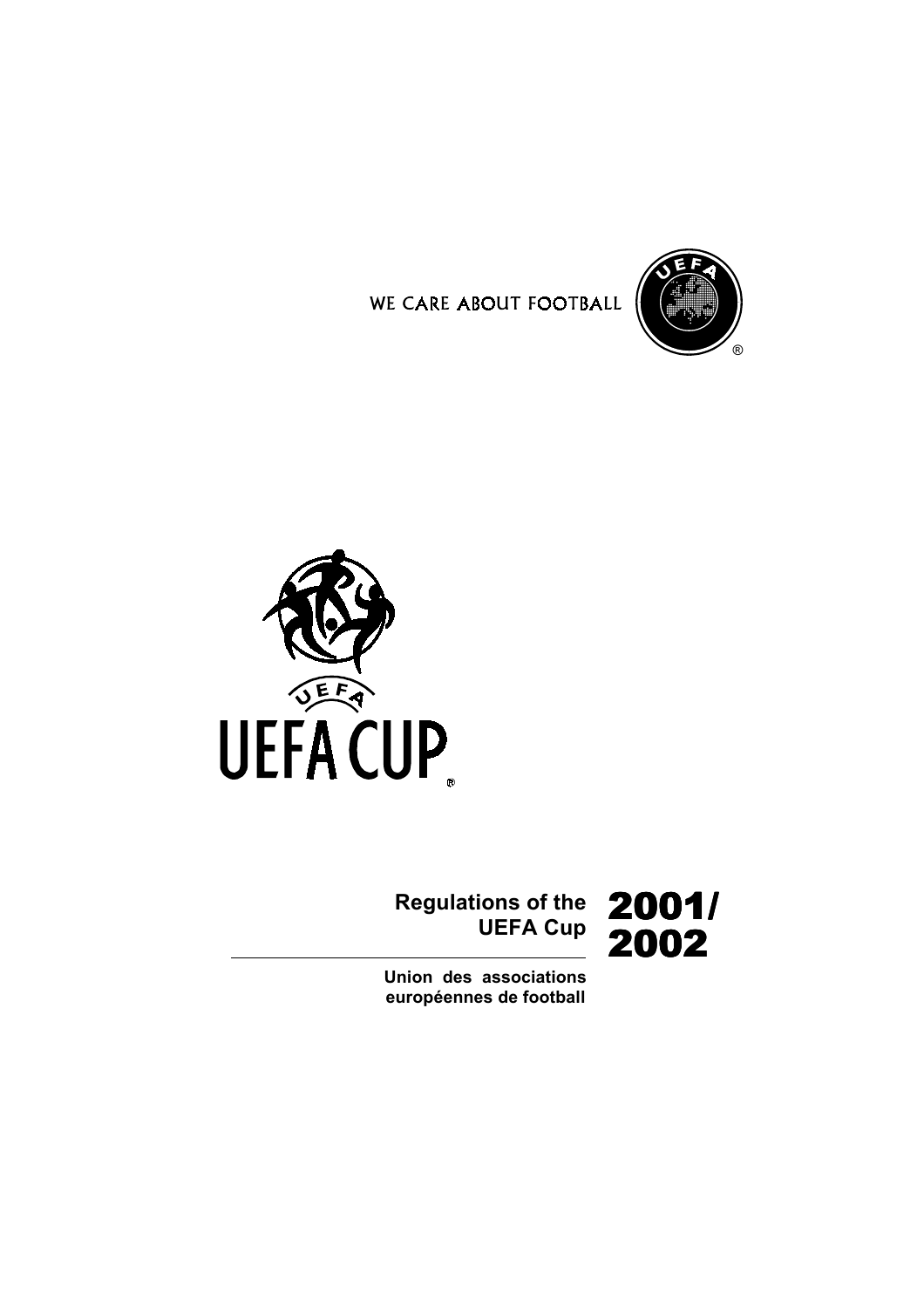# **CONTENTS**

| $\mathbf{I}$ | Representation - Entries - Duties and Obligations<br><b>Article 1</b>                               | 1                   |
|--------------|-----------------------------------------------------------------------------------------------------|---------------------|
|              | <b>REPRESENTATION</b>                                                                               | 1                   |
|              | <b>ENTRIES AND ENTRY FEES</b>                                                                       | $\overline{2}$      |
|              | <b>DUTIES AND OBLIGATIONS</b>                                                                       | $\overline{2}$      |
| Ш            | <b>Cup and Medals</b><br><b>Article 2</b>                                                           | 3                   |
|              | Cup<br><b>MEDALS</b>                                                                                | 3<br>4              |
| Ш            | Organisation - Responsibilities<br>Article 3                                                        | 4                   |
|              | <b>ORGANISATION</b><br><b>RESPONSIBILITIES</b>                                                      | 4<br>4              |
| IV           | <b>Competition System</b><br><b>Article 4</b>                                                       | 5                   |
|              | NUMBER OF ROUNDS<br>MATCHES UP TO THE SEMI-FINALS<br><b>FINAL TIE</b>                               | 5<br>5<br>5         |
|              | <b>Article 5</b><br>AWAY GOALS, EXTRA TIME<br>Article 6                                             | 6                   |
|              | <b>GROUP FORMATIONS</b><br>SEEDING OF CLUBS<br>TIES                                                 | 6<br>6<br>6         |
|              | <b>Article 7</b><br>REFUSAL TO PLAY, MATCHES ABANDONED OR NOT PLAYED THROUGH THE FAULT OF<br>A CLUB | 6                   |
| v            | <b>Fixtures</b>                                                                                     | 7                   |
|              | Article 8<br><b>MATCH DATES</b><br>CONFIRMATION OF VENUES, DATES AND KICK-OFF TIMES                 | 7<br>$\overline{7}$ |
|              | <b>MATCH DATES AND FIXTURE REVERSALS</b>                                                            | $\overline{7}$      |
|              | <b>AUTOMATIC REVERSALS</b><br><b>FINAL TIE</b>                                                      | 8<br>8              |
| VI           | Fields of Play and Stadiums - Principles of Protocol and Organisation<br><b>Article 9</b>           | 8                   |
|              | STADIUM CONDITIONS                                                                                  | 8                   |
|              | <b>ALTERNATIVE VENUES</b>                                                                           | 8                   |
|              | FIELD OF PLAY DIMENSIONS<br><b>SAFETY</b>                                                           | 9<br>9              |
|              | FLOODLIGHTS                                                                                         | 9                   |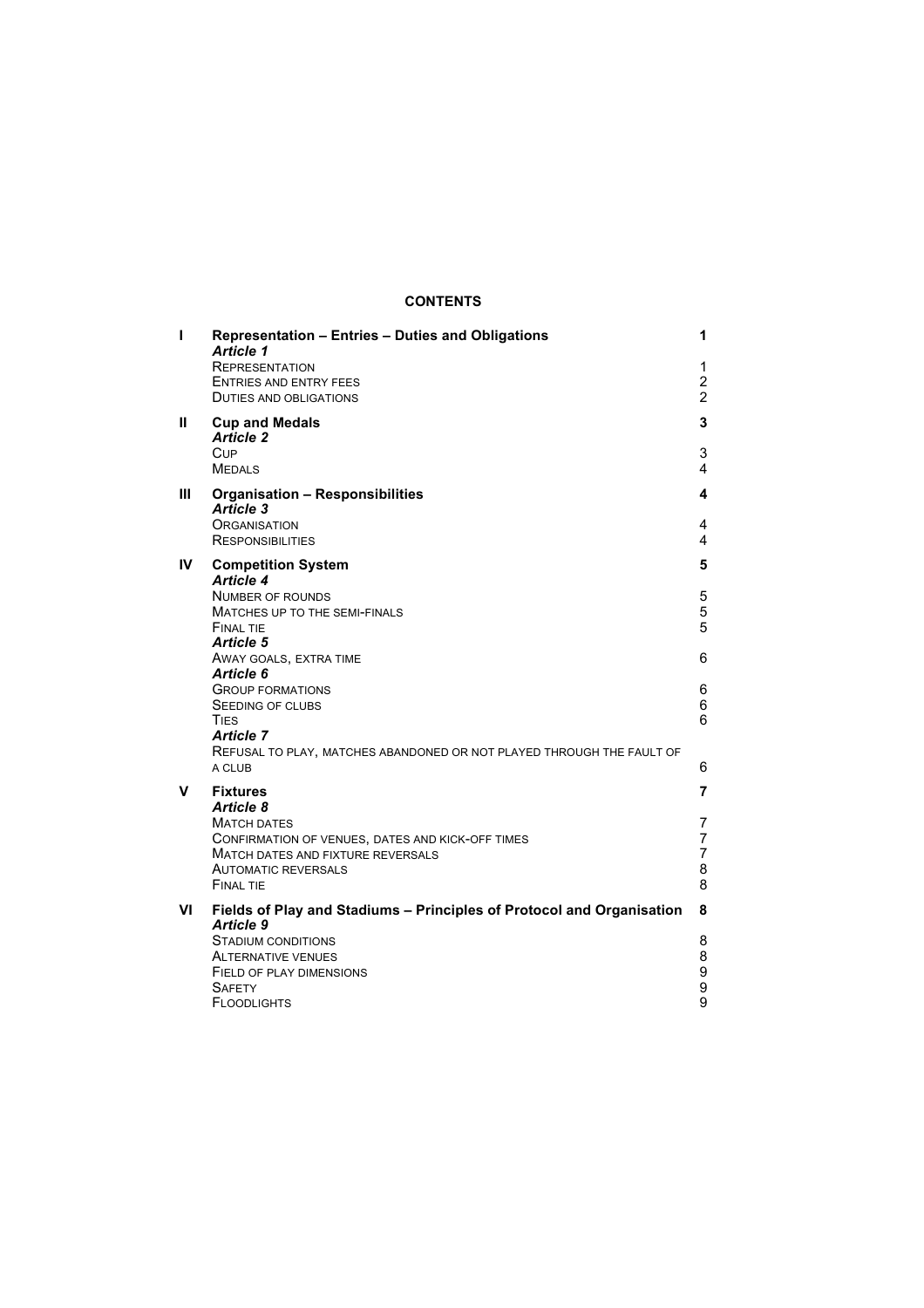|      | <b>CLOCKS</b><br><b>GIANT SCREENS</b><br>FINAL TIE, NEUTRAL VENUE<br><b>Article 10</b>                                                                                                                                                                                                                                                                                                                                                                | 9<br>9<br>10                                                                           |
|------|-------------------------------------------------------------------------------------------------------------------------------------------------------------------------------------------------------------------------------------------------------------------------------------------------------------------------------------------------------------------------------------------------------------------------------------------------------|----------------------------------------------------------------------------------------|
|      | <b>UNFIT FIELDS OF PLAY</b><br>BAD WEATHER, REASONS BEYOND CONTROL, MATCH ABANDONED<br>Article 11                                                                                                                                                                                                                                                                                                                                                     | 10<br>10                                                                               |
|      | PRINCIPLES OF PROTOCOL AND ORGANISATION<br><b>MATCH ARRANGEMENTS</b><br><b>MEDIA ARRANGEMENTS</b>                                                                                                                                                                                                                                                                                                                                                     | 10<br>10<br>11                                                                         |
| VII  | <b>Laws of the Game</b><br><b>Article 12</b><br><b>SUBSTITUTION OF PLAYERS</b><br>MATCH SHEET                                                                                                                                                                                                                                                                                                                                                         | 13<br>13<br>13<br>13                                                                   |
|      | REPLACEMENT OF PLAYERS ON THE MATCH SHEET<br><b>Article 13</b><br>HALF-TIME INTERVAL, BREAK BEFORE EXTRA TIME<br>Article 14                                                                                                                                                                                                                                                                                                                           | 14                                                                                     |
|      | <b>KICKS FROM THE PENALTY MARK</b>                                                                                                                                                                                                                                                                                                                                                                                                                    | 14                                                                                     |
| VIII | <b>Player Eligibility</b><br>Article 15<br><b>DEADLINES</b><br>List A<br>List B<br><b>REGISTRATION PROCEDURE</b><br><b>PLAYER NUMBERS</b><br><b>NEW PLAYER REGISTRATION</b><br>PLAYER TRANSFERRED IN THE COURSE OF THE SEASON<br><b>RESPONSIBILITY</b>                                                                                                                                                                                                | 16<br>16<br>16<br>16<br>17<br>17<br>17<br>17<br>18                                     |
| IX   | Kit<br>Article 16<br><b>UEFA KIT REGULATIONS</b><br><b>COLOURS</b><br><b>PLAYER NAMES</b><br><b>SHIRT SPONSOR</b><br>CHOICE OF SPONSOR<br><b>CLASH OF SHIRT SPONSOR</b><br><b>KIT APPROVAL PROCEDURE</b><br>SPONSOR ADVERTISING CONTRACT<br>ADVERTISING ON OTHER KIT ITEMS<br>SPONSOR ADVERTISING ON OTHER KIT ITEMS<br><b>MANUFACTURER DEFINITION</b><br>MANUFACTURER IDENTIFICATION ON OTHER KIT ITEMS<br><b>SANCTIONS</b><br><b>RESPONSIBILITY</b> | 18<br>18<br>18<br>18<br>18<br>18<br>19<br>19<br>19<br>19<br>19<br>19<br>20<br>20<br>20 |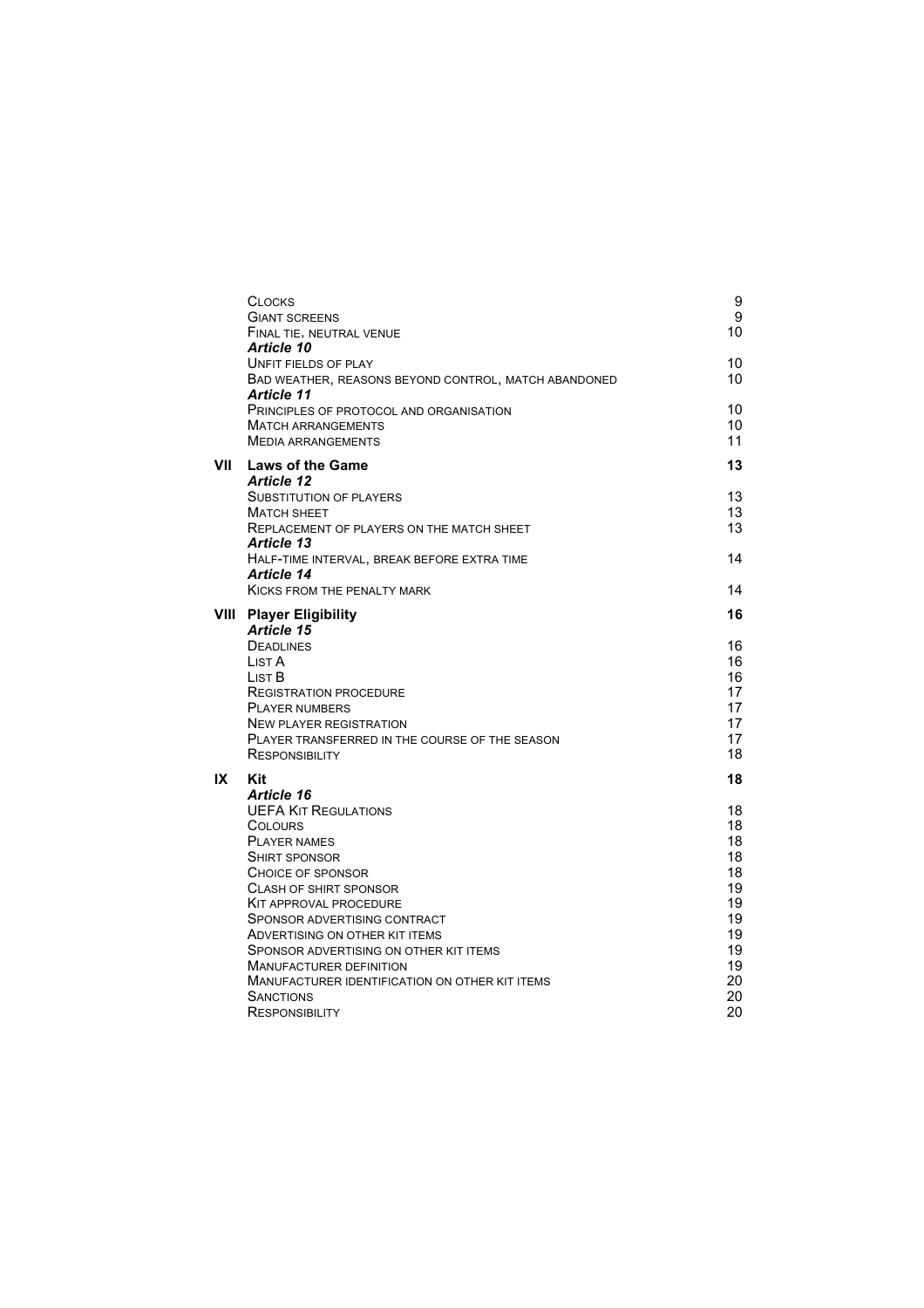| X         | <b>Referees</b><br>Article 17                                                                                                                  | 20                               |
|-----------|------------------------------------------------------------------------------------------------------------------------------------------------|----------------------------------|
|           | APPOINTMENT<br><b>ARRIVAL</b><br>LATE ARRIVAL OF REFEREES<br><b>UNFIT REFEREE</b><br><b>REFEREE'S REPORT</b><br><b>REFEREE LIAISON OFFICER</b> | 20<br>20<br>21<br>21<br>21<br>21 |
| XI        | Disciplinary Law and Procedures - Doping                                                                                                       | 21                               |
|           | <b>Article 18</b><br><b>UEFA DISCIPLINARY REGULATIONS</b>                                                                                      | 21                               |
|           | <b>Article 19</b><br>YELLOW AND RED CARDS                                                                                                      | 22                               |
|           | <b>Article 20</b><br><b>PROTESTS</b>                                                                                                           | 22                               |
|           | <b>Article 21</b><br>APPEALS                                                                                                                   | 22                               |
|           | <b>Article 22</b><br><b>DOPING</b>                                                                                                             | 23                               |
| XII       | <b>Financial Provisions</b><br><b>Article 23</b>                                                                                               | 23                               |
|           | <b>REFEREES' COSTS</b><br>MATCHES UP TO AND INCLUDING THE SEMI-FINALS<br>LEVIES DUE TO UEFA<br><b>FINAL TIE</b>                                | 23<br>23<br>23<br>24             |
|           | XIII Exploitation of the Commercial Rights<br><b>Article 24</b>                                                                                | 24                               |
|           | <b>Article 25</b><br><b>FINAL TIE</b>                                                                                                          | 25                               |
|           | <b>XIV</b> Intellectual Property Rights<br>Article 26                                                                                          | 26                               |
| <b>XV</b> | <b>Unforeseen Circumstances</b><br><b>Article 27</b>                                                                                           | 26                               |
|           | <b>XVI Closing Provisions</b><br><b>Article 28</b>                                                                                             | 26                               |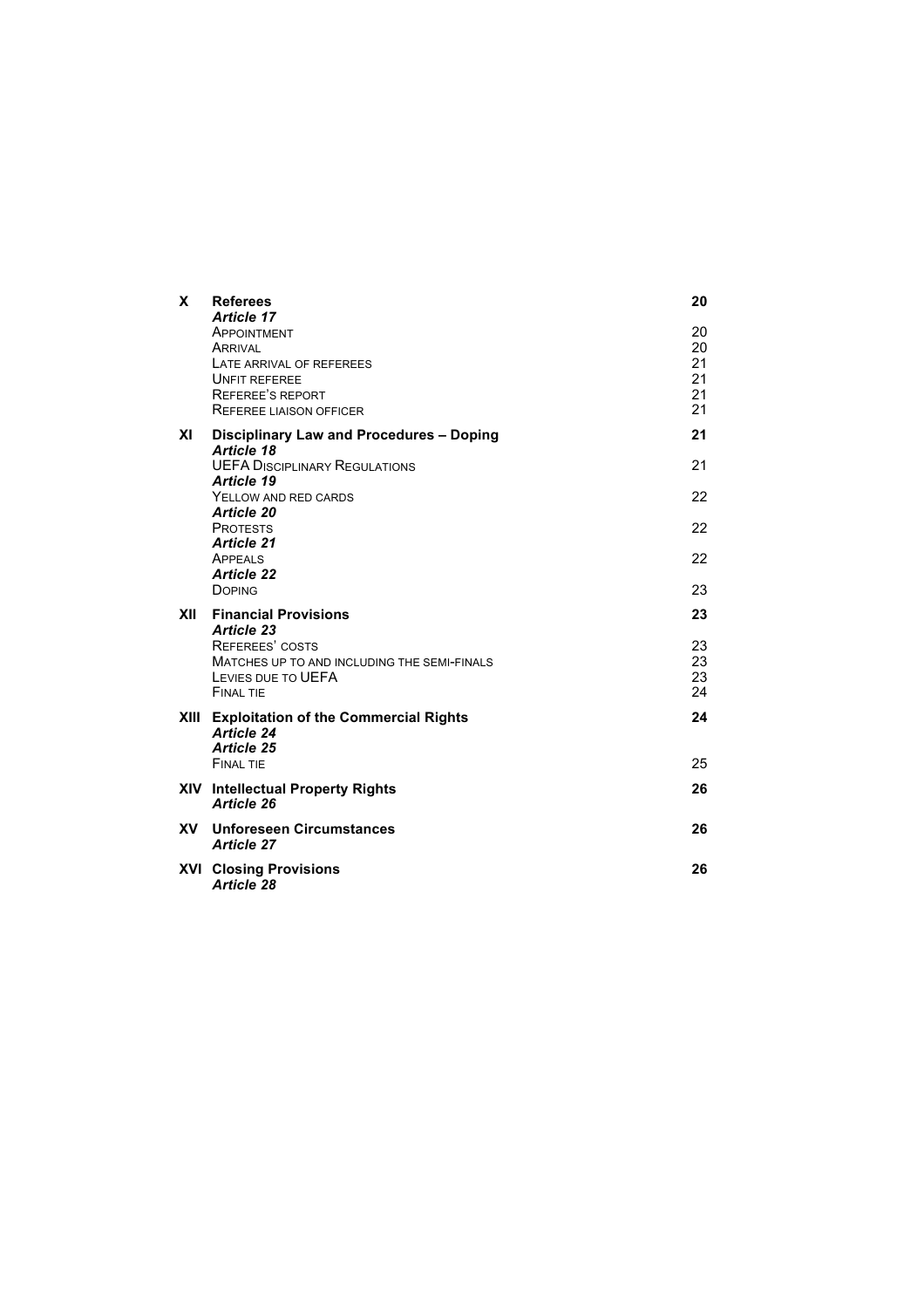| ANNEXE IA: ACCESS LIST FOR THE 2001/02 UEFA CLUB COMPETITIONS     | 27 |
|-------------------------------------------------------------------|----|
| ANNEXE IB: UEFA CUP COMPETITION SYSTEM                            | 28 |
| ANNEXE IC: UEFA MATCH CALENDAR                                    | 29 |
| ANNEXE II: COEFFICIENT RANKINGS CALCULATION SYSTEM                | 30 |
| ANNEXE III: Media Matters                                         | 32 |
| ANNEXE IVA: MEDIA POSITIONING AT UEFA MATCHES                     | 36 |
| ANNEXE IVB: TV CAMERA POSITIONS                                   | 37 |
| ANNEXE V: FAIR PLAY                                               | 38 |
| ANNEXE VI: REGULATIONS CONCERNING THE INTEGRITY  OF THE UEFA CLUB |    |
| COMPETITIONS - INDEPENDENCE OF CLUBS                              | 43 |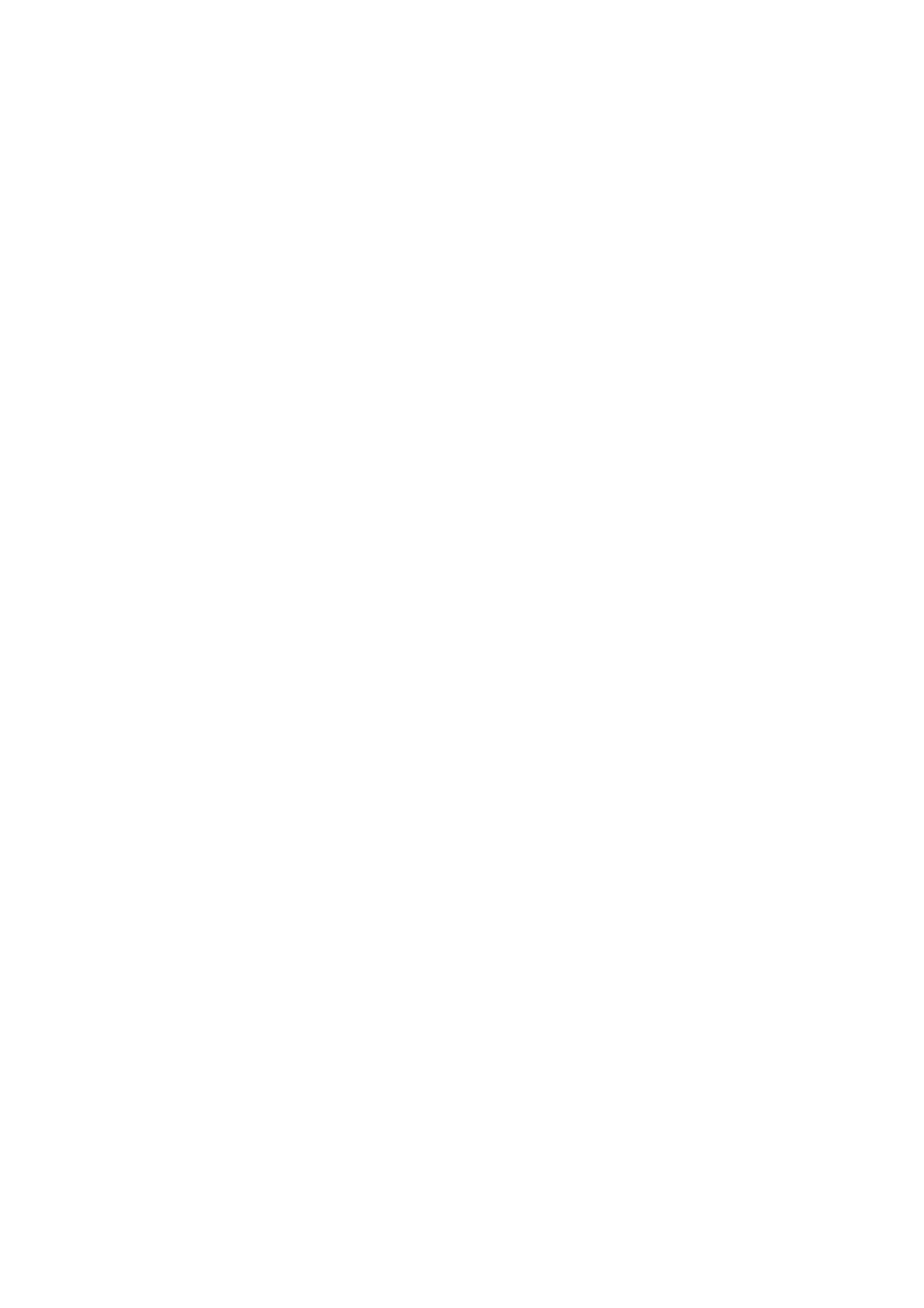### **I** Representation – Entries – Duties and Obligations

## **Article 1**

#### **Representation**

- 1.01 UEFA member associations may enter the winners of the national association's cup competition (hereafter domestic cup), as well as a certain number of other clubs for this competition, in accordance with their position in the rankings listed in Annexe Ia, and subject to the approval of the UEFA Administration. For representation in the 2001/02 competition, the seasons from 1995/96 to 1999/2000 inclusive are taken into account. Clubs must be entered by the national associations on merit (see Annexe Ia).
- 1.02 These rankings (Annexe Ia), drawn up in accordance with the stipulations of Annexe II, points 5 to 10, determine the number of representatives per association, as well as the stage at which they join the competition. Associations are represented on the following basis:
	- a) Two representatives: winners of the domestic cup and the club which finishes the top domestic league championship immediately below the club(s) which qualify for the UEFA Champions League.
	- b) Three representatives: winners of the domestic cup and the two clubs which finish the top league domestic championship immediately below the club(s) which qualify for the UEFA Champions League.
	- c) Four representatives: winners of the domestic cup and the three clubs which finish the top domestic league championship immediately below the club(s) which qualify for the UEFA Champions League.
- 1.03 In special circumstances, the winners of another official domestic competition may be entered for the UEFA Cup instead of the lowest ranking top domestic league championship representative referred to in paragraphs 1.02b) and 1.02c), provided such a competition has been approved by UEFA before the start of the season in question (see Annexe Ia).
- 1.04 Only the winners of the domestic cup competition organised by the national association, or, if they qualify for the UEFA Champions League, the domestic cup runners-up, may qualify for the UEFA Cup. Should both these clubs qualify for the UEFA Champions League, the association concerned may enter the club which finishes the top domestic league championship immediately below the other club(s) which qualify for the UEFA Cup.
- 1.05 In the case of paragraph 1.04, the UEFA Cup representative of the association in question that finishes the top domestic league championship in the highest position enters the competition at the stage initially reserved for the domestic cup-winners (see Annexe Ia).
- 1.06 In addition:
	- a) Three clubs are admitted to the qualifying round of this competition on the basis of the 2000/01 UEFA Fair Play assessment (see Annexe V).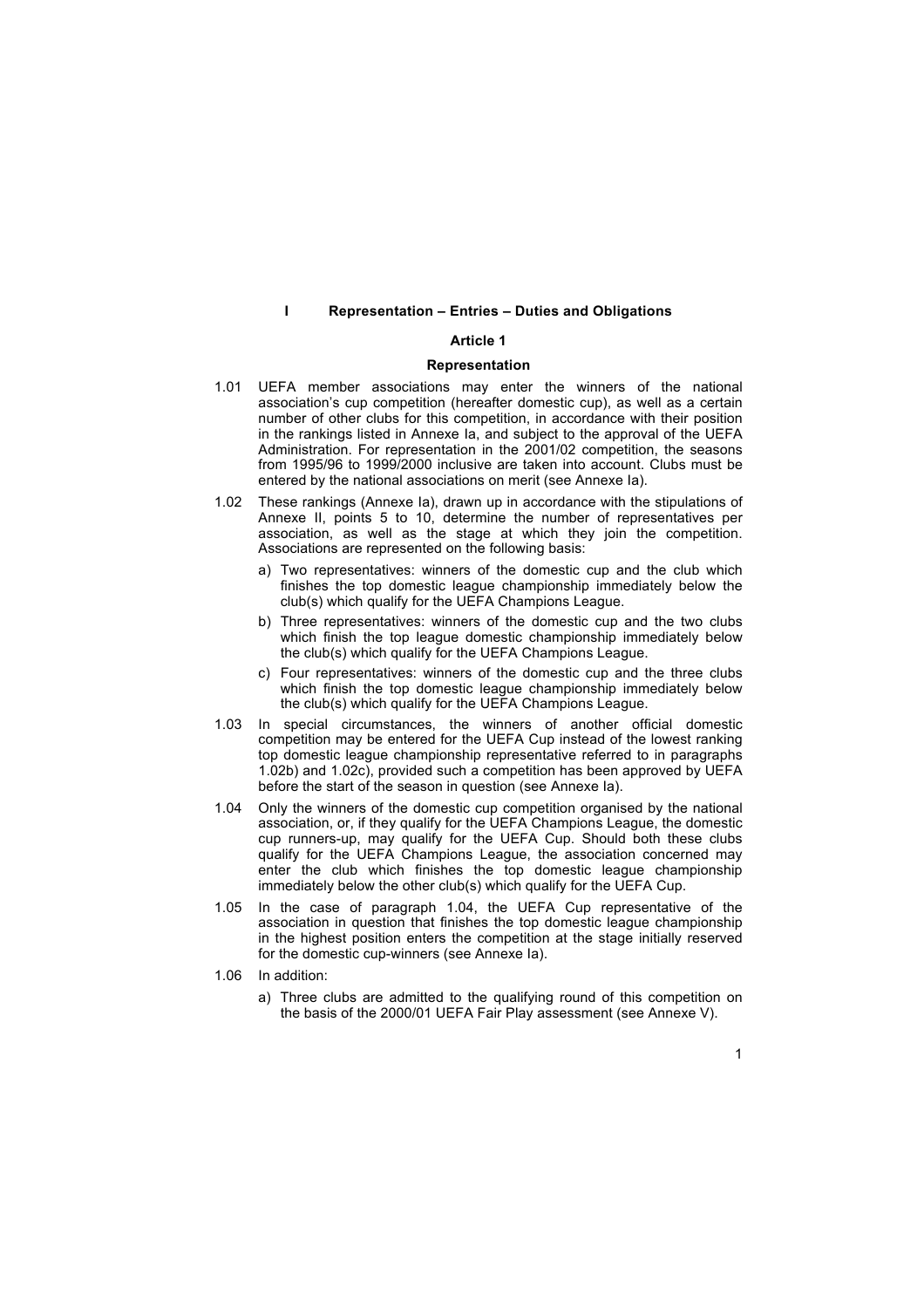- b) The three winners of the final matches in the UEFA Intertoto Cup take part in the UEFA Cup from the first round onwards.
- c) The 16 clubs eliminated in the third qualifying round of the UEFA Champions League join the UEFA Cup in the first round.
- d) The eight clubs that finish the first group stage of the UEFA Champions League in third position join the UEFA Cup in the third round (see Annexe Ib).
- 1.07 If the UEFA Cup title-holders are not eligible to take part in either of the 2001/02 UEFA club competitions, the UEFA Administration may, at the request of the association of the club concerned, admit this club to the 2001/02 UEFA Cup. Its participation will not be at the expense of the contingent of its association.

# **Entries and entry fees**

- 1.08 Clubs must be entered by name by means of the official entry form, which must reach the UEFA Administration by 18 June 2001, together with all other required documents. An entry fee of CHF 200 per club is charged. The UEFA Administration debits this fee directly from the account of the national association concerned.
- 1.09 If these conditions are not observed, the UEFA Administration may declare the entry invalid, thereby precluding participation, or accept the entry. Such decisions are final. The clubs that qualify from the UEFA Intertoto Cup are exempt from this ruling, and may be entered at a later stage, after completion of the UEFA Intertoto Cup.

# **Duties and obligations**

- 1.10 The clubs undertake to stage all matches in the competition in accordance with the present regulations, and to field their strongest teams. In their capacity as the home club, they will make the appropriate arrangements for the staging of their matches, in conjunction with their national association and UEFA, and in accordance with the following stipulations.
- 1.11 The national associations and their clubs also undertake to observe the principles of fair play (see Fair Play Definition in Annexe V).
- 1.12 The clubs undertake to conclude insurance for third-party liability with a reputable insurance company. This policy must include an appropriate guaranteed sum for injury and damage to persons, objects and property, and correspond to the specific circumstances of the club concerned, fully covering all risks connected with the staging of the home matches of the club in question. If the clubs are not the owners of the stadium in which matches are played, they are also responsible for ensuring that an insurance contract is concluded by the stadium owner and/or tenant.
- 1.13 Consequently, UEFA is exempt from any claims for liability that may arise from the staging of the matches in question.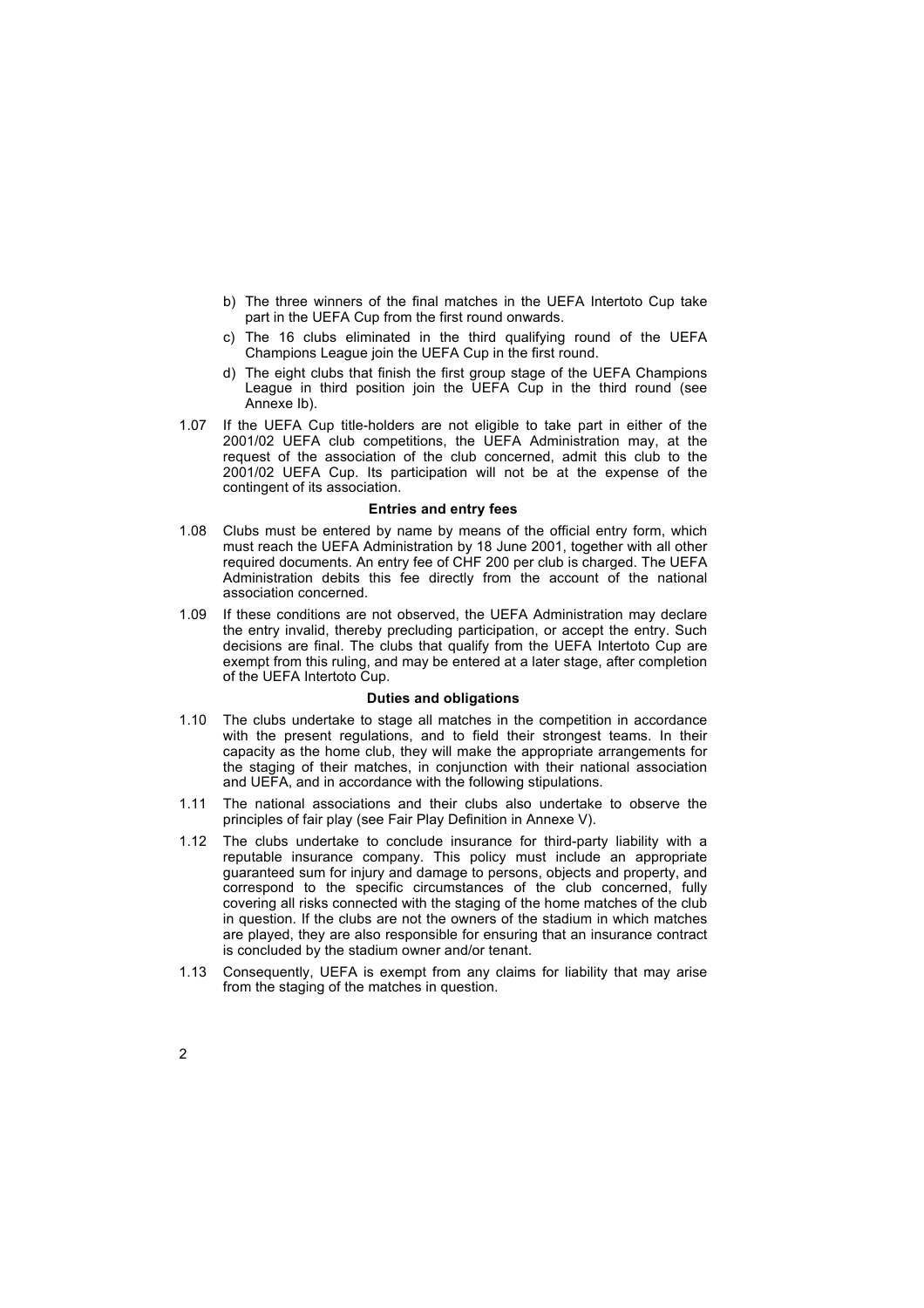- 1.14 UEFA takes out its own insurance policies to cover its area of responsibility, in accordance with the present regulations.
- 1.15 UEFA is entitled to use photographic, audio-visual and visual material of players and officials, as well as the club name, emblem and team shirt, for non-commercial purposes within the framework of the competition. On request, the clubs must supply UEFA  $-$  free of charge  $-$  with the appropriate material, as well as the necessary documentation. UEFA is entitled to make photographic, audio-visual or visual material available to the media for editorial purposes.
- 1.16 The winners of the UEFA Cup undertake to take part in the following competitions:
	- a) The UEFA Super Cup, which is held at the start of each new season.
	- b) Intercontinental competitions arranged by UEFA with other confederations.
- 1.17 In exceptional cases, for which justification must be provided, the UEFA Cup runners-up may be enlisted to play these matches.
- 1.18 Clubs are not authorised to represent UEFA or the UEFA Cup without UEFA's prior written approval.
- 1.19 No club may be forced to play on weekend days.
- 1.20 The clubs undertake that their team will arrive at the match venue by the evening before the match at the latest.
- 1.21 Visiting clubs undertake not to play any other matches when travelling to and from away matches in this competition.
- 1.22 The clubs undertake and are required to comply with the provisions of Annexe VI concerning the Sporting Integrity of the UEFA Club Competitions. Consequently, clubs must provide the necessary information to the UEFA Administration fully and truthfully in writing by the deadline set out in paragraph 1.08. The UEFA Administration reserves the right to request further written evidence either from clubs or any interested third party, to ensure that the provisions of Annexe VI are respected.

# **II Cup and Medals**

#### **Article 2**

### **Cup**

2.01 A challenge cup donated by UEFA is presented to the winning club for one year. The holders are responsible for the loss of or damage to the cup, and must return it to the UEFA Administration in perfect condition two months before the next final tie. UEFA is responsible for engraving the cup with the name of the winning club. A scaled-down replica of the cup is awarded to the winners. The challenge cup becomes the permanent property of any club which wins the trophy three consecutive times or five times in total.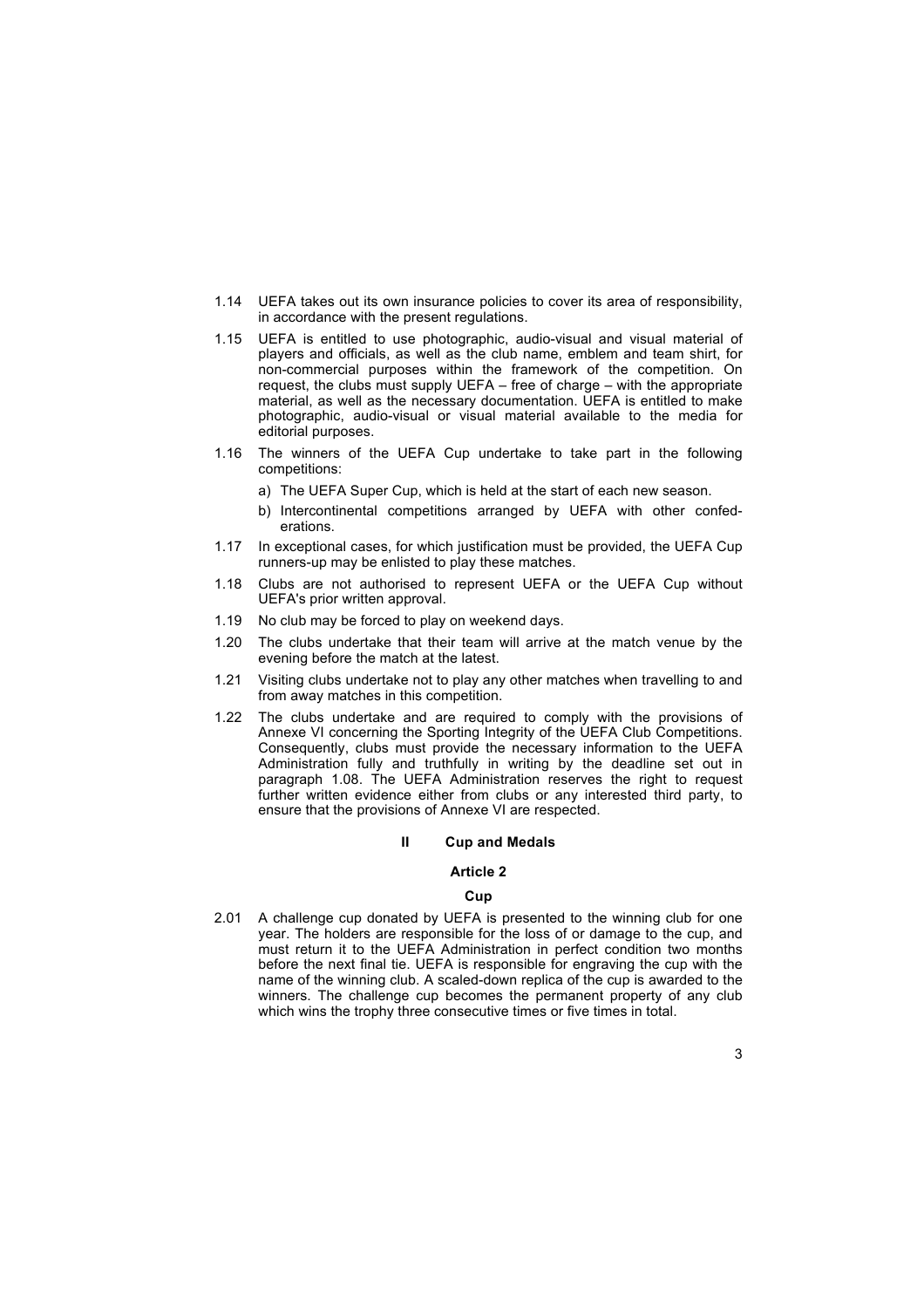2.02 The cup-holders may have a copy of the trophy made, provided the copy is clearly marked as a replica and does not exceed 4/5 (four fifths) of the size of the original.

### **Medals**

2.03 Twenty-five gold medals are presented to the winning club, and 25 silver medals to the runners-up. Additional medals may not be produced.

### **III** Organisation - Responsibilities

# **Article 3**

# **Organisation**

- 3.01 The UEFA Chief Executive (hereafter CEO) is the highest operational management organ. He is responsible for all decisions concerning the present regulations, except for matters concerning control and discipline. The CEO delegates some of his duties to the UEFA Administration or relevant committees, in accordance with paragraph 3.02*.*
- 3.02 Committees deal with matters assigned to them as follows:
	- a) The Club Competitions Committee (hereafter the Committee) supports the CEO in an advisory capacity on all competition-related matters.
	- b) The Referees Committee deals with all refereeing-related matters (Article 17).
	- c) The Medical Committee is responsible for all questions pertaining to medicine and dope testing (Article 22).
	- d) The Fair Play and Ethics Panel deals with all matters concerning fair play (Annexe V).
	- e) The UEFA Administration is vested with the running of the competition and deals with matters according to these regulations.
- 3.03 The Organs for the Administration of Justice (Control and Disciplinary Body, Appeals Body) deal with matters concerning control and discipline, in accordance with Articles 18 to 22 of the present regulations.

#### **Responsibilities**

- 3.04 The clubs are responsible for the behaviour of their players, officials, members, supporters and any person carrying out a function at a match on their behalf.
- 3.05 The clubs undertake to observe the provisions of the booklet *Safety and Security in the Stadium for all UEFA Competition Matches*. To this end, close co-operation with the civil authorities is imperative.
- 3.06 In principle, a club must play all its matches in this competition at one and the same ground. Matches may be played either on the ground of the home club or on another ground in the same or another city within the territory of its national association, or, if so decided by the UEFA Administration and/or the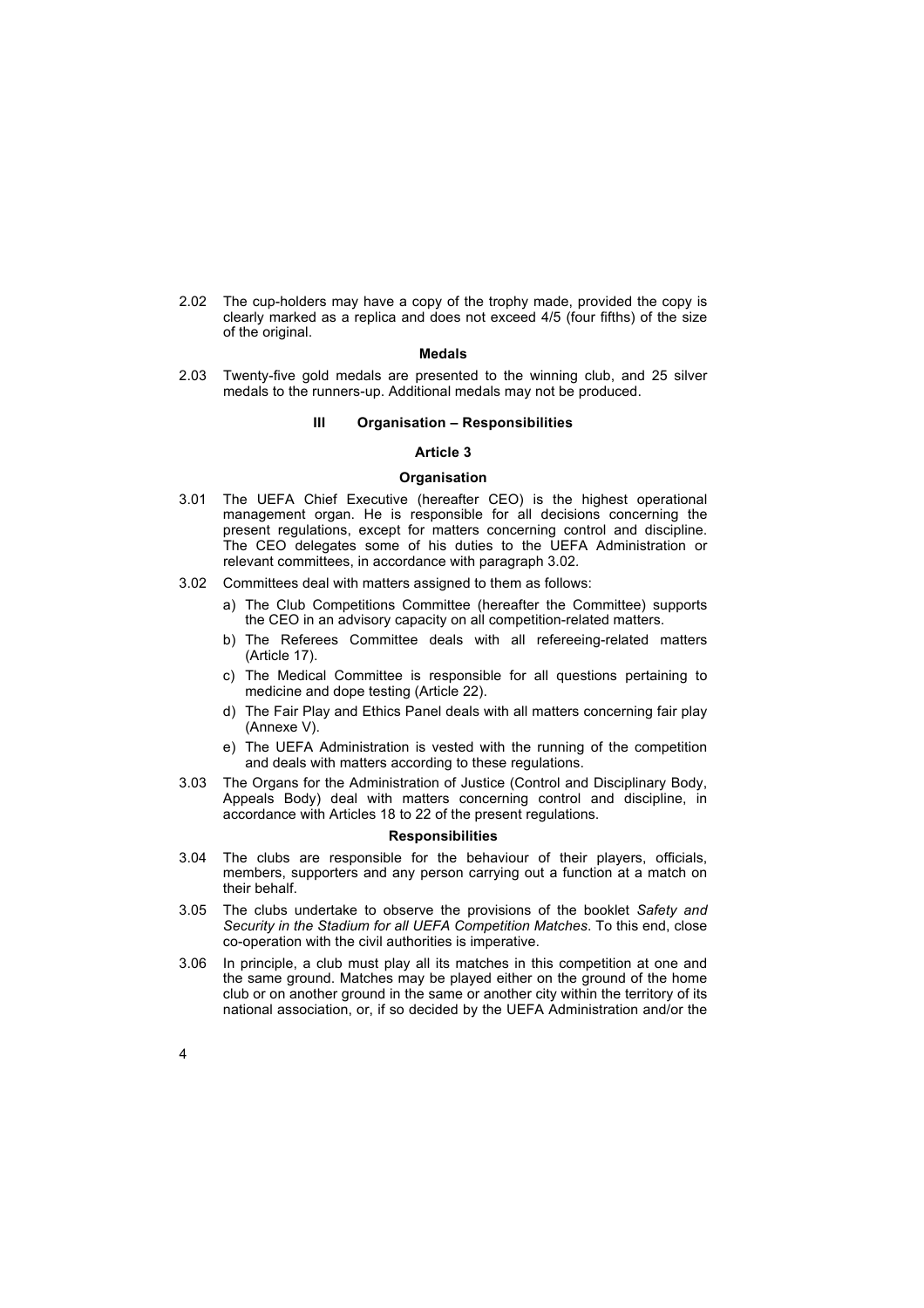UEFA Organs for the Administration of Justice, in the territory of another UEFA member association. In the latter two cases, the club considered the home club must stage the match in co-operation with the national association concerned, the club being considered accountable in the light of the provisions of this article, unless the relevant body or bodies decide(s) otherwise. In principle, venues are approved only if direct international flights and/or charter flights are able to land within an acceptable distance of the venue in the country of the club concerned. If the match is being played in another city or country, the venue is subject to the approval of the UEFA Administration.

- 3.07 The national association of the country where the final tie is being staged must respect all the provisions of the organisational contract for the final tie.
- 3.08 The home club (or the host association of the final tie) is responsible for order and security before, during and after the game. The home club (or the host association of the final tie) may be called to account for incidents of any kind, and may be disciplined in accordance with Article 6 of the *UEFA Disciplinary Regulations*. The home club or association in all cases exempts UEFA from any claims for damages resulting from the staging of the match.
- 3.09 All matches must be played in all-seater stadiums. The use of temporary stands is not authorised. Benches, whether concrete, metal, wooden or plastic, or concrete benches topped by wooden slats, etc., are not acceptable (see the provisions of the booklet *Safety and Security in the Stadium for all UEFA Competition Matches*).

### **IV Competition System**

### **Article 4**

# **Number of rounds**

4.01 The competition consists of eight rounds, including the qualifying round and final tie.

# **Matches up to the semi-finals**

4.02 Up to and including the semi-finals, matches in this competition are played according to the cup (knock-out) system, with each club playing the same opponent twice, in home and away matches. The team which scores the greater aggregate of goals in the two matches qualifies for the next round. Otherwise, the stipulations of Article 5 apply.

### **Final tie**

4.03 The final tie is decided by a single match. If, at the end of normal time, the final tie stands as a draw, extra time is played until a decisive ("golden") goal is scored. This period of extra time must not, however, exceed 2x15 minutes. If a decisive goal has not been scored by the end of this period of extra time, kicks from the penalty mark (Article 14) determine the winning club. The provisions of Article 5 do not apply in the case of the final tie.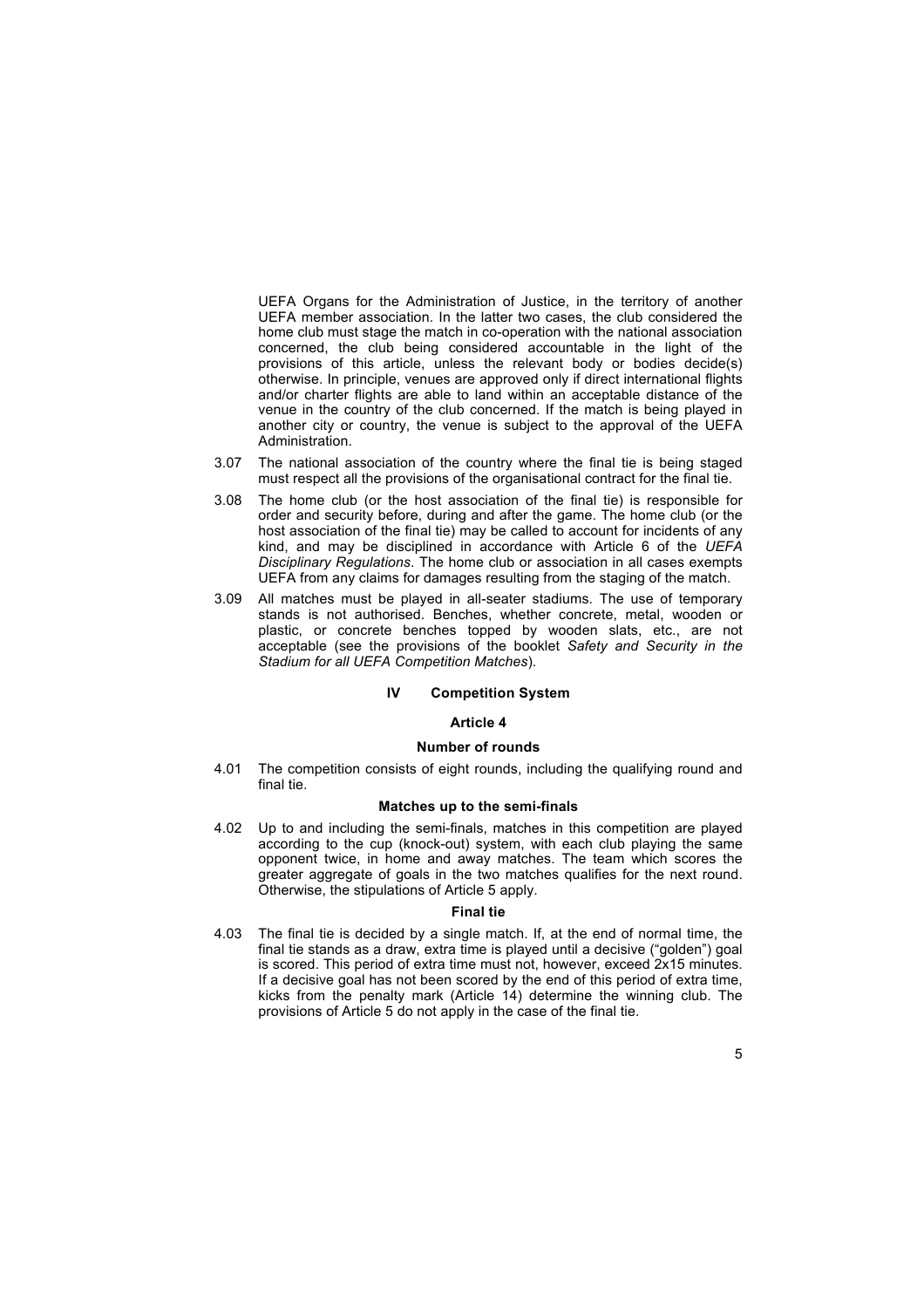# **Article 5**

#### **Away goals, extra time**

5.01 If the two teams involved in a tie score the same number of goals over the two legs, the team which scores more away goals qualifies for the next stage. If this procedure does not produce a result, i.e. if the two teams score the same number of goals at home and away, extra time of 2 x 15 minutes is played at the end of the second leg. If, during extra time, both teams score the same number of goals, away goals count double (i.e. the visiting club qualifies). If no goals are scored during extra time, kicks from the penalty mark (Article 14) determine which club qualifies for the next stage.

#### **Article 6**

# **Group formations**

6.01 For the qualifying round, first, second, third and fourth rounds, the UEFA Administration is empowered to form groups, taking the economic interests of the participating clubs into consideration as far as possible.

### **Seeding of clubs**

- 6.02 The UEFA Administration seeds clubs for the qualifying, first, second, third and fourth rounds.
- 6.03 For seeding purposes, rankings are drawn up on the basis of a combination of half the value of the respective national association's coefficient for the period from 1996/97 to 2000/01 inclusive (see Annexe II, points 5 to 10) and the clubs' individual performance in the UEFA club competitions during the same period. Each club retains the cumulative number of points obtained during this period. Qualifying-round matches will not be taken into account as far as individual club performances are concerned (see Annexe II, points 6 and 10). If the title-holders take part, they are always the top seed.
- 6.04 When seeding is applicable, an equal number of clubs will be seeded and unseeded.

# **Ties**

6.05 The ties are determined by means of a draw. The club drawn first plays the first leg of the tie at home, subject to the provisions of paragraphs 8.03 and 8.04.

### **Article 7**

### **Refusal to play, matches abandoned or not played through the fault of a club**

7.01 Unless Article 27 is applicable in the case of a club's refusal to play, it is disqualified and its opponents qualify for the next round. Such a club which refuses to play also loses all rights to payments from UEFA. Moreover, the following fines are imposed by the Control and Disciplinary Body: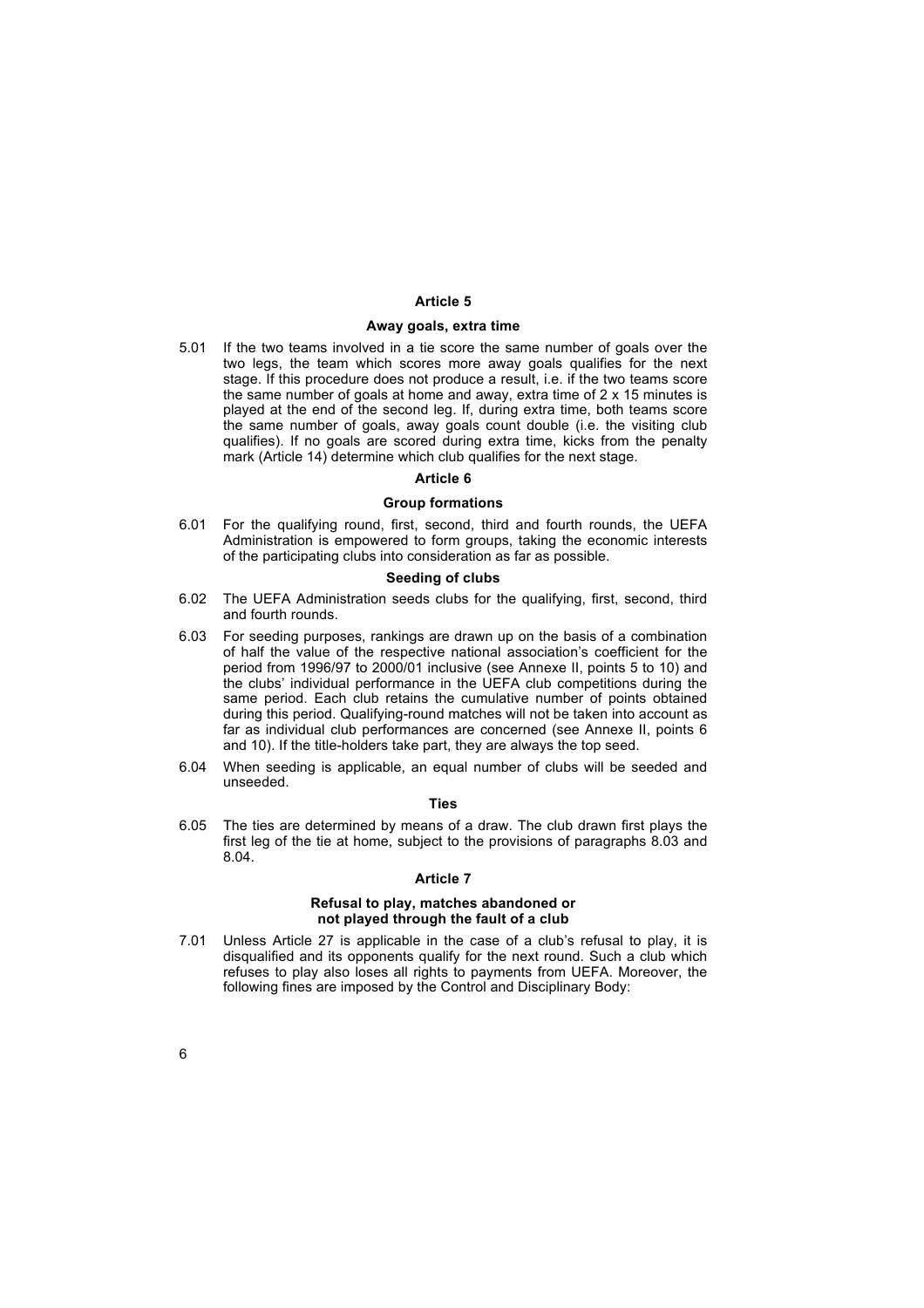| Refusal prior to    |             |
|---------------------|-------------|
| a) qualifying round | CHF 10,000  |
| b) 1st round        | CHF 20,000  |
| c) 2nd round        | CHF 40,000  |
| d) 3rd round        | CHF 60.000  |
| e) 4th round        | CHF 80.000  |
| f) quarter-finals   | CHF 100,000 |
| semi-finals         | CHF 250,000 |
| final               | CHF 500,000 |

- 7.02 If the circumstances of the refusal so justify, the Control and Disciplinary Body is empowered to take such additional action as is appropriate, including the suspension of the club concerned.
- 7.03 If, through the fault of a club, a match cannot take place or cannot be played in full, the Control and Disciplinary Body will declare the match forfeited, and/or disqualify the club concerned from the competition, or impose other appropriate sanctions.
- 7.04 Upon receipt of a justified and well-documented claim from the opposing club or clubs concerned, the UEFA Administration may set an amount of compensation due for financial loss.

# **V Fixtures**

# **Article 8**

# **Match dates**

8.01 All matches are played on Thursdays, according to the UEFA Match Calendar (see Annexe Ic). These dates are final and binding on all concerned, subject to the provisions of paragraphs 8.03 and 8.04.

# **Confirmation of venues, dates and kick-off times**

8.02 The venues, dates and kick-off times of all matches must be confirmed and communicated to the UEFA Administration in writing by the national associations of the clubs concerned by the deadline set by the UEFA Administration. The UEFA Administration is empowered to alter or confirm dates and kick-off times according to the principles set by the Committee. The non-respect of this provision may entail disciplinary measures.

### **Match dates and fixture reversals**

8.03 The UEFA Administration decides on match dates and fixture reversals on a case-by-case basis, according to the principles set by the Committee. Associations with three or more clubs in the UEFA Cup may arrange the home matches of their clubs on Tuesdays, provided such matches kick off before 18.00 hours CET. The approval of the visiting club and its national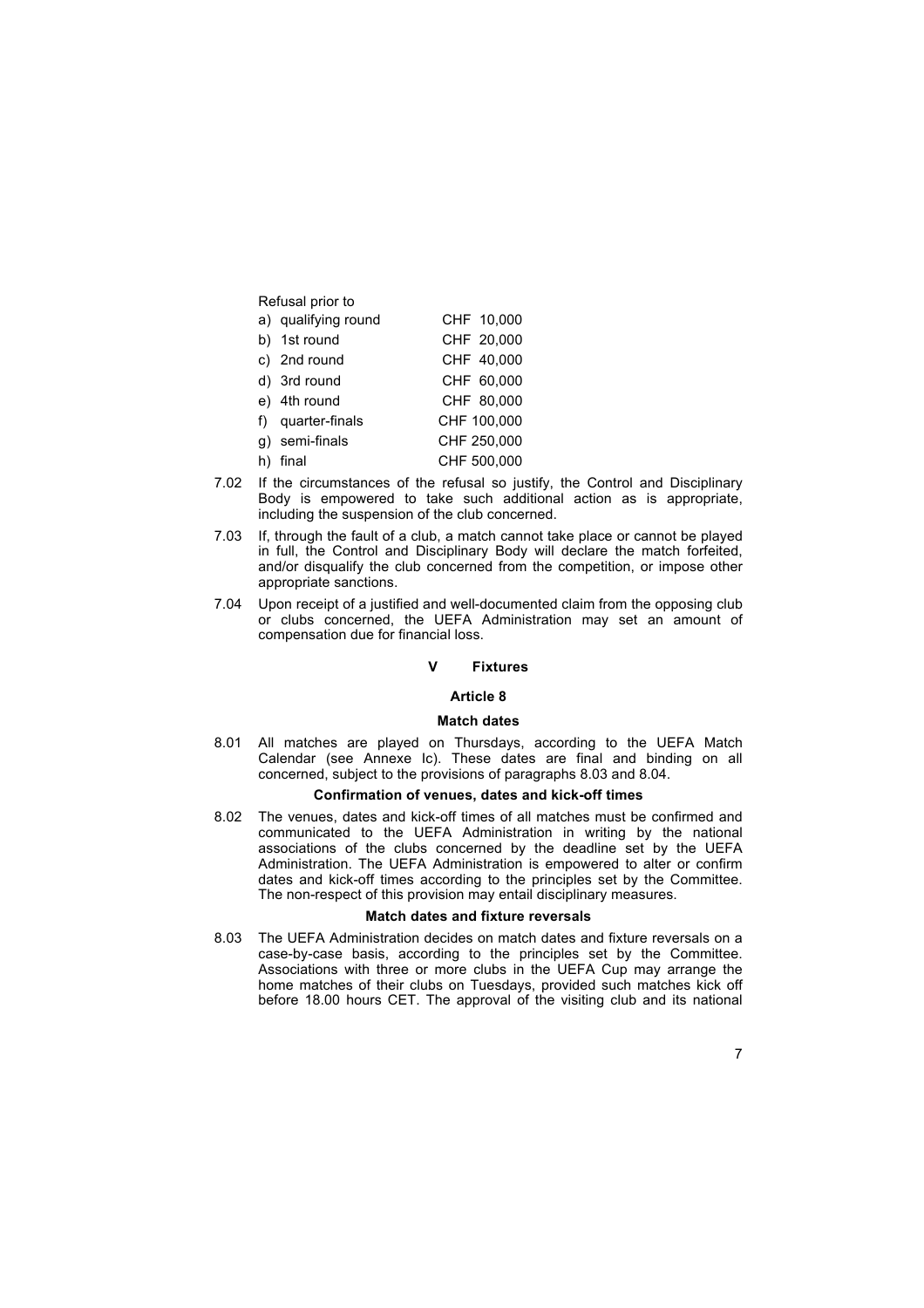same exceptions are possible only with the written approval of the clubs concerned, as well as that of their respective national associations. The UEFA Administration reserves the right to impose a match date in the event of clashes between domestic competition matches and matches in this competition. association is not necessary in such cases. In the case of away matches, the

### **Automatic reversals**

8.04 If more than one club from the same city, or within a radius of 50 km (31 miles) of each other, is taking part in the UEFA club competitions or plays in the same stadium, and if the national association and the clubs concerned explicitly declare when entering the clubs that their matches cannot be played on the same day, UEFA Cup matches are reversed.

#### **Final tie**

8.05 The local organisation of the final tie is arranged in co-operation with a national association. The date and venue are decided upon by the Executive Committee. In principle, the local organisation of the final is entrusted to a different national association each year.

# **VI** Fields of Play and Stadiums - Principles **of Protocol and Organisation**

# **Article 9**

### **Stadium conditions**

9.01 The UEFA Administration may refuse to permit matches to be played at stadiums which do not measure up to international standards. Stadiums must be in good condition in terms of both their playing surface and facilities. They must conform to the security prescriptions of the competent civil authorities. As from the second round, if the climatic conditions so require, facilities such as pitch heating must exist, to ensure that the field of play can be made available in a suitable condition on any match date.

#### **Alternative venues**

9.02 If, at any time during the season, the UEFA Administration deems that, for whatever reason, some venues may not be fit for staging a match. UEFA may consult with the associations and clubs concerned and ask them to propose an alternative venue, in accordance with the standards required by UEFA. Should such an association and club not be able to propose an acceptable alternative venue within the deadline set by the UEFA Administration, UEFA will select an alternative neutral venue and make all the necessary arrangements for the staging of the match with the relevant association and local authorities. In both cases, the costs of staging the match shall be borne by the home club. The UEFA Administration shall take a final decision on the match venue and take any such decision in due time.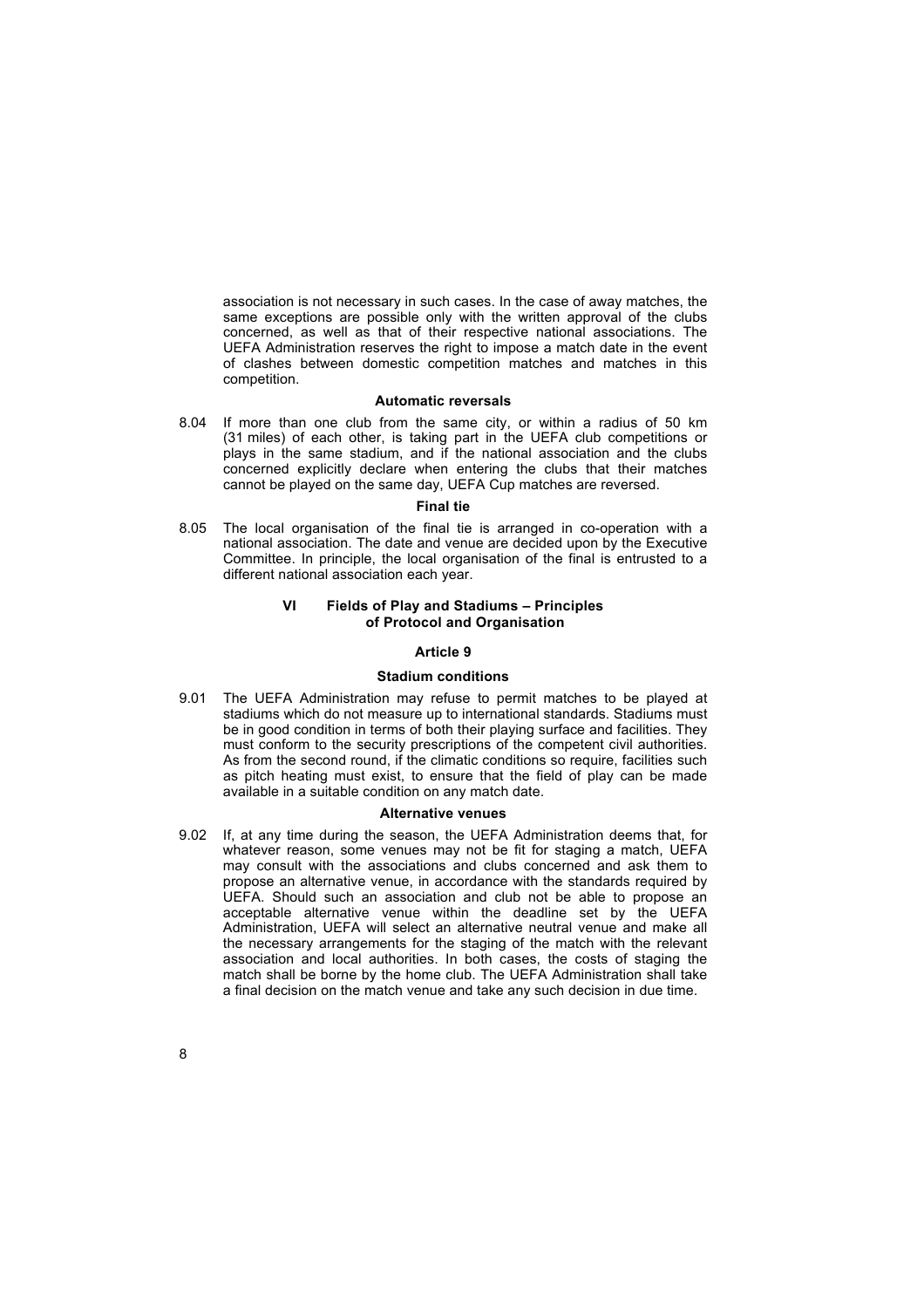# **Field of play dimensions**

9.03 As from the first round, the field of play must meet standard dimensions of 68 x 105 metres. Exceptions may be granted by the UEFA Administration only at the written request of the association of the club concerned, to be submitted to the UEFA Administration before the start of the season.

#### **Safety**

- 9.04 Clubs taking part in the UEFA club competitions must ensure that the stadiums they use undergo a periodic safety check, including a determination of the capacity, by the competent authorities or a body recognised by the latter. When submitting their competition entry forms to the UEFA Administration, the clubs must also enclose a copy of the relevant safety certificate, which must be renewed every two years, together with confirmation from the competent civil authorities concerning the level of safety for spectators (*Confirmation* form).
- 9.05 In order to guarantee the safety of the players and match officials, participating clubs must provide access to the field of play that guarantees the safe entry and exit of these persons.

#### **Floodlights**

9.06 Matches may be played in the daytime or under floodlights. For matches where floodlighting is required, the light average must correspond to 1200 lux. In addition, an emergency lighting system must be available, ensuring that two thirds of the power covers the field of play in the event of a power failure. The club must provide UEFA with a current lighting certificate, issued within the previous 12 months. Exceptions may be granted by the UEFA Administration. For further recommendations see also the booklet *Guidelines and Recommendations for Stadia Lighting for all UEFA Competitions*.

#### **Clocks**

9.07 Clocks in the stadium showing the amount of time played may run during the match, provided they are stopped at the end of normal playing time in each half, i.e. after 45 and 90 minutes respectively. This stipulation also applies in the event of extra time being played (i.e. after 15 minutes of each half).

# **Giant screens**

9.08 Simultaneous transmissions on giant viewing screens inside and outside the stadium are not allowed. Simultaneous transmissions and replays are authorised for press monitors and closed-circuit channels. In principle, replays on giant viewing screens inside the stadium may be authorised subject to a licence being granted by UEFA. On receipt of a justified request to this effect before the start of the competition, the UEFA Administration may grant such a licence to a participating club which may, however, be withdrawn at any time during the season for improper use. The results of other matches can be shown on the scoreboard and/or the giant screen during the match.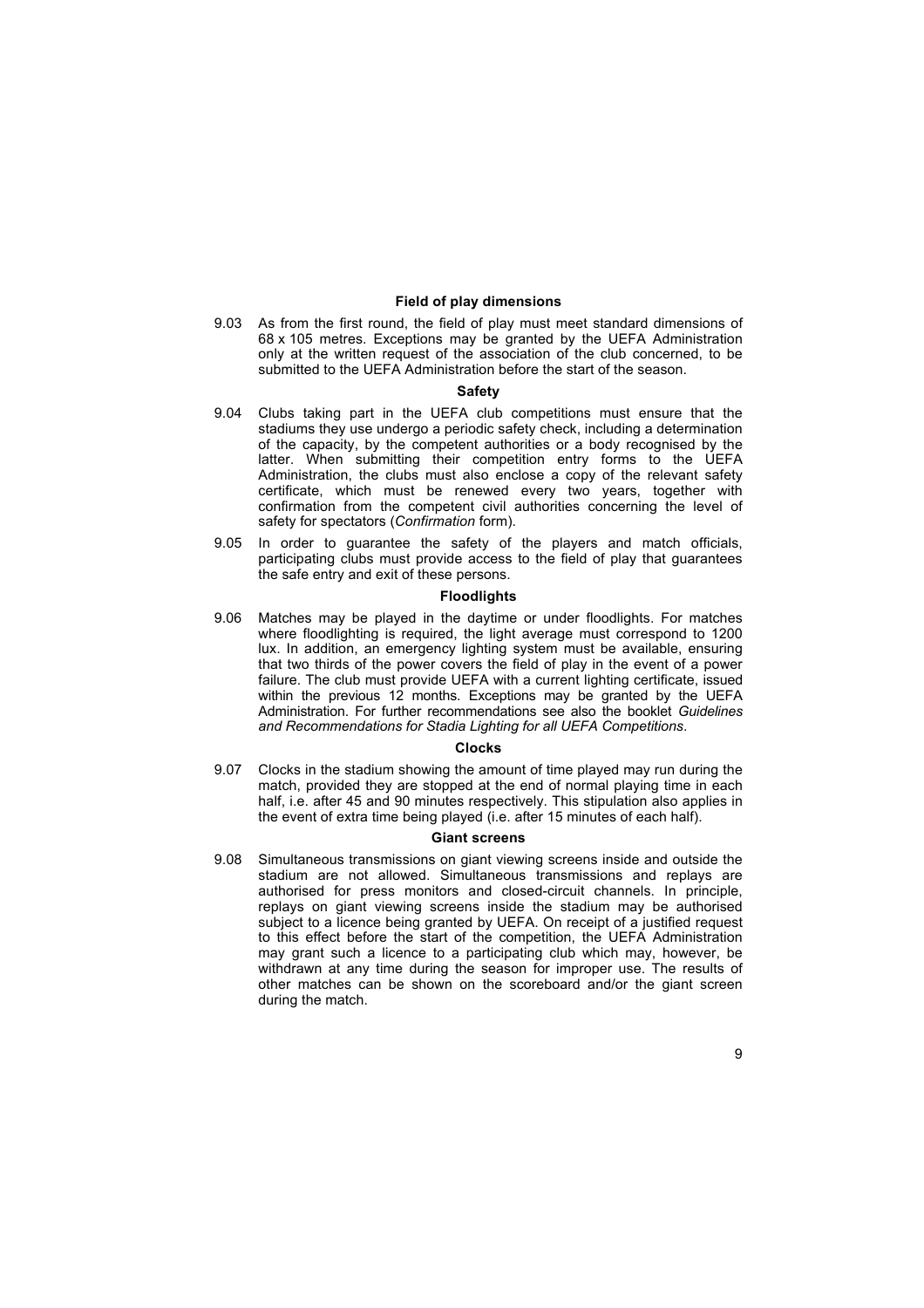# **Final tie, neutral venue**

9.09 The final tie, as well as any matches played at a neutral venue, will be assigned only to stadiums equipped with the required security installations.

### **Article 10**

# **Unfit fields of play**

- 10.01 If the national association concerned deems that a field of play will not be fit for play, the home club must notify the visiting club and the referee prior to their departure. Otherwise, the home club is responsible for their travel, board and lodging expenses. The UEFA Administration must be notified at the same time.
- 10.02 If any doubt arises as to the condition of the field of play after the visiting club's departure from home, the referee will decide on the field of play itself whether or not it is fit for play.
- 10.03 If the referee declares the field of play not to be fit for play, the match will be played the following day, unless, for reasons beyond control, the match cannot take place then. In this case, the clubs are free to agree to play the match two days later than originally scheduled. Such rearranged fixtures are subject to the approval of the UEFA Administration. If the match cannot take place at all, the travel, board and lodging expenses of the visiting club, as well as the relevant hosting costs, are borne by the two clubs in equal parts. The same provisions apply if a match is abandoned for such reasons.

#### **Bad weather, reasons beyond control, match abandoned**

10.04 If a match is abandoned before the end of normal playing time or during any extra time, because of the weather conditions or for other reasons beyond control, a 90-minute replay must be played the next day, given the need to complete the round and to avoid additional expenses for the visiting club. If, for reasons beyond control, the match cannot be replayed the next day, the two clubs are free to agree to play the match two days later than originally scheduled. If the match cannot take place at all, the travel, board and lodging expenses of the visiting club, as well as the relevant hosting costs, are borne by the two clubs in equal parts. These provisions also apply if a match cannot commence for any of these reasons set out above.

# **Article 11**

# **Principles of protocol and organisation**

# **Match arrangements**

- 11.01 The following provisions must be observed:
	- a) The UEFA, UEFA Cup and Fair Play flags must be flown in the stadium at all matches in this competition. These flags are available on loan from the national associations. No national anthems are played.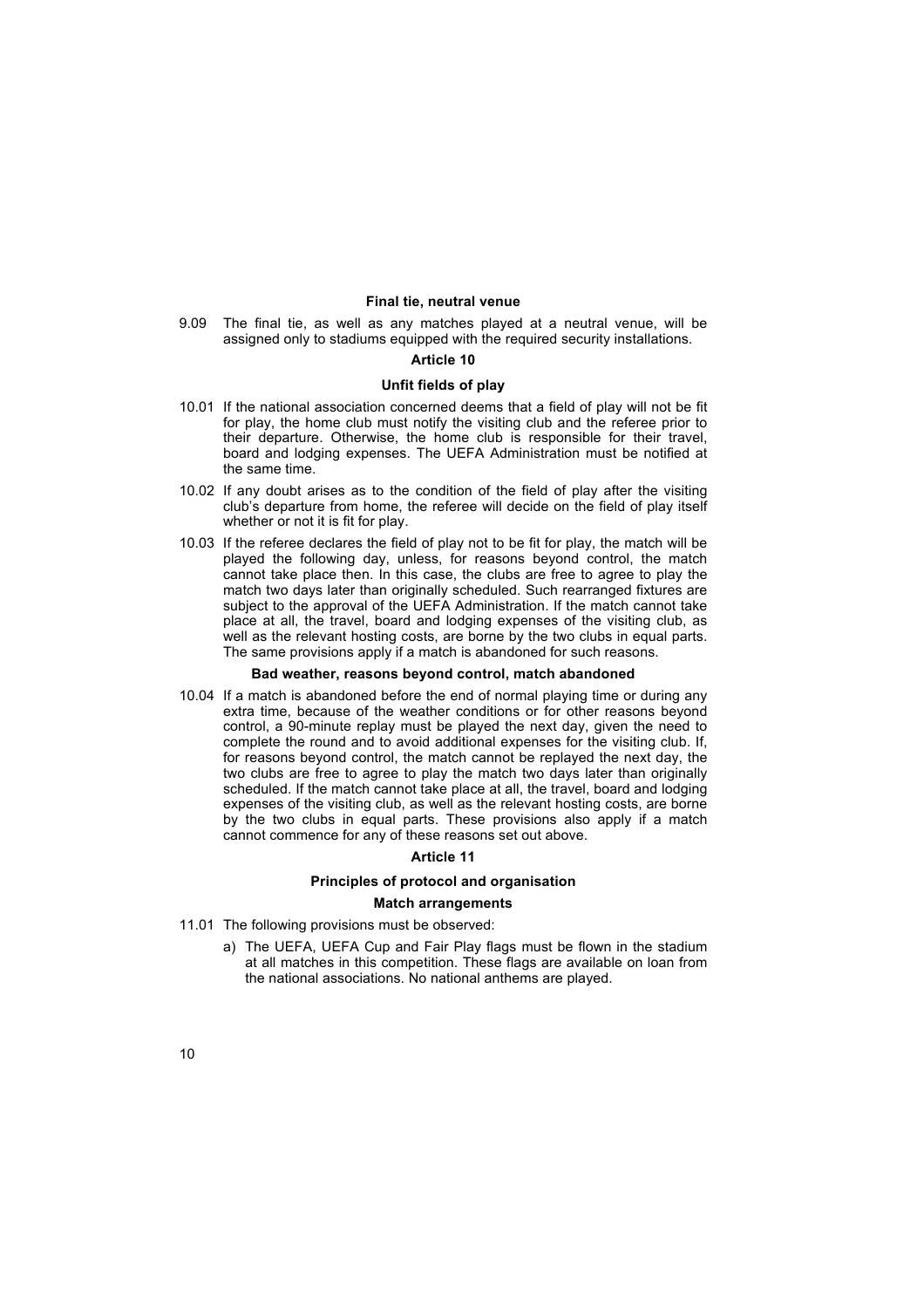- b) At all matches in this competition, the players are invited to shake hands with their opponents and the referees after the line-up procedure, as a gesture of fair play.
- c) Only six team officials and seven substitute players are allowed to sit on the substitutes' bench, i.e. a total of 13 persons. The names of all these persons and their functions must be listed on the Match Sheet.
- d) An adequate number of ground staff and police must be present, to guarantee safety and security in the stadium.
- e) No spectators are allowed in the area between the stands and the touchline or goal-line.
- f) All clubs in the UEFA club competitions must make at least 5% of the total capacity of their stadium available exclusively to visiting supporters, in a segregated, safe area. In addition, visiting clubs will be entitled to purchase up to 200 top or second-category tickets, or a combination thereof, for their VIP supporters, sponsors, etc. (see paragraph 1.05 of the booklet *Safety and Security in the Stadium for all UEFA Competition Matches*). The price of tickets for supporters of the visiting club may not exceed the price of tickets of a comparable quality that are sold to supporters of the home club.
- g) The official UEFA representatives and at least 20 representatives of the visiting club and its national association must be provided with topcategory seats in the VIP sector.
- h) Weather permitting, the visiting club will be allowed to train on the field where the match is to take place the day before the match. The visiting club will agree with the home club on the length of the training session, which shall not exceed one hour, unless agreed otherwise with the home club. In addition, the visiting club may hold private training sessions at a location to be agreed on with the home club, but not at the stadium where the match will be played.

### **Media arrangements**

- 11.02 The following provisions must also be observed:
	- a) Both clubs must hold a pre-match press conference the day before the match. The two press conferences must be arranged so that a media reporter can attend both. Each press conference must be attended by at least the head coach of the team plus one or, preferably, two players. Unless a prior arrangement has been made with the visiting club, the home club is responsible for providing a qualified interpreter. (See *UEFA Guidelines for Media Facilities in New Stadiums*, 1 December 2000.)
	- b) Interviews are not permitted before, during or after the match on the field of play itself or in its immediate vicinity. However, the home club may designate an area between the substitutes' benches and dressing-rooms in which "flash" interviews can take place at half-time and at the end of the match. A "flash" interview during the half-time interval may only be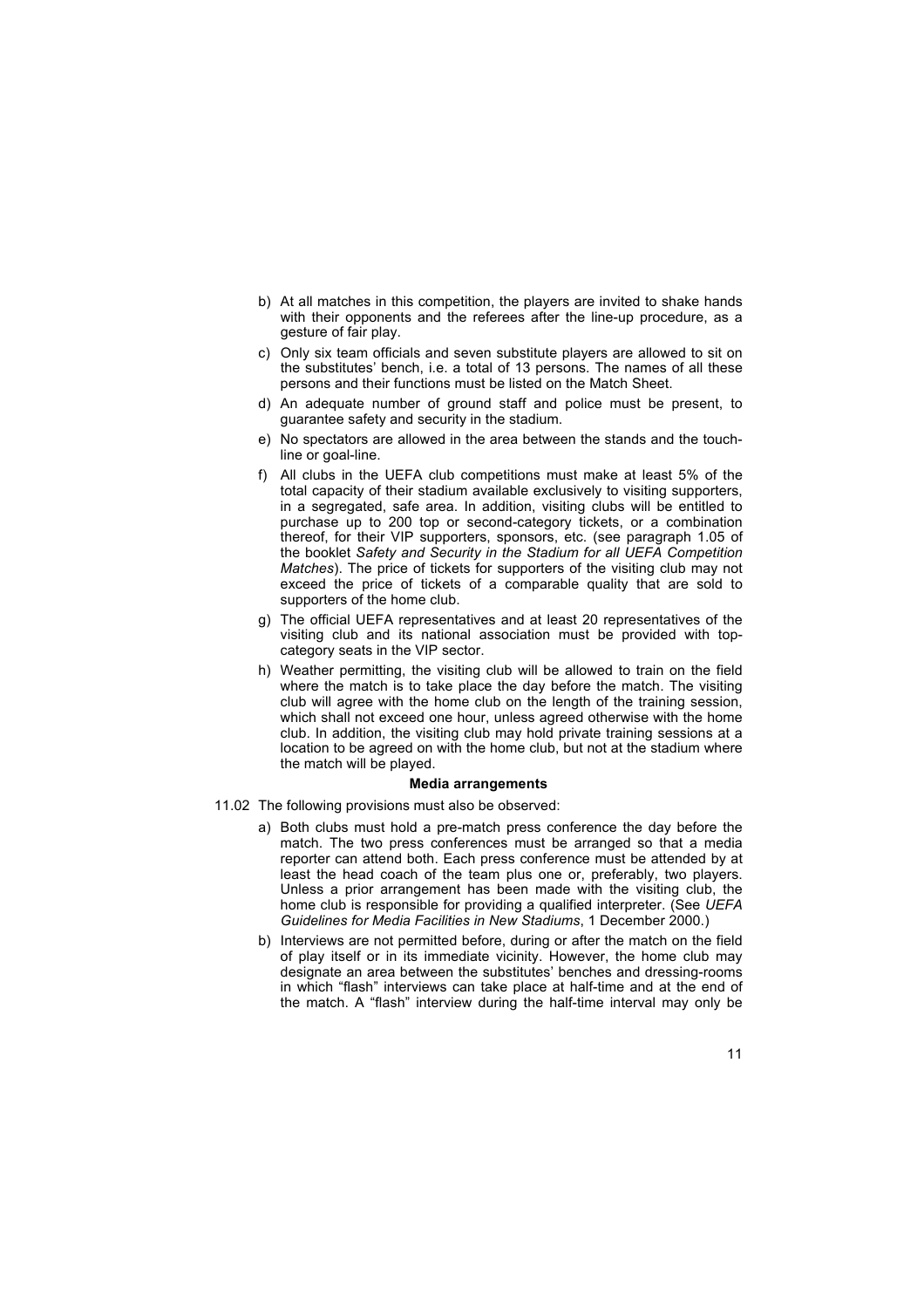conducted in the designated area with the coaches of the two teams involved in the match, subject to their prior consent. Interviews are also allowed with coaches and players upon their arrival at the stadium, on their way from the team bus to the dressing-room area.

- c) The post-match press conference at the venue must start no later than 15 minutes after the final whistle. The home club is responsible for the necessary infrastructure (interpreting and technical equipment). Both clubs are obliged to make their team manager/coach, as well as a player if possible, available for this press conference.
- d) After the match, a mixed zone must be set up for the media on the way from the dressing-rooms to the team transport area. This area  $-\frac{1}{2}$ accessible only to coaches, players and representatives of the media, to offer reporters additional opportunities to conduct interviews  $-$  must be divided into three areas: one for ENG crews, one for radio reporters and one for journalists from the written press. The team dressing-rooms are off limits to representatives of the media before, during and after the match.
- e) An adequate number of seats covered, if available, and, in principle, at least half of them equipped with telephone points and modem plugs  $$ must be put at the disposal of local and foreign media representatives (see *UEFA Guidelines for Media Facilities in New Stadiums*, 1 December 2000). No representatives of the written press or radio journalists are allowed in the playing area or the area between the boundaries of the field and the spectators. In terms of the mass media, only a limited number of photographers, TV cameramen and the personnel required to operate an electronic television camera of the host broadcaster  $-$  all equipped with special permits for the event  $-$  are allowed in the area between the boundaries of the field and the spectators, where they will carry out their work in the specific locations assigned to them (see Annexe IV).
- f) In principle, the Internet has to be considered as a technological communication tool and, consequently, treated in the same way as TV and radio. Clubs should therefore accept accreditation applications from websites, on condition that they do not cover the game (for the sake of clarity, this includes press conferences and the Mixed Zone) live in sound and/or pictures. They may cover the game in text only. Therefore, subject to places being available in the Press Box, they should be accredited as written press, with access to the post-match press conference and to the Mixed Zone. Photographs taken by officially accredited photographers may be published on websites as long as they appear as stills and not as moving pictures or quasi-video streaming. Should such photographs be published on the unrestricted public Internet, they are to be limited to no more than 10 photographs per half of normal playing time, and five per half of extra time, if applicable. There must be an interval of at least one minute between the posting of each photograph on the website.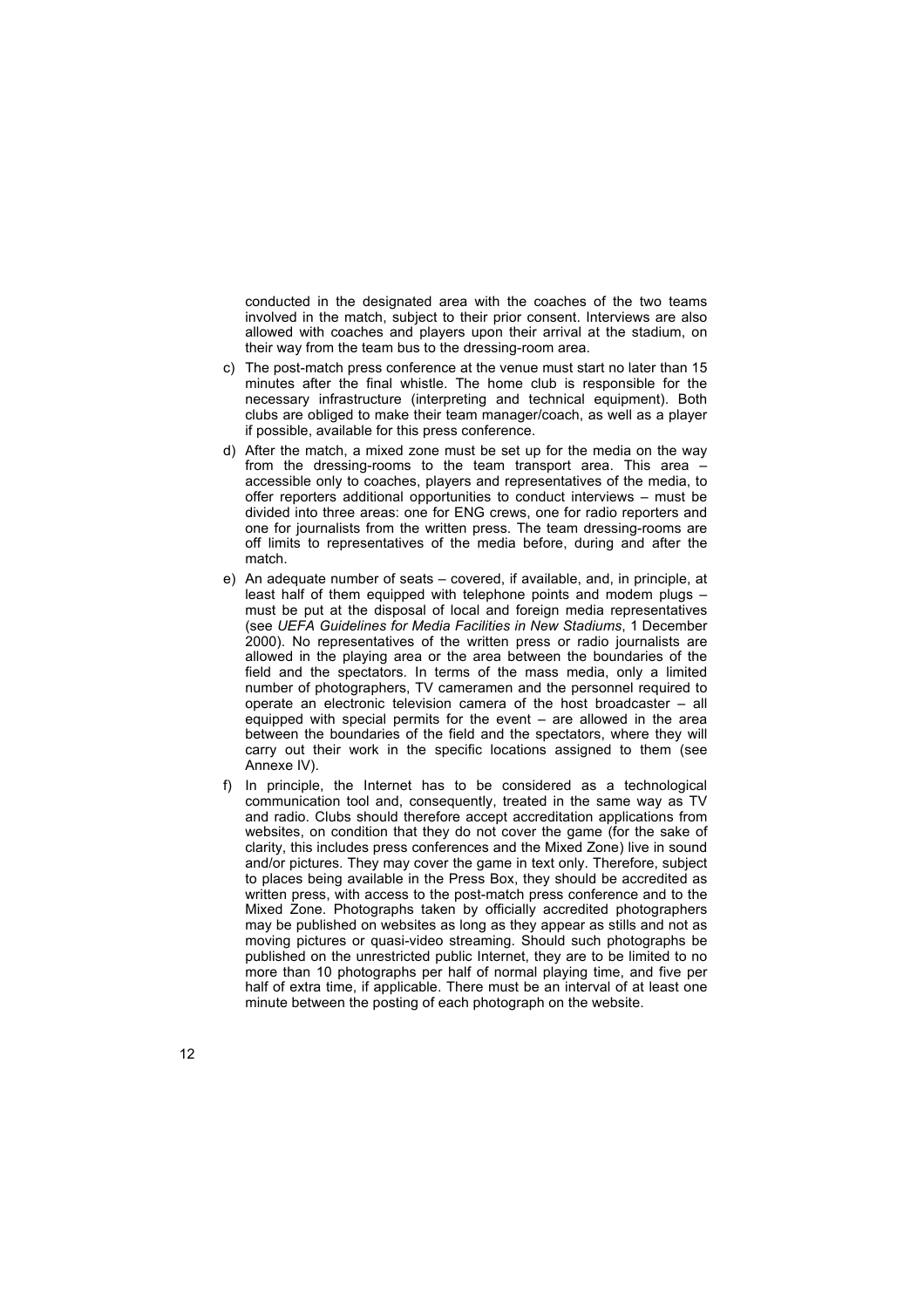# **VII Laws of the Game**

# **Article 12**

12.01 Matches are played in conformity with the *Laws of the Game* promulgated by the International Football Association Board (IFAB).

### **Substitution of players**

12.02 The substitution of three players per team is permitted in the course of the match. The use of numbered panels to indicate the substitution of players is compulsory. For ease of information, the panels must be numbered on both sides.

### **Match sheet**

- 12.03 Before the match, each club will receive a Match Sheet on which the numbers, full names (and dates of birth for qualifying matches) and, if applicable, the nicknames of the 18 players in the squad must be entered, together with the full names of the officials seated on the substitutes' bench. The Match Sheet must be properly completed in block capitals, and signed by the captain and competent club official. The 11 first-named players must commence the match. The other seven are designated as substitutes. The numbers on the players' shirts must correspond with the numbers indicated on the Match Sheet. The goalkeepers and team captain must be identified. Both clubs must hand their Match Sheet to the referee at least 75 minutes before kick-off. The referee may ask to see the personal identity cards/ passports of the players whose names are listed on the Match Sheet. Each player participating in a UEFA competition match must be in possession of a playerís registration licence issued by his national association or an official personal identity card/passport, containing his photograph and date of birth.
- 12.04 If the Match Sheet is not completed and returned in time, the matter will be submitted to the Control and Disciplinary Body.
- 12.05 Only three of the substitutes listed on the Match Sheet may take part in the match. A player who has been substituted may take no further part in the match.
- 12.06 If there are fewer than seven players on either of the teams, the match will be abandoned. In this case, the Control and Disciplinary Body decides on the consequences.

# **Replacement of players on the match sheet**

- 12.07 After the Match Sheet has been completed and signed by both teams and returned to the referee, and if the match has not yet kicked off, the following instructions apply:
	- a) If any of the first 11 players listed on the Match Sheet are not able to start the match for any reason, they may be replaced by any of the seven substitutes. Such replacements will reduce the quota of substitute players accordingly. During the match, three players may still be replaced.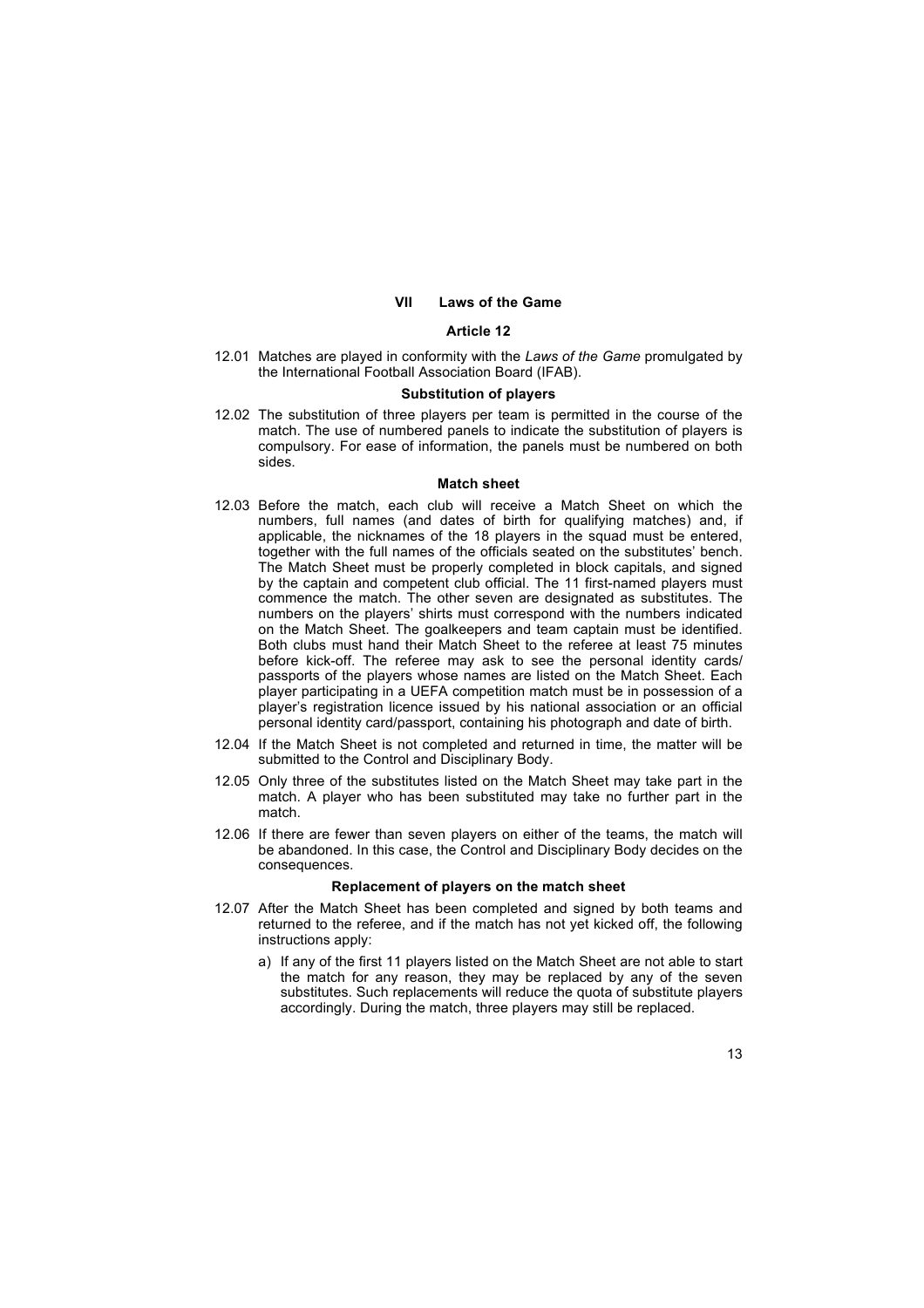- b) If any of the seven substitutes listed on the Match Sheet are not able to be fielded for any reason, they may not be replaced, which means that the quota of substitute players will be reduced accordingly.
- c) If a goalkeeper listed on the Match Sheet is not able to be fielded for any reason, he may be replaced by another goalkeeper not previously listed on the Match Sheet.

### **Article 13**

# **Half-time interval, break before extra time**

13.01 The half-time interval lasts 15 minutes. If extra time is required, there will be a five-minute break between the end of normal playing time and the start of extra time. As a rule, the players remain on the field of play during this fiveminute break, at the discretion of the referee.

# **Article 14**

# **Kicks from the penalty mark**

- 14.01 The referee chooses the goal at which the kicks will be taken.
- 14.02 He tosses a coin, and the team whose captain wins the toss takes the first kick.
- 14.03 Subject to the terms of b) and c) below, each team takes five kicks:
	- a) Kicks are taken alternately.
	- b) If, before each team has taken five kicks, one has scored more goals than the other could even if it were to complete its five kicks, no more kicks will be taken.
	- c) If, after each team has taken five kicks, both have scored the same number of goals, or have not scored any goals, kicks continue to be taken, in the same order, until such a time as both have taken an equal number of kicks (not necessarily five more kicks) and one has scored one goal more than the other.
- 14.04 The team which scores the greater number of goals in accordance with the terms of 14.03 qualifies for the next round of the competition, or is declared the winner of the competition, as the case may be.
- 14.05 With the exception of the situation referred to in paragraph 14.06, only players who are on the field of play at the end of the match  $-$  which includes extra time when applicable  $-$  as well as any who, having left the field temporarily, with or without the referee's permission, are not on the field of play at that time, are allowed to take penalty kicks.
- 14.06 Provided his team has not already made use of the maximum number of substitutes permitted by the rules of the competition under which the match is being played, a goalkeeper who sustains an injury while the kicks are being taken and is unable to continue to keep goal may be replaced by a substitute.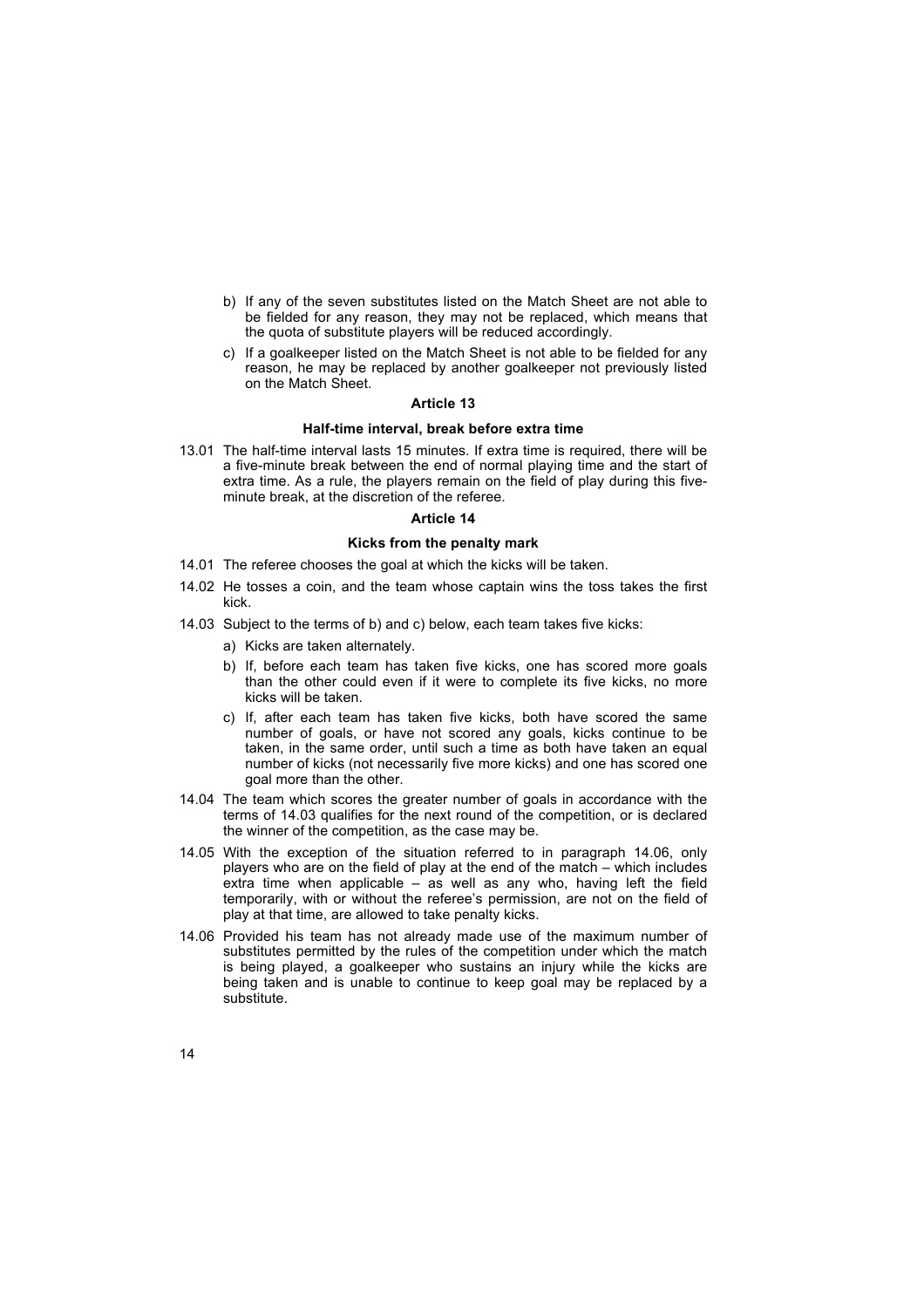- 14.07 Each kick is taken by a different player, and not until all eligible players on each team, including the goalkeeper or the named substitute by whom he has been replaced under the terms of 14.05 and 14.06, as the case may be, have each taken a kick, may a player from the same team take a second kick.
- 14.08 Subject to the terms of paragraphs 14.05 and 14.06, any player who is eligible may change places with his goalkeeper at any time when kicks from the penalty mark are being taken.
- 14.09 Other than the player taking a kick from the penalty mark, and the two goalkeepers, all players must remain within the centre circle when kicks from the penalty mark are being taken.
- 14.10 The goalkeeper who is on the same team as the player taking the kick must remain on the field of play, outside the penalty area in which the kicks are being taken, on the goal-line, where it meets the penalty area boundary line.
- 14.11 Unless stated to the contrary in paragraphs 14.01 to 14.10, the *Laws of the Game*, and the International Football Association Board decisions relating thereto, apply, in so far as they can, to the taking of kicks from the penalty mark.
- 14.12 In order to guarantee the strict observation of these rules, the referee is assisted by one assistant referee, who notes down the numbers of the players of each team having taken a kick. The other assistant referee supervises the players in the centre circle.
- 14.13 When a team finishes the match with a greater number of players than their opponents, they shall reduce their numbers to equate with that of their opponents and inform the referee of the name and number of each player excluded. The team captain has this responsibility.
- 14.14 Before the start of kicks from the penalty mark the referee shall ensure that only an equal number of players from each team remain within the centre circle and they shall take the kicks.
- 14.15 If the taking of kicks from the penalty mark cannot be completed because of weather conditions, or for other reasons beyond control, the results will be decided by drawing of lots by the Referee in presence of the UEFA Delegate and the two team captains.
- 14.16 If through the fault of a club, the taking of kicks from the penalty mark cannot be completed, paragraph 7.03 of the present regulations shall apply.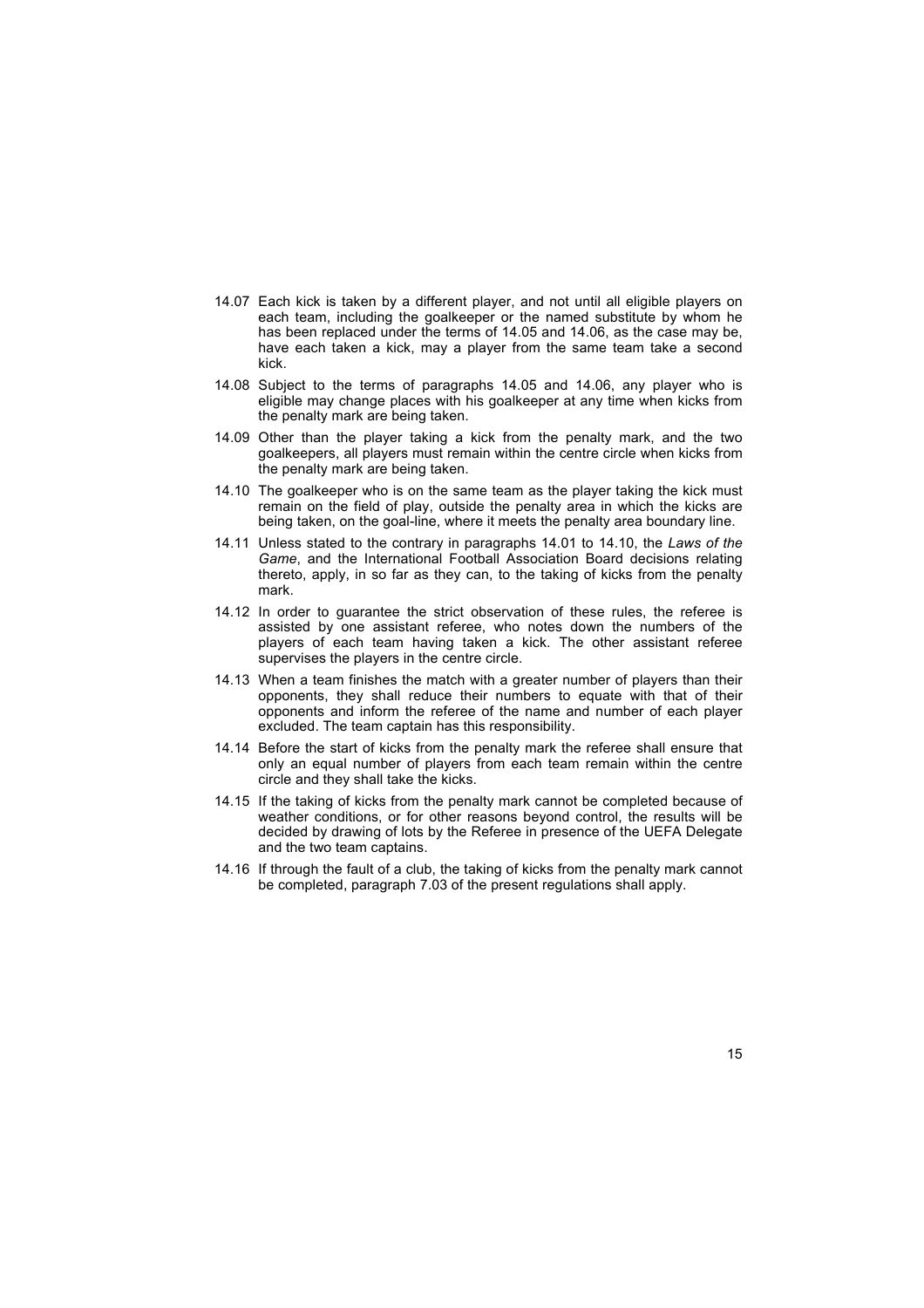# **VIII Player Eligibility**

# **Article 15**

- 15.01 A player is eligible to play in the UEFA club competitions provided he fulfils all the following conditions:
	- a) He is duly registered by the national association concerned according to its own rules and those of FIFA (*FIFA Regulations for the Status and Transfers of Players*).
	- b) He is only eligible to play for a club affiliated to the national association concerned.
	- c) He is duly registered with UEFA by the national association according to paragraph 15.06.

### **Deadlines**

- 15.02 Only players who are eligible to play for the club concerned on the following dates, and who have been duly registered with the UEFA Administration by means of lists A and B, are eligible to play in this UEFA club competition:
	- a) 2 August 2001 (24.00 hours CET): for all matches in the qualifying round
	- b) 31 August 2001 (24.00 hours CET): for all matches as from and including the first round
	- c) 31 January 2002 (24.00 hours CET): for players referred to in paragraph 15.07
- 15.03 All qualifying matches fall within the season commencing 1 August.

#### **List A**

15.04 At any point in the competition, list A may comprise a maximum of 25 players, including those registered at a later stage, provided they meet the eligibility requirements defined in the present Article 15.

# **List B**

- 15.05 List B (youth players) is used to register any players who meet both the following criteria:
	- a) players born on or after 1 January 1980, and
	- b) players who, on the date they are registered with UEFA, have been eligible to play for the club concerned continuously for at least two years at any time since their fifteenth birthday.

Players who fulfil both these conditions are eligible to play, and retain their youth player status until the end of the season in question. Such players do not count as part of the squad of 25 players included on list A. Players may be added to list B at any time, by the respective national association notifying the UEFA Administration accordingly by fax, before the match in question.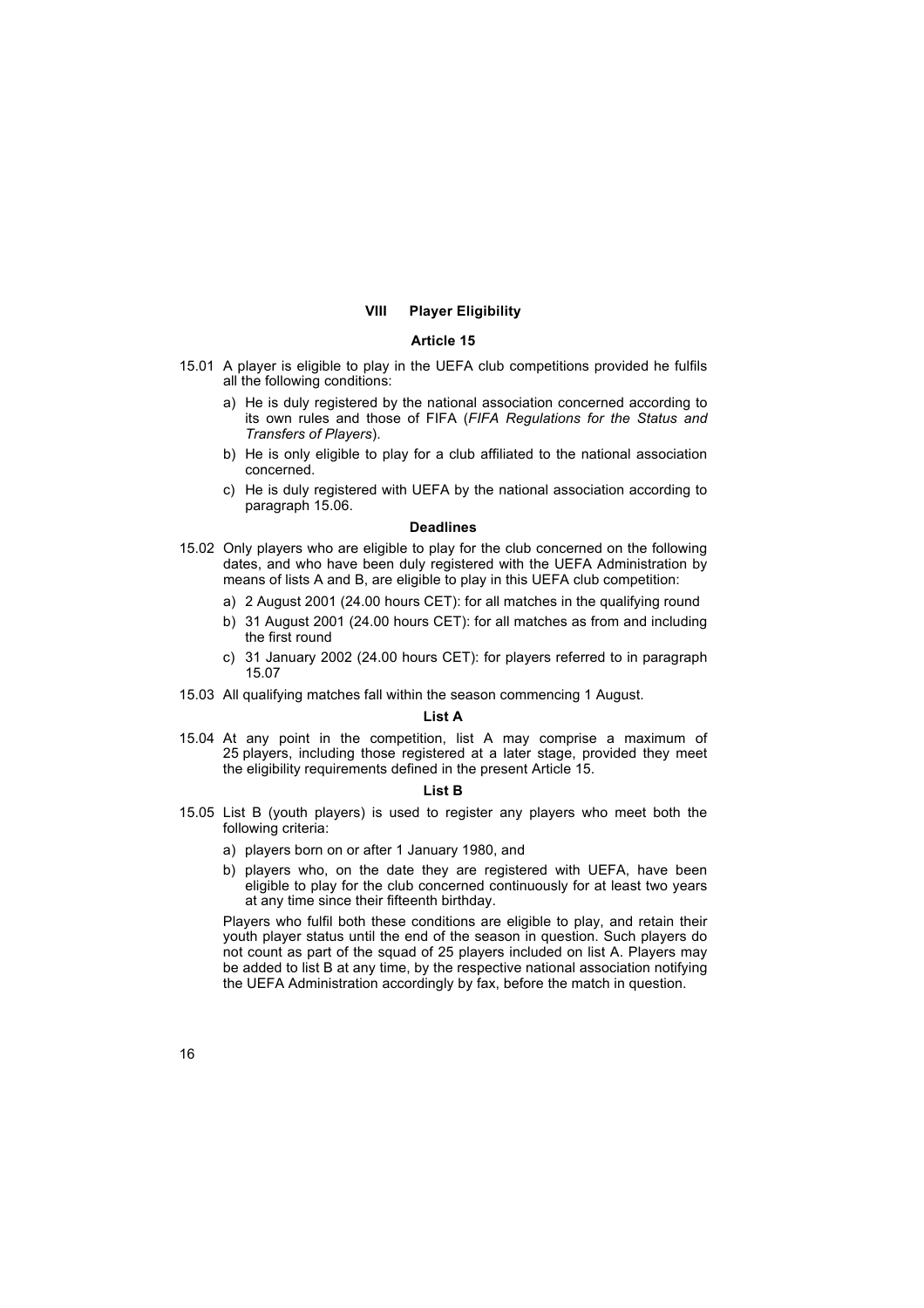# **Registration procedure**

- 15.06 Players are registered by means of lists A and B (youth players), which are to be signed by the club and national association, and completed as follows:
	- a) The club submits its original lists, duly completed and signed, to its national association for validation.
	- b) The national association forwards these lists to the UEFA Administration by the deadlines set and communicated by UEFA before the start of the season.
	- c) Subsequently, the national association faxes (fax receipt date counts) any changes to list A to the UEFA Administration as per the deadlines laid down in paragraph 15.02.

### **Player numbers**

15.07 As from and including the first round, all registered players, including those registered at a later stage (see paragraphs 15.04, 15.05, 15.08 and 15.09) must wear set numbers between 1 and 99. No number may be used by more than one player in the course of a season.

# **New player registration**

- 15.08 By 31 January 2002, a club may register a maximum of three new players for the remaining matches in the current competition, provided any such players are eligible to play for the club on that date. If the registration of such new players causes the authorised number of players in the club's squad (25) to be exceeded, the necessary number of other registered players must be removed, to reduce the squad to 25 players again. Newly registered players must wear set numbers which have not yet been assigned.
- 15.09 If a club cannot count on the services of at least two goalkeepers registered on lists A or B because of long-term injury or illness, the club concerned may temporarily replace the player concerned and register a new goalkeeper at any time during the season, subject to paragraph 15.10a), and complete the official registration lists (A and/or B) with goalkeepers fit to be fielded. The club must provide UEFA with the necessary medical evidence. UEFA may require the further medical examination of the goalkeeper(s) by an expert appointed by the UEFA Administration at the cost of the club.

# **Player transferred in the course of the season**

- 15.10 In the course of a season, a player is eligible to play only for one single club in the UEFA club competitions (excluding the first three rounds of the UEFA Intertoto Cup). Exceptionally, if a player fulfils the two following conditions, he may play for another club which is also taking part in that season's UEFA club competitions:
	- a) The player has not been fielded for any UEFA club competition matches by the first club in question. (The fact that his name may have appeared on a Match Sheet does not mean that he actually played. Only his registration by the referee as having been fielded counts in this respect.)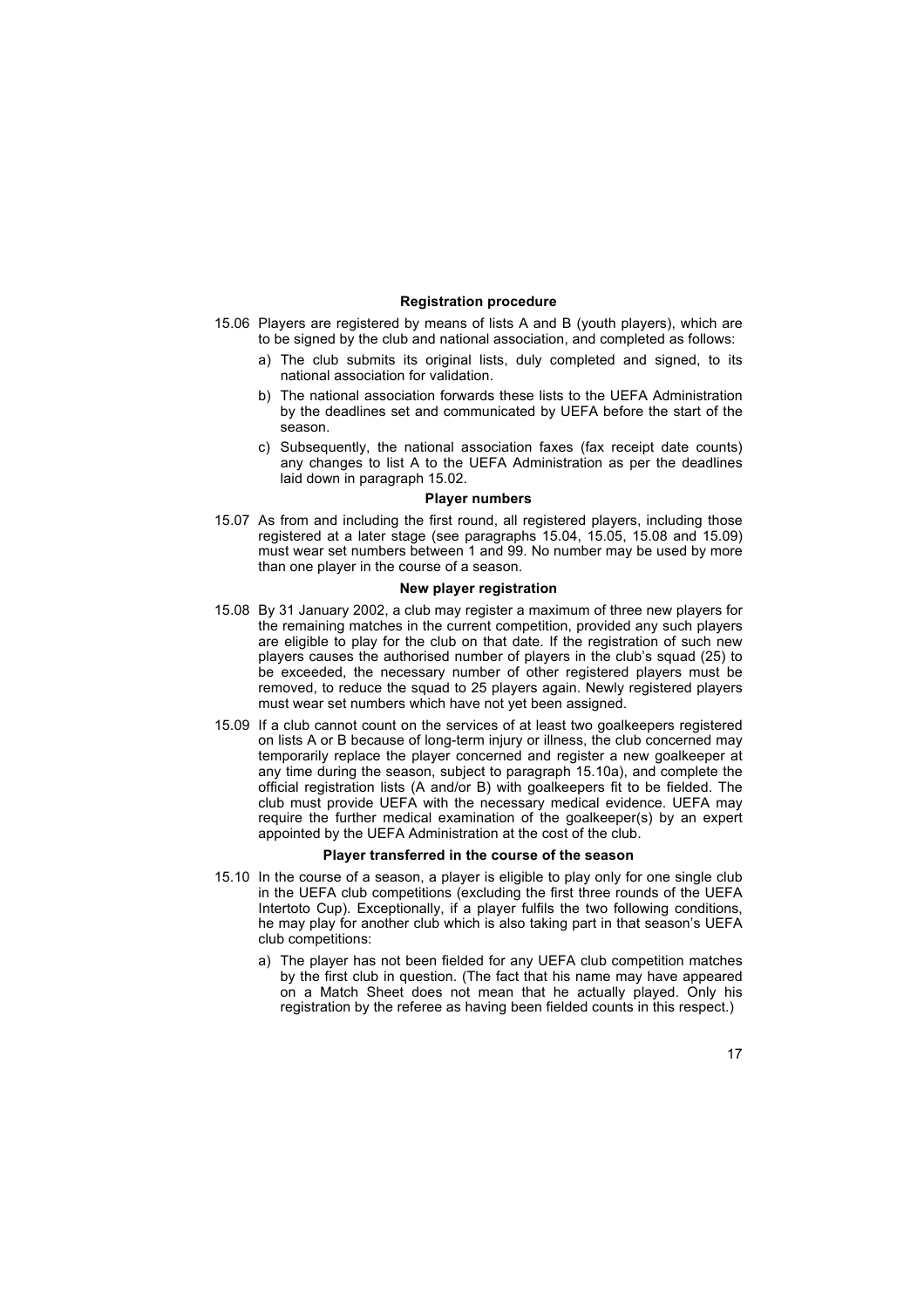b) The player concerned is eligible to play for the other club by the deadlines set in paragraph 15.02, and he is registered with UEFA in accordance with the aforementioned procedure.

# **Responsibility**

- 15.11 When submitting player registration lists, the national association and club concerned must vouch for the content and are responsible for ensuring that the aforementioned provisions are respected.
- 15.12 The UEFA Administration decides on questions of player eligibility. In the event of disputes the Control and Disciplinary Body takes a final decision.

### **IX Kit**

### **Article 16**

# **UEFA Kit Regulations**

16.01 The players' kit, team colours, sponsor advertising and manufacturer identification, etc. must comply with the provisions of the *UEFA Kit Regulations*. This provision applies for the entire competition, including the qualifying round.

# **Colours**

16.02 If the referee decides that the colours of the two teams could lead to confusion, the home club must wear other colours. The visiting club must always wear the official colours indicated on its entry form, unless the clubs concerned agree otherwise, in which case details must be submitted to the UEFA Administration in writing. If such a situation of a potential confusion of team colours arises for a final, both teams must wear different colours. If the clubs are unable to agree on the colours to be worn by their teams, the UEFA Administration will decide in consultation with the referee.

#### **Player names**

16.03 Except for the final tie, it is not compulsory to put the names of the players on the back of their shirts (see Article 7 of the *UEFA Kit Regulations*).

#### **Shirt sponsor**

16.04 As described in Article 11, paragraph 2, of the *UEFA Kit Regulations*, clubs may choose one of the three sponsorship options for the whole season for advertising on players' shirts, announcing their choice to the UEFA Administration by the required deadline stipulated in paragraph 16.07.

### **Choice of sponsor**

16.05 Subject to Article 11, paragraph 1, of the *UEFA Kit Regulations*, the choice of shirt sponsor is limited to one of those used simultaneously by the club in one of its official domestic competitions organised under the auspices of its national association.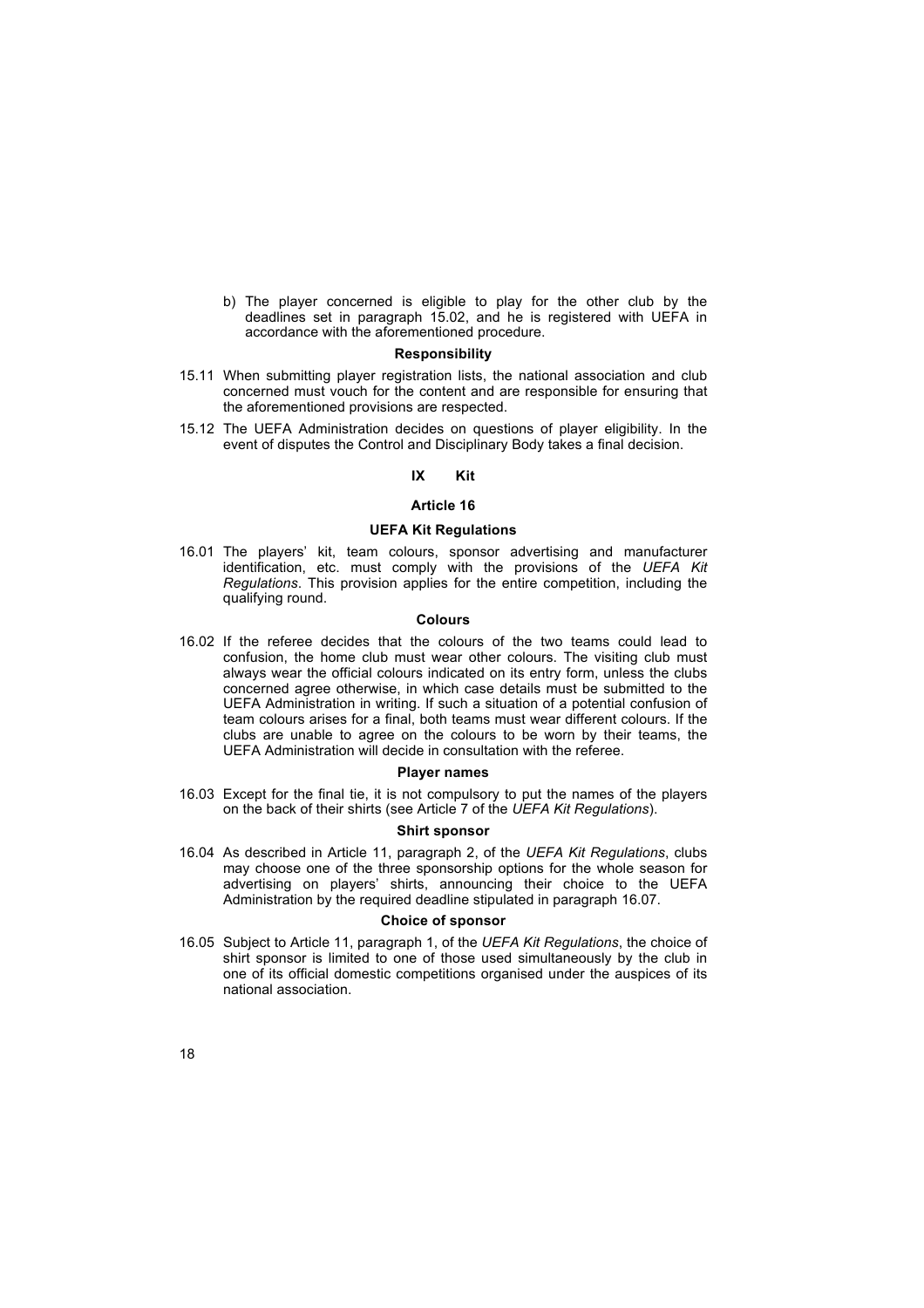# **Clash of shirt sponsor**

16.06 If two clubs meeting in the competition have one and the same sponsor, the home team may wear their regular sponsor advertising. The visiting team may only wear advertising for a product of the said sponsor. No identical advertising elements may appear on the shirts of the two teams in question. The visiting club must send a sample of such new shirts to the UEFA Administration for approval.

# **Kit approval procedure**

16.07 For clubs that qualify for the first round, the players' kit and advertising by the club sponsor and manufacturer's identification must be approved by the UEFA Administration. Clubs involved in the qualifying phase and first round must therefore submit samples of their first and second-choice strips (shirt, shorts and socks) to UEFA, together with a duly completed and signed corresponding application form by 3 August 2001. At a club's request, the UEFA Administration may extend the aforementioned deadlines as far as announcing the shirt sponsor is concerned. Kit authorisation granted by the UEFA Administration is valid only for the season in question.

# **Sponsor advertising contract**

16.08 Sponsor advertising contracts concluded for matches in this competition, or which include such matches, must be submitted to the UEFA Administration on request before the start of the season or immediately on conclusion of the contract. The withholding of such contracts will be referred to the Control and Disciplinary Body, and may result in disciplinary sanctions.

# **Advertising on other kit items**

16.09 Paragraphs 16.10 to 16.15 apply for the final of this competition.

# **Sponsor advertising on other kit items**

- 16.10 According to Article 15, paragraph 1, of the *UEFA Kit Regulations*, all forms of sponsor advertising are forbidden on all other garments worn by players and club officials in the stadium which do not form part of the playing attire (shirt, shorts, socks).
- 16.11 With respect to material used inside the stadium (kit bags, medical bags, drink containers, etc.), no sponsor advertising is allowed as from arrival at the stadium for the match until departure from the stadium after the match, including any interviews and press conferences during the time at the venue.

# **Manufacturer definition**

16.12 A manufacturer is a company that designs, produces (directly or through a non-branded licensee) and sells products for use in the sports market bearing its own registered trademarks. Distributors of such products are not considered as manufacturers.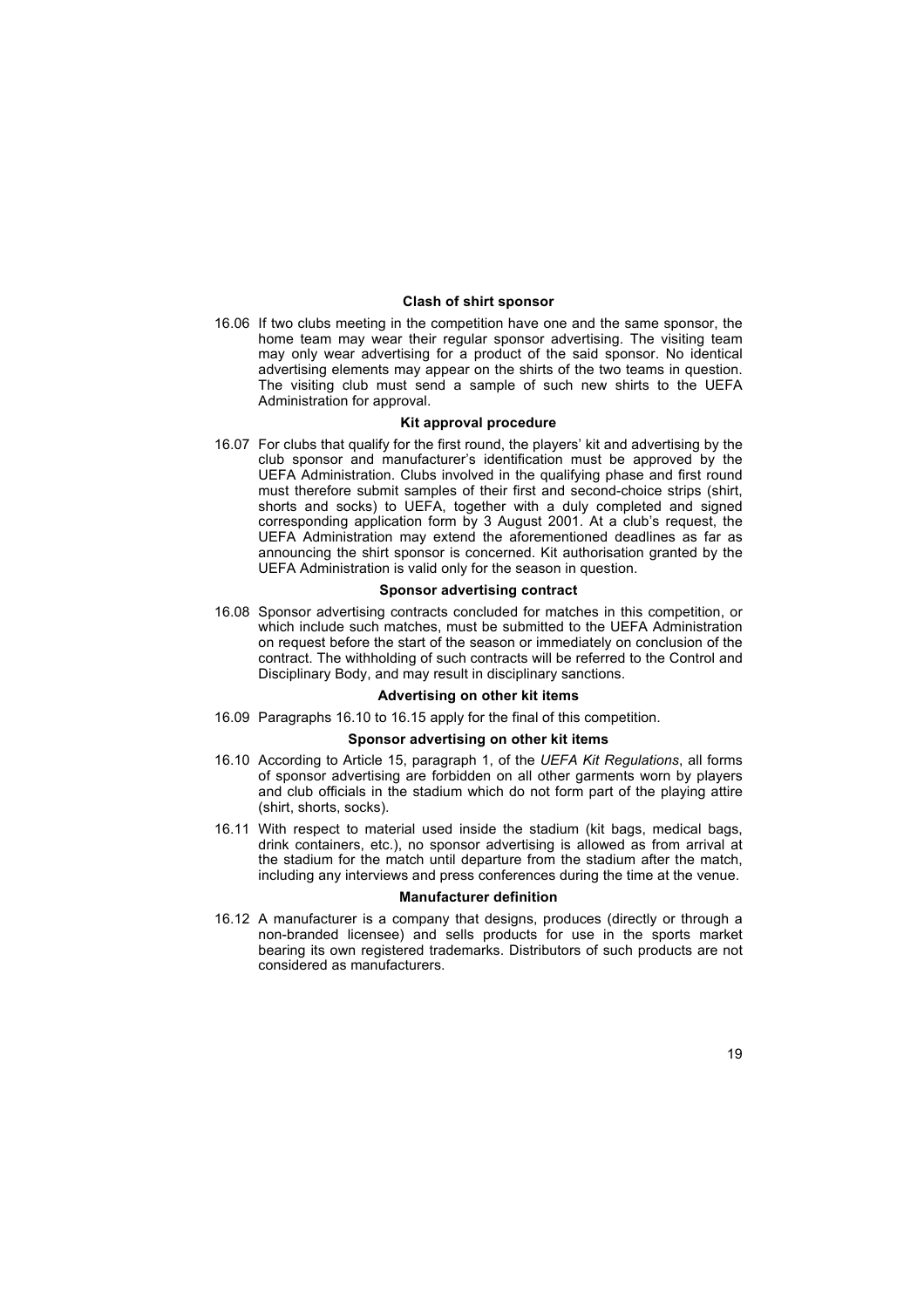### **Manufacturer identification on other kit items**

- 16.13 Concerning the forms, quantity and size of manufacturer identification, the same restrictions in principle apply as for player kits (Article 12 of the *UEFA Kit Regulations*) for all garments worn by players and club officials in the stadium which do not form part of the playing attire (shirt, shorts, socks). Regarding the positioning of accepted advertising forms, the manufacturers have freedom of choice, except for the collar, which must be free of any manufacturer identification on both sides and at the front.
- 16.14 Article 15, paragraph 2d), of the *UEFA Kit Regulations* applies, subject to the additional requirement that manufacturer identification on warm-up bibs may not exceed 20 cm<sup>2</sup> (twenty square centimetres) anywhere on the front or back.
- 16.15 With respect to material used inside the stadium (kit bags, medical bags, drink containers, etc.), no manufacturer identification is allowed from arrival at the stadium for the match until departure from the stadium after the match, including any interviews and press conferences during the time at the venue.

# **Sanctions**

16.16 Any breach of the aforementioned provisions or of the *UEFA Kit Regulations* will be punished by the UEFA Control and Disciplinary Body. UEFA reserves its right to claim damages in this respect.

#### **Responsibility**

- 16.17 The UEFA Administration takes final decisions regarding the approval of kits and other items mentioned in the *UEFA Kit Regulations*. UEFA declines all responsibility and authority in the event of conflicts arising from contracts between a club and its sponsor on account of the advertising provisions of the *UEFA Kit Regulations*.
- 16.18 The delegate has the right and duty to check kit items at the match venue. He is also entitled to send such items to the UEFA Administration for further control after the match.

# **X Referees**

# **Article 17**

#### **Appointment**

17.01 The Referees Committee designates a referee for each match. Only referees whose names appear on the official FIFA list of referees are appointed. The fourth official and assistant referees are, in principle, appointed by the national association of the referee, in accordance with criteria established by the Referees Committee.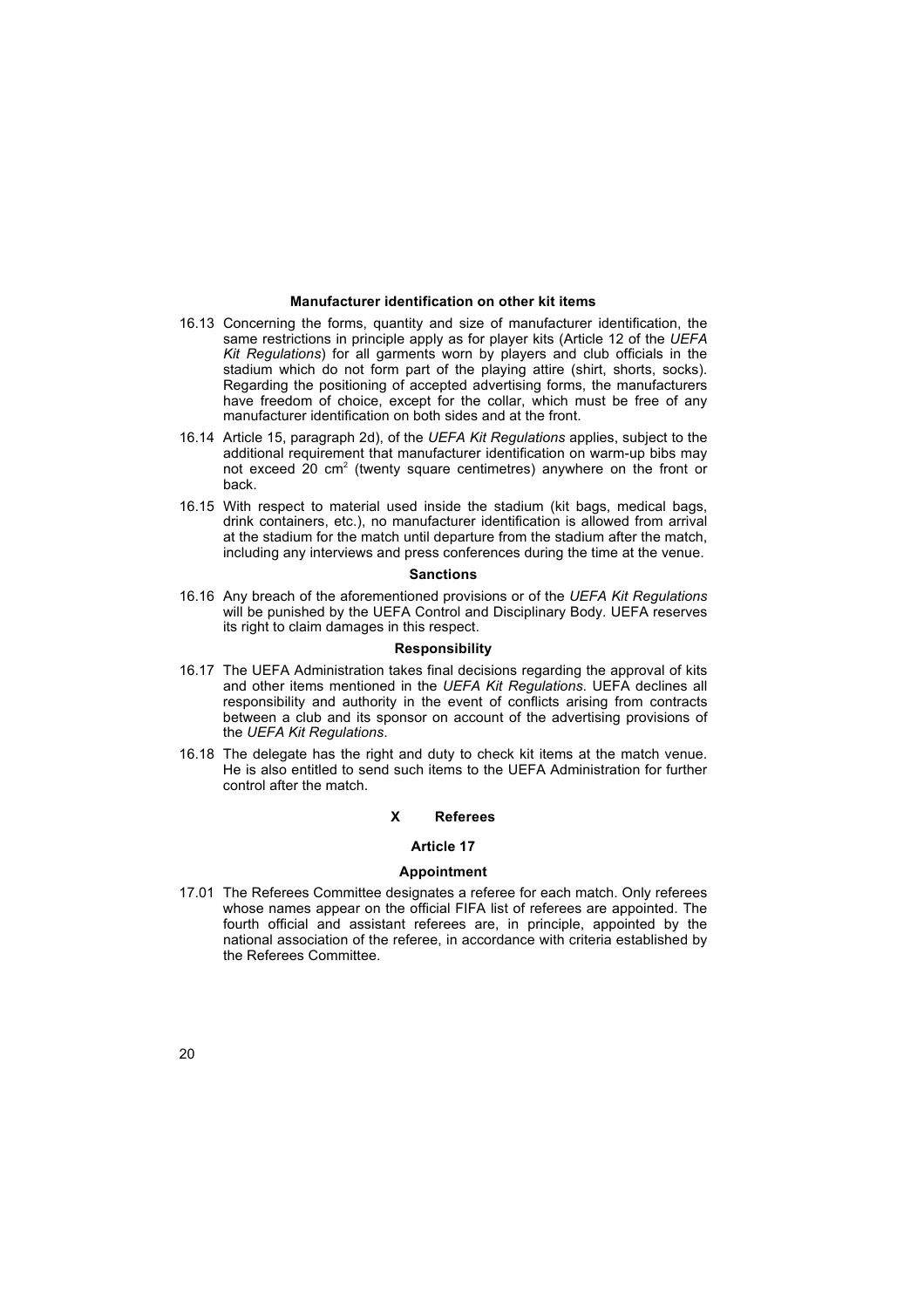### **Arrival**

17.02 Referees and assistant referees must arrange to arrive at the venue the day before the match.

# **Late arrival of referees**

17.03 If the referee and/or assistant referees do not arrive at the match venue by the evening before the game, the UEFA Administration and both clubs must be informed immediately. The Referees Committee will take the appropriate decisions. If the Referees Committee decides to replace the referee and/or assistant referees and/or fourth official, such a decision is final, and no protests against the person or nationality of the referee and/or assistant referees and/or fourth official are allowed.

#### **Unfit referee**

17.04 If a referee or assistant referee becomes unfit before or during a match through illness, injury, etc., and is unable to continue to officiate, he is replaced by the fourth official (see paragraph 17.01).

### **Refereeís report**

- 17.05 After the match, the referee completes an official report form, signs it and faxes it to the UEFA Administration (+41 22 994 37 27) directly after the match, together with both Match Sheets. In addition, the originals must be sent by post within 24 hours of the end of the match. The referee must always keep a copy of his report form and both Match Sheets.
- 17.06 On his report form, the referee reports in as much detail as possible on any incidents before, during, or after the match, such as:
	- a) Misconduct of players, leading to caution or expulsion.
	- b) Unsporting behaviour by officials, members, supporters, or anyone carrying out a function at a match on behalf of an association or club.
	- c) Any other incidents.

### **Referee liaison officer**

17.07 During their stay at the match venue, the referees are taken care of by a referee liaison officer, who is an official representative of the national association of the home club, in accordance with the guidelines issued by UEFA.

### **XI** Disciplinary Law and Procedures - Doping

### **Article 18**

# **UEFA Disciplinary Regulations**

18.01 The provisions of the *UEFA Disciplinary Regulations* apply for all disciplinary offences, unless the present regulations stipulate otherwise.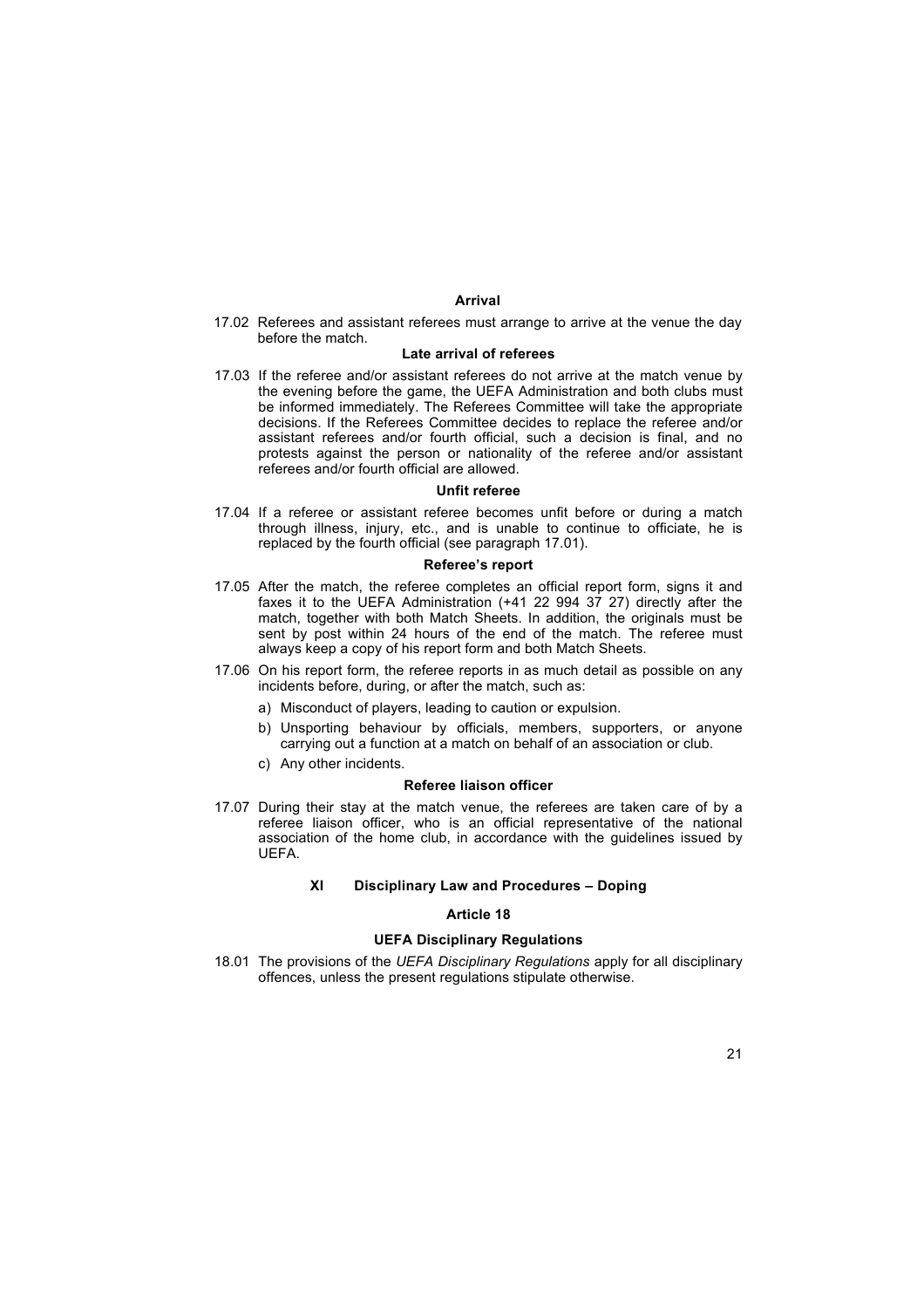18.02 Action in infringement of the regulations, or disciplinary offences by clubs, officials, members or other individuals exercising a function at a match on behalf of an association or club, will be punished by the Control and Disciplinary Body on the basis of the *UEFA Disciplinary Regulations*.

### **Article 19**

#### **Yellow and red cards**

- 19.01 As a rule, a player who is sent off the field of play is suspended for the next match in a UEFA club competition. The Control and Disciplinary Body is entitled to augment this punishment. For serious offences the punishment can be extended to all UEFA competition categories.
- 19.02 In the case of repeated cautions in different matches, the offending player is suspended for one match in the same category of competition as from the third caution, as well as following any subsequent odd-numbered caution (fifth, seventh, ninth, etc.). The Control and Disciplinary Body will confirm any other cautions.
- 19.03 Single yellow cards and pending suspensions are always carried forward either to the next stage of the competition or to another club competition in the current season.

# **Article 20**

# **Protests**

- 20.01 Protests are dealt with by the Control and Disciplinary Body.
- 20.02 Protests must reach the UEFA Administration in writing, stating the reasons, within 24 hours of a match. This 24-hour time limit cannot be extended.
- 20.03 The protest fee is CHF 500.
- 20.04 Protests concerning the state of the field of play, as defined by Law 1 of the *Laws of the Game*, must be submitted to the referee in writing by the relevant officials before the match. If the state of play of the pitch becomes questionable in the course of the match, the team captain must inform the referee, as well as the captain of the other team, orally without delay.
- 20.05 Protests cannot be lodged against factual decisions taken by the referee on the field of play.
- 20.06 UEFA submits documents of direct concern to the protest to the opposing party for its reaction and account.
- 20.07 The Control and Disciplinary Body can instruct a disciplinary inspector to conduct further investigations.

### **Article 21**

# **Appeals**

21.01 The Appeals Body deals with appeals lodged against decisions of the Control and Disciplinary Body. The *UEFA Disciplinary Regulations* apply.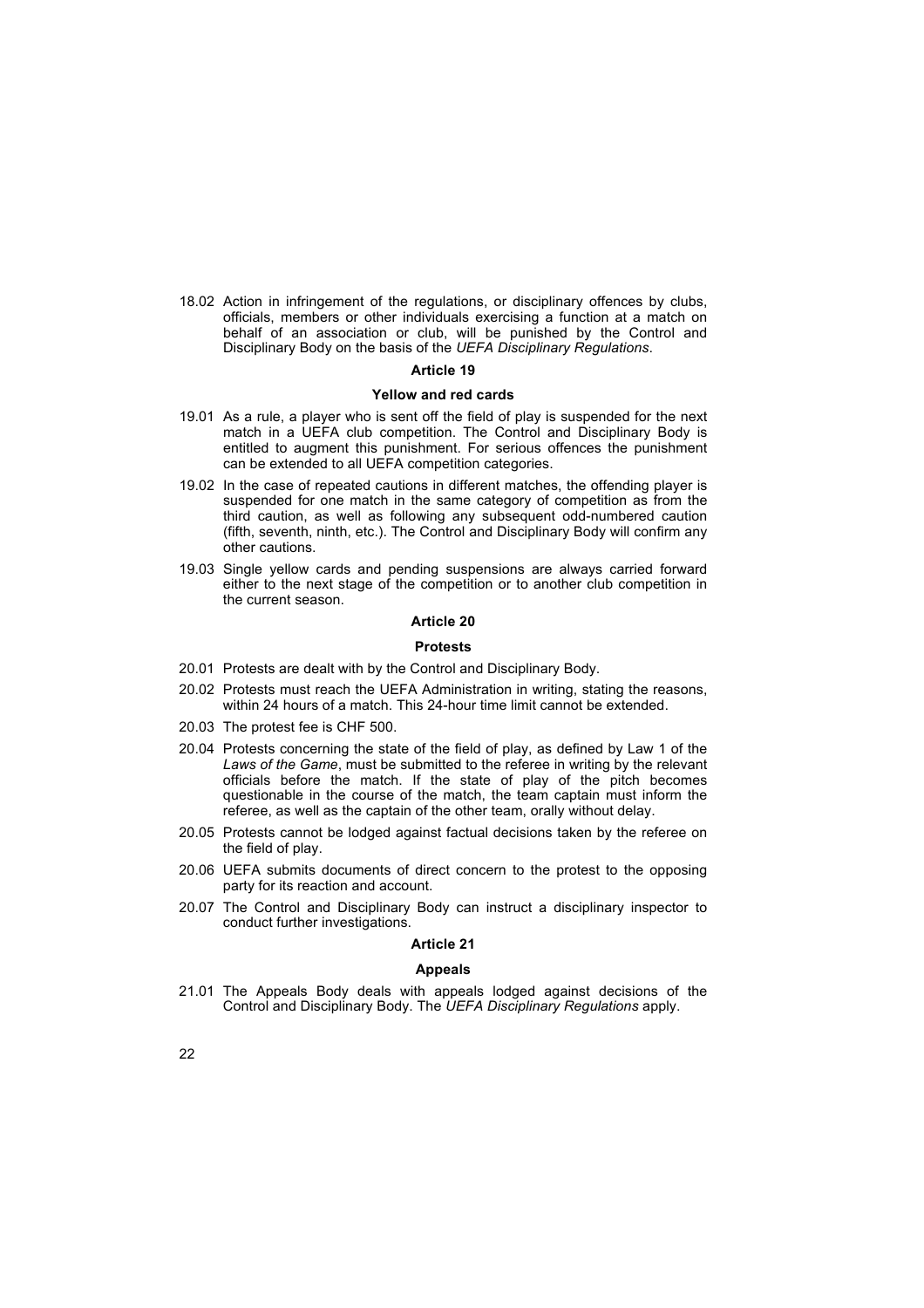# **Article 22**

#### **Doping**

- 22.01 Doping is the use of preparations and/or methods which are listed in the *Regulations governing Doping Controls at UEFA Competition Matches and List of Banned Substances and Methods*.
- 22.02 Doping is forbidden. Any individual who administers illegal drugs or who encourages doping in any way will be referred to the Control and Disciplinary Body.
- 22.03 The CEO may order dope tests to be carried out at any time.
- 22.04 Dope tests are carried out according to the procedure laid down in the *Regulations governing Doping Controls at UEFA Competition Matches*.

# **XII Financial Provisions**

# **Article 23**

### **Refereesí costs**

23.01 For all matches in this competition, the national association of the home club, on behalf of UEFA, assumes the costs of the board and lodging of the referee, assistant referees and fourth official, as well as their transport costs within the territory of the national association concerned. The international travel expenses and daily allowances of these officials are borne by UEFA.

#### **Matches up to and including the semi-finals**

23.02 Each club retains its receipts and bears all its expenses. The visiting club assumes its expenses for travel, board and lodging, unless the two clubs concerned agree otherwise. If necessary, the provisions of paragraphs 10.03 and 10.04 must be observed. In the event of a match being moved for any reason whatsoever, the UEFA Administration decides who assumes any expenses incurred by the visiting club as a result.

### **Levies due to UEFA**

- 23.03 The following levies are paid to UEFA by the national association of the club concerned (no levies are deducted for matches in the qualifying round):
	- a) 4% of the gross receipts from the ticket sales for each match in the competition, but, in any case, a minimum of CHF 600. In addition, if season-ticket holders are given free access or access at reduced prices to matches in this competition, 0.1% of the total season-ticket receipts must be paid to UEFA for each match.
	- b) 10% of the revenue generated from the exploitation of audio-visual and sound-broadcasting rights.
- 23.04 The same percentage also applies if revenue is generated from the exploitation of audio-visual and sound-broadcasting rights for an away match.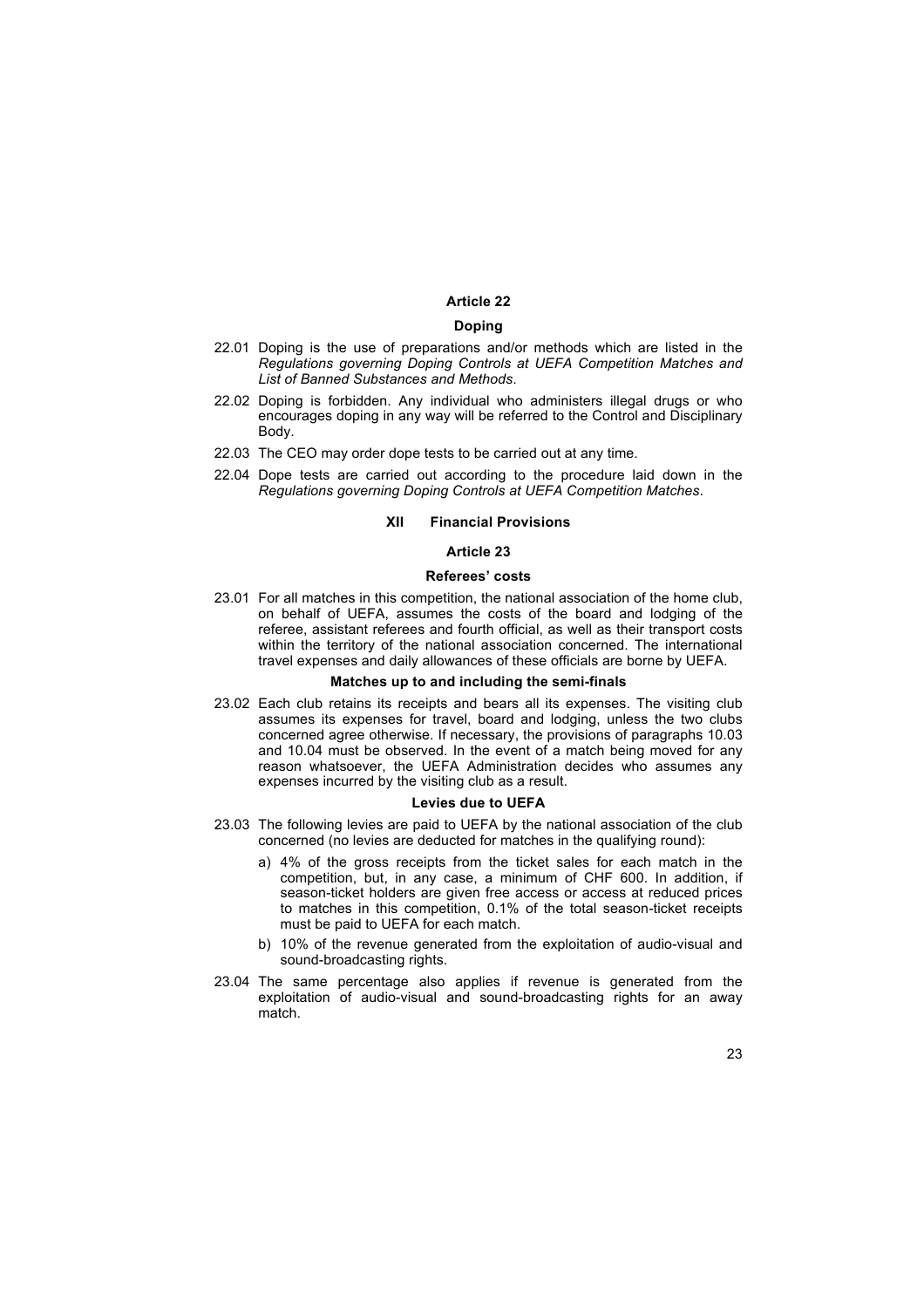- 23.05 These payments must be made within two months of the match concerned. The national association of the club in question must verify the receipt declaration form completed by the club, and forwards it to the UEFA Administration within one month of the match.
- 23.06 Levies are based on gross receipts, from which neither taxes actually paid, nor charges for the hire of the ground, may be deducted.

# **Final tie**

- 23.07 For the final tie, the UEFA Administration is empowered to decide on the number of tickets to be allocated to the clubs involved (these allocations do not necessarily have to be equal) and to the host association, to specify the size of the various ticket allocations delivered at any one time, and to issue special instructions for the distribution of these tickets. These decisions and instructions are final and binding.
- 23.08 The finalists may return a maximum of 10% of the tickets allocated to them. Returned tickets must be in the hands of the organisers six full days before the final at the latest, otherwise they are considered sold. Concerning the sale and distribution of tickets, see the booklet *Safety and Security in the Stadium for all UEFA Competition Matches*.
- 23.09 Before the start of the competition, the Executive Committee determines the percentages to be paid from television and advertising and ticket sales revenue to:
	- a) the two finalists
	- b) the host association (in accordance with the staging agreement)
	- c) UEFA
- 23.10 Each club is responsible for its own expenses.
- 23.11 If the expenses exceed the receipts, the deficit must be covered in full by the two clubs equally.
- 23.12 The accounts of the final must be submitted to the UEFA Administration within one month of the final taking place.
- 23.13 The amounts paid by UEFA correspond to gross amounts. As such they cover any and all taxes, levies, charges, etc. (including, but not limited to, Value Added Tax).

### **XIII Exploitation of the Commercial Rights**

### **Article 24**

24.01 Member associations and their affiliated organisations or clubs are authorised to exploit the audio-visual, sound-broadcasting and advertising rights to the matches which take place under their respective auspices. In doing so, they must observe the stipulations of Article 47 of the *UEFA*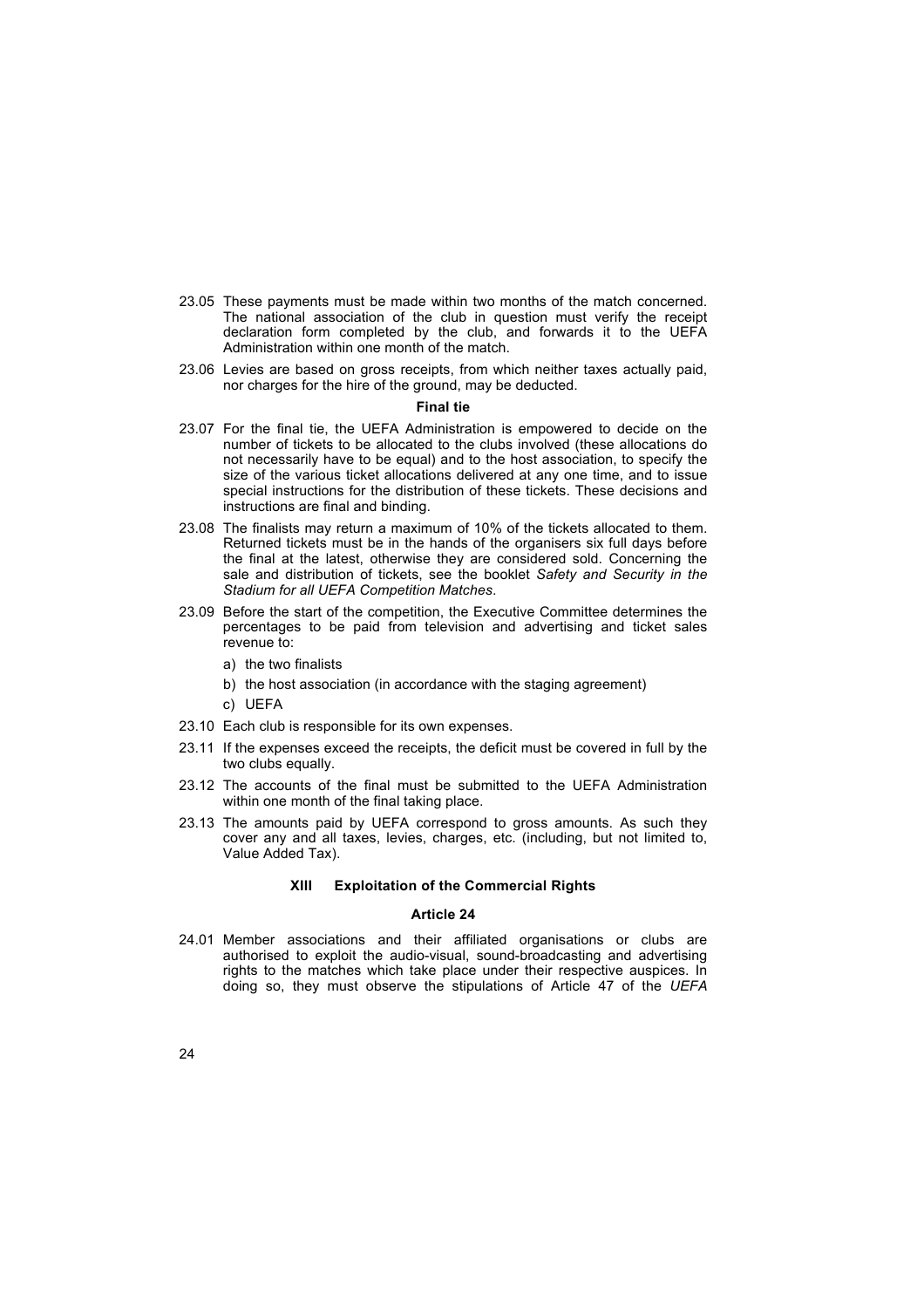*Statutes*, as well as the regulations governing the implementation of the said article.

- 24.02 The commercial rights of matches may not be sold unless an appropriate fee is paid.
- 24.03 Contracts concluded for matches in this competition, or which include such matches, must be presented to the UEFA Administration on request. The withholding of such documents and/or the avoidance of the payment of levies as laid down in the regulations  $-$  if such levies are provided for  $-$  will be referred to the Control and Disciplinary Body and may entail measures which could ultimately lead to disqualification from the competition and/or the nonpayment by UEFA of any bonuses which may otherwise be due.
- 24.04 All contracts regarding commercial rights must include Article 47 of the *UEFA Statutes* and the regulations governing its implementation as an integral part thereof. Furthermore, such contracts must contain a stipulation guaranteeing that if any amendments are made to the regulations, the said contracts can be adapted to the amended regulations within 30 days of their coming into force.
- 24.05 Member associations and their affiliated organisations or clubs undertake to provide UEFA  $-$  free of charge and at least 60 minutes prior to the kickoff of the match  $-$  with access to television frequency information for receiving the broadcast signal at a location of UEFAís choice. These broadcasts can be recorded by UEFA for editorial purposes, while a copy of the recording will be available for the respective home club upon request. If this information is unavailable, member associations and their affiliated organisations or clubs undertake to provide UEFA - free of charge, in BETA  $SP$  format – with a recording of the entire match, to be sent to the destination of UEFA's choice within seven days of the match.

### **Article 25**

### **Final tie**

- 25.01 UEFA is solely responsible for negotiating and concluding contracts for the commercial exploitation of the final tie. These include, but are not limited to, exclusive current and/or future world-wide audio-visual, sound-broadcasting, interactive and electronic media rights; advertising in the stadium; merchandising and licensing; as well as radio and television transmissions and closed-circuit transmissions. Any current and/or future licensing rights, including, but not limited to, video, interactive computer products, Internet, book, music and film rights, also fall within this definition.
- 25.02 No existing contracts of any kind, including for the exploitation of audiovisual, sound-broadcasting, interactive and electronic media rights, ground advertising, merchandising and licensing, reserved seats and others, will be recognised for the final tie.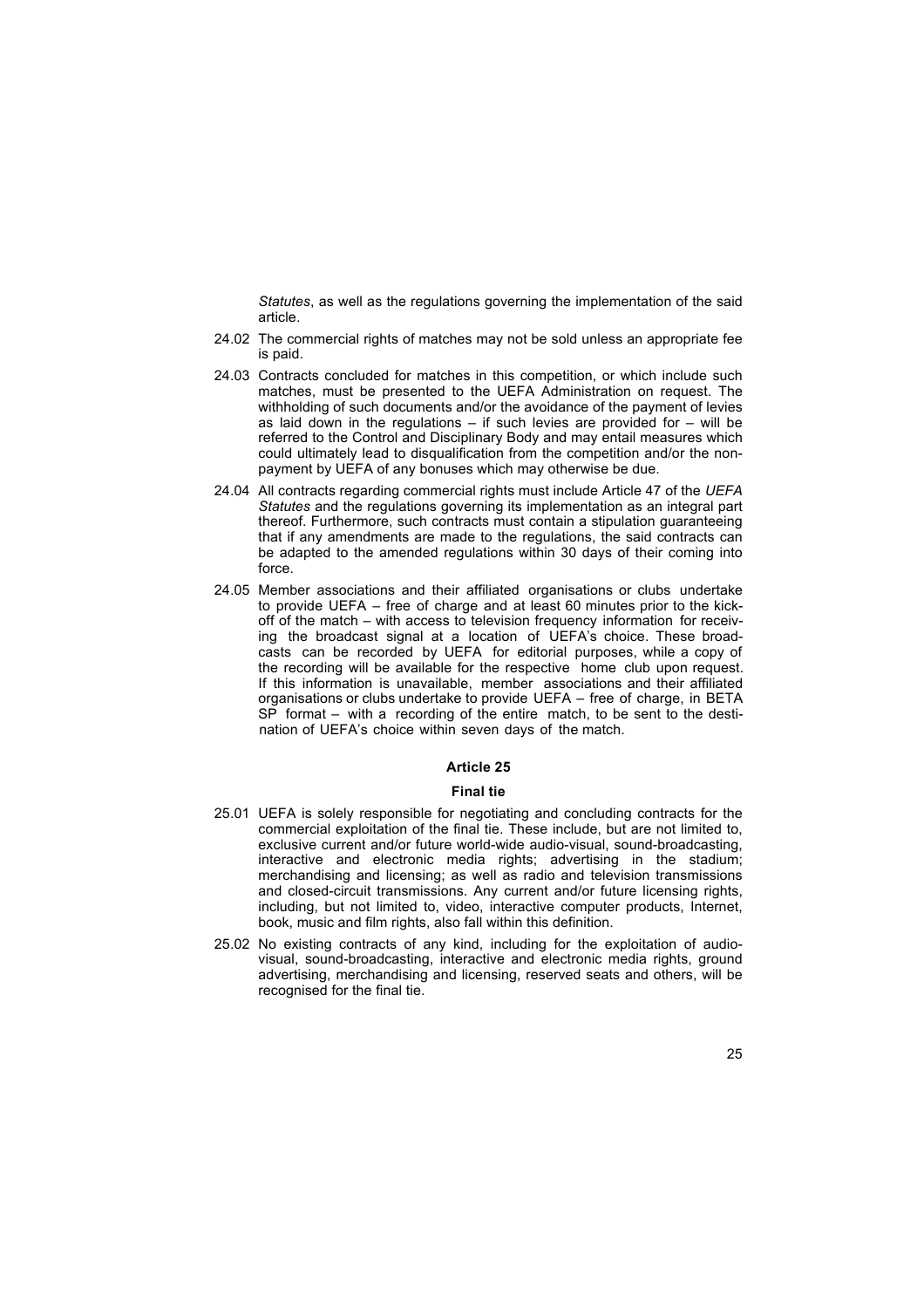# **XIV Intellectual Property Rights**

# **Article 26**

- 26.01 UEFA is the exclusive owner of all intellectual property rights of the competition, including any current or future rights of UEFAís names, logos, brands, medals and trophies. Any use of the aforementioned rights requires the prior written consent of UEFA, and must always conform to UEFAís instructions and guidelines on correct usage.
- 26.02 All rights to the fixture list, as well as the matches in the competition, are the sole and exclusive property of UEFA.

# **XV Unforeseen Circumstances**

# **Article 27**

27.01 The CEO will decide on any matters not provided for in these regulations, as well as in cases of force majeure*.* Such decisions are final.

# **XVI Closing Provisions**

### **Article 28**

- 28.01 Annexes I to VI form an integral part of these regulations.
- 28.02 These regulations come into force on their approval by the UEFA Executive Committee, and apply for the 2001/02 season.

For the UEFA Executive Committee:

Lennart Johansson Gerhard Aigner President Chief Executive

Nyon, April 2001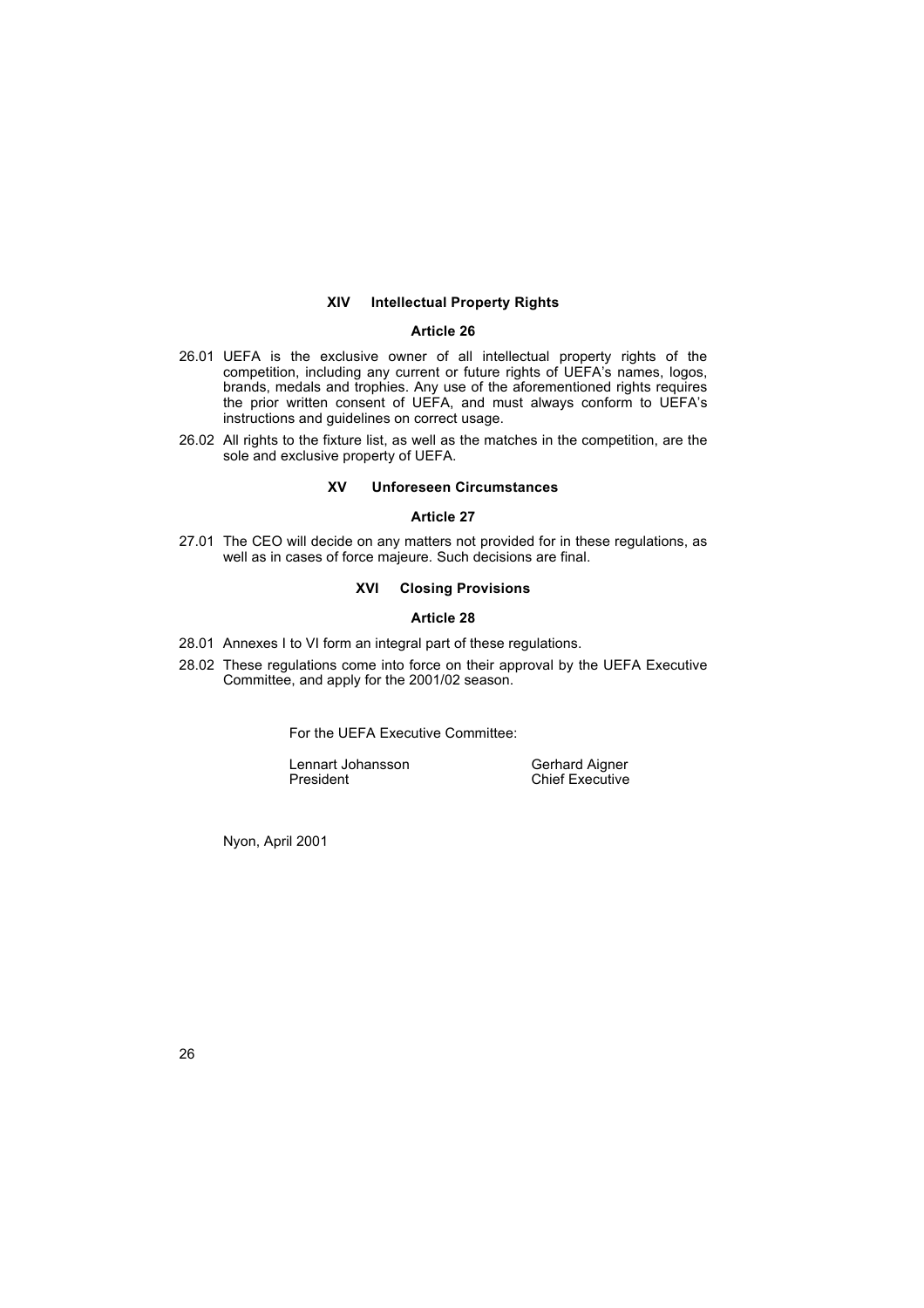|       |           |    |           |                | <b>UEFA Champions League</b> |    |                |           |                |                       |           |             |                    |                |           | <b>UEFA Cup</b> |           |             |                |
|-------|-----------|----|-----------|----------------|------------------------------|----|----------------|-----------|----------------|-----------------------|-----------|-------------|--------------------|----------------|-----------|-----------------|-----------|-------------|----------------|
| Group |           |    |           | Q <sub>3</sub> |                              |    | Q <sub>2</sub> | Q 1       | Rank.          | <b>Association</b>    |           |             | <b>First Round</b> |                |           |                 |           | Qual. Round |                |
| TH.   |           |    |           |                |                              |    |                |           |                |                       | <b>TH</b> | UIC UIC UIC |                    |                |           |                 | FP FP FP  |             |                |
| CH    | <b>RU</b> |    |           | N <sub>3</sub> | <b>N4</b>                    |    |                |           | 1              | Spain                 | <b>CW</b> |             |                    | <b>N5</b>      | <b>N6</b> |                 |           |             |                |
| CH    | <b>RU</b> |    |           | N <sub>3</sub> | <b>N4</b>                    |    |                |           | $\overline{c}$ | Italy                 | <b>CW</b> |             |                    | N <sub>5</sub> | <b>N6</b> |                 |           |             |                |
| CH    | <b>RU</b> |    |           | N <sub>3</sub> | <b>N4</b>                    |    |                |           | 3              | Germany               | <b>CW</b> |             |                    | <b>N5</b>      | <b>N6</b> |                 |           |             |                |
| CH    | <b>RU</b> |    |           | N <sub>3</sub> |                              |    |                |           | 4              | France                | <b>CW</b> |             | N <sub>4</sub>     | <b>N5</b>      |           |                 |           |             |                |
| CH    | <b>RU</b> |    |           | N <sub>3</sub> |                              |    |                |           | 5              | England               | <b>CW</b> |             | N <sub>4</sub>     | <b>N5</b>      |           |                 |           |             |                |
| CH    | <b>RU</b> |    |           | N <sub>3</sub> |                              |    |                |           | 6              | <b>Netherlands</b>    | <b>CW</b> |             | N <sub>4</sub>     | <b>N5</b>      |           |                 |           |             |                |
| CH    |           |    | <b>RU</b> |                |                              |    |                |           | $\overline{7}$ | Russia                | <b>CW</b> | N3          | N <sub>4</sub>     | <b>N5</b>      |           |                 |           |             |                |
| CH    |           |    | <b>RU</b> |                |                              |    |                |           | 8              | <b>Czech Republic</b> | <b>CW</b> | N3          | N <sub>4</sub>     | <b>N5</b>      |           |                 |           |             |                |
| CH    |           |    | <b>RU</b> |                |                              |    |                |           | 9              | Greece                | <b>CW</b> |             |                    |                |           |                 |           |             | N3             |
|       |           | CH |           |                |                              |    | <b>RU</b>      |           | 10             | Portugal              | <b>CW</b> |             |                    |                |           |                 |           |             | N <sub>3</sub> |
|       |           | CH |           |                |                              |    | <b>RU</b>      |           | 11             | <b>Turkey</b>         | <b>CW</b> |             |                    |                |           |                 |           |             | N <sub>3</sub> |
|       |           | CH |           |                |                              |    | <b>RU</b>      |           | 12             | <b>Ukraine</b>        | <b>CW</b> |             |                    |                |           |                 |           |             | N <sub>3</sub> |
|       |           | CH |           |                |                              |    | <b>RU</b>      |           | 13             | Norway                | <b>CW</b> |             |                    |                |           |                 |           |             | N <sub>3</sub> |
|       |           | CH |           |                |                              |    | <b>RU</b>      |           | 14             | Switzerland           | <b>CW</b> |             |                    |                |           |                 |           |             | N <sub>3</sub> |
|       |           | CH |           |                |                              |    | <b>RU</b>      |           | 15             | <b>Scotland</b>       | <b>CW</b> |             |                    |                |           |                 |           |             | N <sub>3</sub> |
|       |           |    |           |                |                              | CH |                |           | 16             | Austria               | <b>CW</b> |             |                    |                |           |                 |           | <b>RU</b>   | N <sub>3</sub> |
|       |           |    |           |                |                              | CH |                |           | 17             | Belgium               |           |             |                    |                |           |                 | <b>CW</b> | <b>RU</b>   | N <sub>3</sub> |
|       |           |    |           |                |                              | CH |                |           | 18             | <b>Denmark</b>        |           |             |                    |                |           |                 | CW        | <b>RU</b>   | N <sub>3</sub> |
|       |           |    |           |                |                              | CH |                |           | 19             | Poland                |           |             |                    |                |           |                 | <b>CW</b> | <b>RU</b>   | N <sub>3</sub> |
|       |           |    |           |                |                              | CH |                |           | 20             | Romania               |           |             |                    |                |           |                 | <b>CW</b> | <b>RU</b>   | N <sub>3</sub> |
|       |           |    |           |                |                              | CH |                |           | 21             | Croatia               |           |             |                    |                |           |                 | <b>CW</b> | <b>RU</b>   | N <sub>3</sub> |
|       |           |    |           |                |                              | CH |                |           | 22             | Sweden                |           |             |                    |                |           |                 | <b>CW</b> | <b>RU</b>   |                |
|       |           |    |           |                |                              | CH |                |           | 23             |                       |           |             |                    |                |           |                 | CW        | <b>RU</b>   |                |
|       |           |    |           |                |                              | CH |                |           | 24             | Hungary<br>Israel     |           |             |                    |                |           |                 | <b>CW</b> | <b>RU</b>   |                |
|       |           |    |           |                |                              | CH |                |           | 25             |                       |           |             |                    |                |           |                 |           |             |                |
|       |           |    |           |                |                              |    |                |           |                | Slovakia              |           |             |                    |                |           |                 | <b>CW</b> | <b>RU</b>   |                |
|       |           |    |           |                |                              | CH |                |           | 26             | Slovenia              |           |             |                    |                |           |                 | <b>CW</b> | <b>RU</b>   |                |
|       |           |    |           |                |                              |    |                | <b>CH</b> | 27             | Cyprus                |           |             |                    |                |           |                 | CW        | <b>RU</b>   |                |
|       |           |    |           |                |                              |    |                | <b>CH</b> | 28             | Yugoslavia            |           |             |                    |                |           |                 | CW        | <b>RU</b>   |                |
|       |           |    |           |                |                              |    |                | <b>CH</b> | 29             | Bulgaria              |           |             |                    |                |           |                 | CW        | <b>RU</b>   |                |
|       |           |    |           |                |                              |    |                | CH        | 30             | Georgia               |           |             |                    |                |           |                 | <b>CW</b> | <b>RU</b>   |                |
|       |           |    |           |                |                              |    |                | CH        | 31             | Latvia                |           |             |                    |                |           |                 | <b>CW</b> | <b>RU</b>   |                |
|       |           |    |           |                |                              |    |                | <b>CH</b> | 32             | Finland               |           |             |                    |                |           |                 | <b>CW</b> | <b>RU</b>   |                |
|       |           |    |           |                |                              |    |                | <b>CH</b> | 33             | <b>Belarus</b>        |           |             |                    |                |           |                 | <b>CW</b> | <b>RU</b>   |                |
|       |           |    |           |                |                              |    |                | CH        | 34             | Moldova               |           |             |                    |                |           |                 | <b>CW</b> | <b>RU</b>   |                |
|       |           |    |           |                |                              |    |                | CH        | 35             | Iceland               |           |             |                    |                |           |                 | <b>CW</b> | <b>RU</b>   |                |
|       |           |    |           |                |                              |    |                | CH        | 36             | F.Y.R. Macedonia      |           |             |                    |                |           |                 | <b>CW</b> | <b>RU</b>   |                |
|       |           |    |           |                |                              |    |                | CH        | 37             | Lithuania             |           |             |                    |                |           |                 | <b>CW</b> | <b>RU</b>   |                |
|       |           |    |           |                |                              |    |                | CH        | 38             | Estonia               |           |             |                    |                |           |                 | <b>CW</b> | <b>RU</b>   |                |
|       |           |    |           |                |                              |    |                | <b>CH</b> | 39             | Wales                 |           |             |                    |                |           |                 | <b>CW</b> | <b>RU</b>   |                |
|       |           |    |           |                |                              |    |                | <b>CH</b> | 40             | Armenia               |           |             |                    |                |           |                 | <b>CW</b> | <b>RU</b>   |                |
|       |           |    |           |                |                              |    |                | <b>CH</b> | 41             | Republic of Ireland   |           |             |                    |                |           |                 | <b>CW</b> | <b>RU</b>   |                |
|       |           |    |           |                |                              |    |                | CH        | 42             | Malta                 |           |             |                    |                |           |                 | <b>CW</b> | <b>RU</b>   |                |
|       |           |    |           |                |                              |    |                | <b>CH</b> | 43             | Northern Ireland      |           |             |                    |                |           |                 | <b>CW</b> | <b>RU</b>   |                |
|       |           |    |           |                |                              |    |                | <b>CH</b> | 44             | <b>Faroe Islands</b>  |           |             |                    |                |           |                 | <b>CW</b> | <b>RU</b>   |                |
|       |           |    |           |                |                              |    |                | <b>CH</b> | 45             | Luxembourg            |           |             |                    |                |           |                 | <b>CW</b> | <b>RU</b>   |                |
|       |           |    |           |                |                              |    |                | <b>CH</b> | 46             | Azerbaijan            |           |             |                    |                |           |                 | <b>CW</b> | <b>RU</b>   |                |
|       |           |    |           |                |                              |    |                |           | 47             | Liechtenstein         |           |             |                    |                |           |                 | <b>CW</b> |             |                |
|       |           |    |           |                |                              |    |                | <b>CH</b> | 48             | Albania               |           |             |                    |                |           |                 | <b>CW</b> | <b>RU</b>   |                |
|       |           |    |           |                |                              |    |                | <b>CH</b> | 49             | Bosnia-Herzegegovina  |           |             |                    |                |           |                 | <b>CW</b> | <b>RU</b>   |                |
|       |           |    |           |                |                              |    |                |           | 50             | Andorra               |           |             |                    |                |           | CH              |           |             |                |
|       |           |    |           |                |                              |    |                |           | 51             | San Marino            |           |             |                    |                |           | <b>CH</b>       |           |             |                |

# **ANNEXE Ia: Access List for the 2001/02 UEFA Club Competitions**

TH = title-holder / tenant du titre / Titelhalter<br>CH = domestic champion club / champion national / Landesmeister<br>RU = dometic league runner-up / vice-champion national / Vizelandesmeister<br>RU = dometic league 3rd-placed cl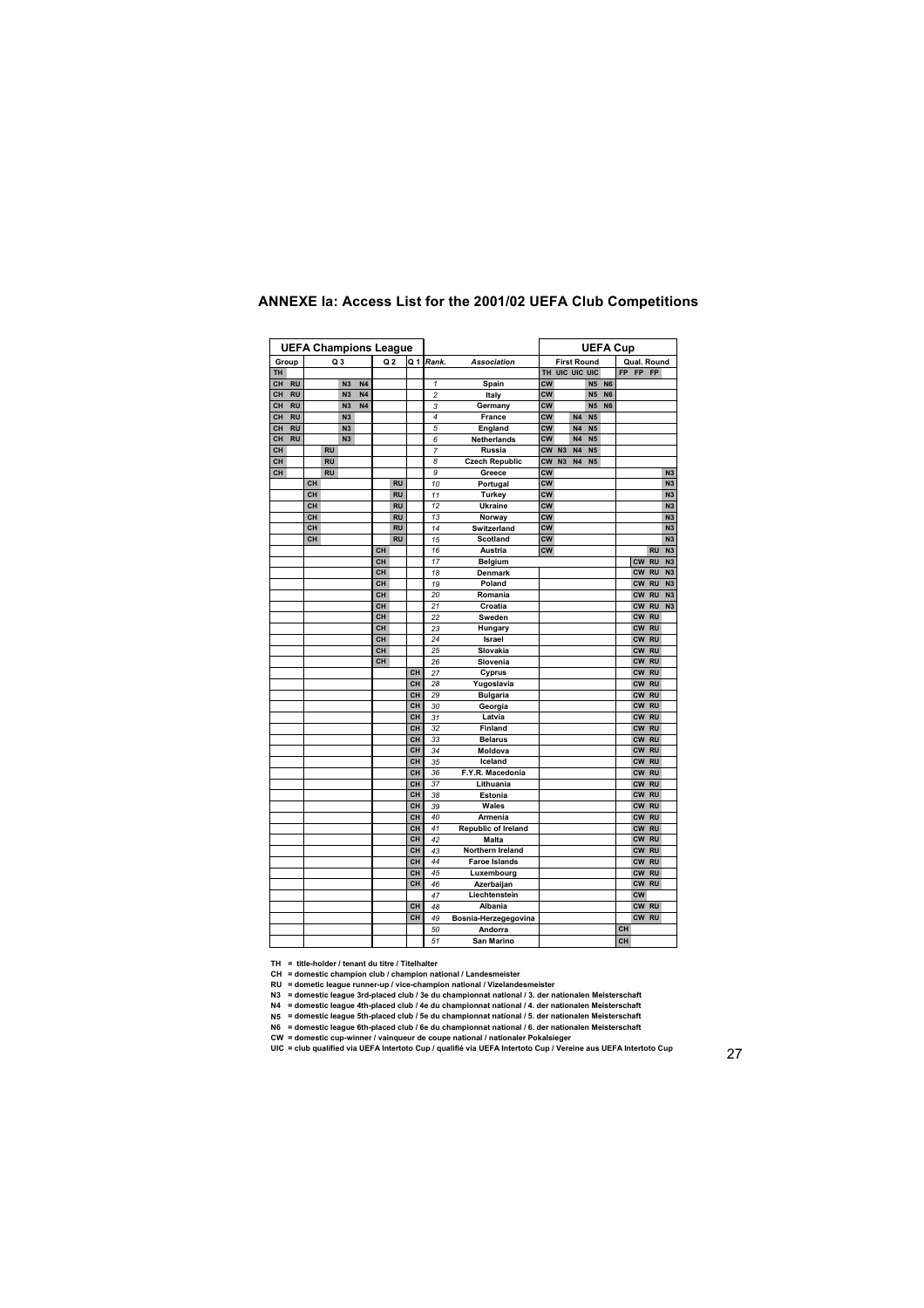

# **ANNEXE Ib: UEFA Cup Competition System**

28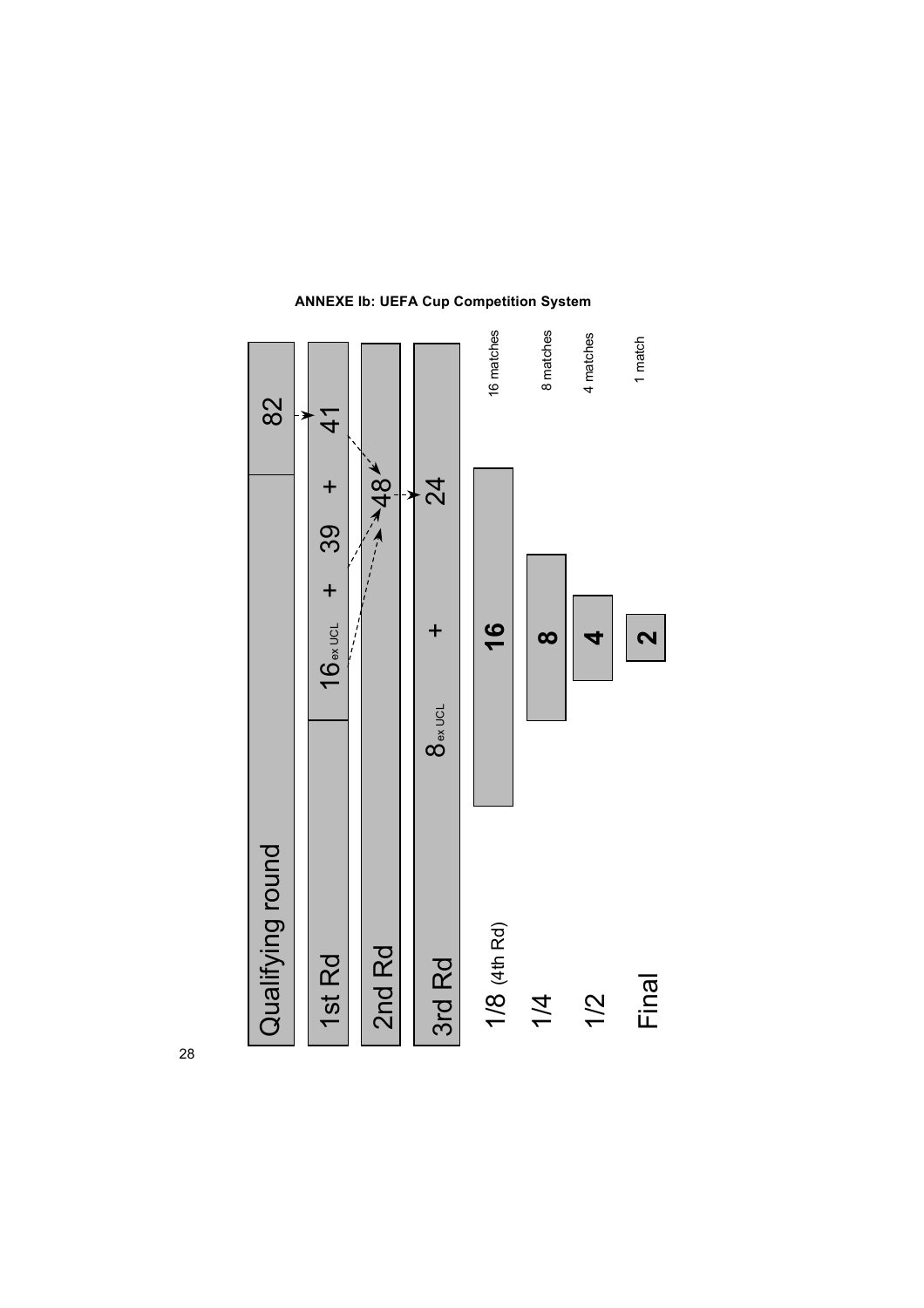| gung<br>J          | $\begin{array}{c c} \hline 2 \\ \hline \end{array}$ |                                                                                                |                | 4 | <u>In</u>       |                |                |          |   |  |                                                                                       |  | UIC <sub>1</sub> UIC | 6 7 8 9 10 11 12 13 14 15 16 17 18 19 20 21 22 23 24 25 26 27 $\frac{1}{25}$ 26 27 $\frac{1}{25}$ $\frac{1}{25}$ $\frac{1}{25}$ $\frac{1}{25}$ $\frac{1}{25}$ $\frac{1}{25}$ $\frac{1}{25}$ $\frac{1}{25}$ $\frac{1}{25}$ $\frac{1}{25}$ $\frac{1}{25}$ $\frac{1}{25}$ $\frac{1}{25}$ |                              |                  |  | UIC <sub>1</sub> UIC |  |       | న్ల         | 29 | UIC <sub>2</sub><br>30 |                |
|--------------------|-----------------------------------------------------|------------------------------------------------------------------------------------------------|----------------|---|-----------------|----------------|----------------|----------|---|--|---------------------------------------------------------------------------------------|--|----------------------|---------------------------------------------------------------------------------------------------------------------------------------------------------------------------------------------------------------------------------------------------------------------------------------|------------------------------|------------------|--|----------------------|--|-------|-------------|----|------------------------|----------------|
| 言                  |                                                     | $\sim$                                                                                         |                |   | 5               | 6              |                |          |   |  |                                                                                       |  |                      |                                                                                                                                                                                                                                                                                       |                              |                  |  |                      |  |       | 28 29 30    |    |                        | 5              |
| August             | JIC 4+Q2                                            | $\sim$                                                                                         | ∞              | 4 | မာ              | $\circ$        |                |          |   |  |                                                                                       |  |                      | <b>9</b> 10 11 12   13 (14 15) 16 17 18 19   20 <mark>21 22   23</mark> 24 25 26   27                                                                                                                                                                                                 |                              |                  |  |                      |  |       | 28 29 30    |    |                        | $\overline{5}$ |
| September          |                                                     | $\sim$                                                                                         | $\mathfrak{g}$ | 4 | <b>မာ</b>       | $\circ$        |                | ∞        |   |  |                                                                                       |  |                      | 9   10 <mark>[11 12   13</mark>   14 15 16   17 <mark>[1<u>8 19</u></mark> 20 21 22 23   24 <mark>25 26   27</mark> 28 29 30                                                                                                                                                          |                              |                  |  |                      |  |       |             |    |                        |                |
| October            |                                                     |                                                                                                | S              |   | ဖ               | $6$ 7 8        |                |          |   |  |                                                                                       |  |                      | $\frac{1}{3}$<br>9 10 11 12 13 14 15 16 17 18 19 20 21 22 23 24 25 26 27 28 29 30<br>9 10 11 12 13 14 15 16 17 18 19 18 18 18 19 20 380 24 25 26 27 28 29 30                                                                                                                          |                              |                  |  |                      |  |       |             |    |                        | ≩∣ু            |
| November           |                                                     |                                                                                                | က              | 4 | $\overline{c}$  | $\circ$<br>3RD | $\overline{ }$ | $\infty$ |   |  |                                                                                       |  |                      | 9 10 11 12 13 14 15 16 17 18 19 20 21 22 23 24 25 26 $\frac{\gamma_1}{22}$ 28 29                                                                                                                                                                                                      |                              |                  |  |                      |  |       |             |    | $\frac{8}{3}$          |                |
| December           |                                                     | $\overline{\mathbf{r}}$                                                                        | $\infty$       | 4 | D8<br>DR<br>LO, | ဖ              | $\overline{ }$ | ∞        |   |  |                                                                                       |  |                      | 9    10 11 12 13 14 15 16    17 18 19 20 21 22 23    24 25 26 27 28 29 30    31                                                                                                                                                                                                       |                              |                  |  |                      |  |       |             |    |                        |                |
|                    |                                                     |                                                                                                |                |   |                 |                |                |          |   |  |                                                                                       |  |                      |                                                                                                                                                                                                                                                                                       |                              |                  |  |                      |  |       |             |    |                        |                |
| January            |                                                     | 2                                                                                              | ω              | d | မာ              | $\overline{6}$ | $\overline{a}$ | $\infty$ |   |  |                                                                                       |  |                      | 9 10 11 12 13 14 15 16 17 18 20 21 22 23 24 25 26 27 28 29 30<br>was mapped was also and the set of the set of the set of the set of the set of the set of the set of the set of the set of the set of the set of the set of the                                                      |                              |                  |  |                      |  |       |             |    |                        | 5              |
| February           |                                                     | $\sim$                                                                                         | $\frac{1}{3}$  | 4 | ю               | ဖ              |                | ∞        |   |  |                                                                                       |  |                      |                                                                                                                                                                                                                                                                                       |                              | <b>ID12 MD12</b> |  |                      |  | 27 28 |             |    |                        |                |
| March              |                                                     |                                                                                                | ო ≸            | 4 | Ю               | ဖ              |                | ∞        |   |  |                                                                                       |  |                      | 9 10   11 $\boxed{12 \overline{13} \overline{144}}$ 15 16 17   18   19 20   21   22 23 24   25 $\boxed{26}$ $\boxed{27}$ 28 29 30 31                                                                                                                                                  |                              |                  |  |                      |  |       |             |    |                        |                |
| April              |                                                     | N                                                                                              |                |   | Ю               | ဖ              | $\frac{8}{7}$  |          | თ |  |                                                                                       |  |                      | $\frac{10}{11}$ 12 13 14   15 (16 17) 18 19 20 21   22 $\boxed{23 \ \ 24}$ 25 26 27 28   29 $\boxed{30}$                                                                                                                                                                              |                              |                  |  |                      |  |       |             |    |                        |                |
| Nay                | $\overline{a}$                                      | $\sim$                                                                                         |                | 4 | ဖ               | $\circ$        | $\overline{z}$ |          |   |  |                                                                                       |  |                      | <b>8</b> 9 10 11 12 13 14 15 16 17 18 19 20 21 22 23 24 25 26 27                                                                                                                                                                                                                      |                              |                  |  |                      |  |       | 28 29 30 31 |    |                        |                |
| June               |                                                     |                                                                                                |                | 4 | <u>In</u>       | ဖ              |                | $\infty$ |   |  |                                                                                       |  |                      | 9   10 11 12 13 14 15 16   17 18 19 20 21 22 23   24 25 26                                                                                                                                                                                                                            |                              |                  |  |                      |  | 27    | 28          | 29 | $\overline{30}$        |                |
|                    |                                                     |                                                                                                |                |   |                 |                |                |          |   |  |                                                                                       |  |                      |                                                                                                                                                                                                                                                                                       |                              |                  |  |                      |  |       |             |    |                        |                |
| $\therefore$ x y z |                                                     | START OF WEEK: SAT SUN   MON                                                                   |                |   |                 |                |                |          |   |  |                                                                                       |  |                      |                                                                                                                                                                                                                                                                                       |                              |                  |  |                      |  |       |             |    |                        |                |
|                    |                                                     | INTERNATIONAL MATCHES FOR NATIONAL TEAMS, INCL. WC 2002<br>PROPOSED DATES FOR FRIENDLY MATCHES |                |   |                 |                |                |          |   |  |                                                                                       |  |                      |                                                                                                                                                                                                                                                                                       | JIC 1 = UEFA Intertoto stage |                  |  |                      |  |       |             |    |                        |                |
|                    |                                                     |                                                                                                |                |   |                 |                |                |          |   |  | JEFA CLUB COMPETITION MATCHES (UEFA Cup on Thursdays, UCL on Tuesdays and Wednesdays) |  |                      | d                                                                                                                                                                                                                                                                                     |                              | = UEFA Cup stage |  |                      |  |       |             |    |                        |                |
|                    |                                                     | SCUP (AUG 24) & EUSA (NOV 27)                                                                  |                |   |                 |                |                |          |   |  |                                                                                       |  |                      | ā                                                                                                                                                                                                                                                                                     | = UCL stage                  |                  |  |                      |  |       |             |    |                        |                |

# **ANNEXE Ic: UEFA Match Calendar**

29

SCUP (AUG 24) & EUSA (NOV 27)<br>U-21 FINAL TOURNAMENT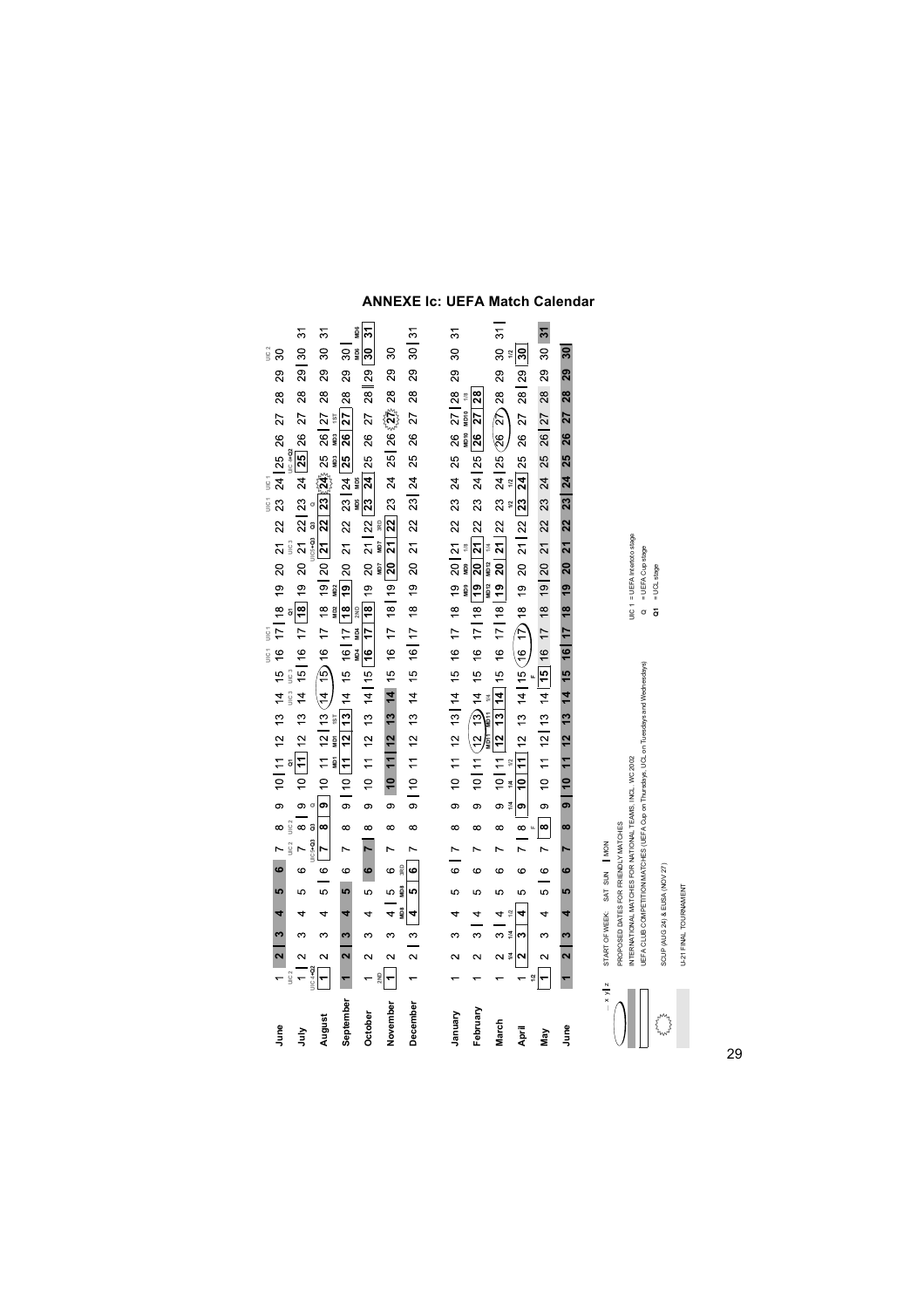# **ANNEXE II: Coefficient Rankings Calculation System**

- 1. Places in the UEFA Champions League are allocated as follows:
	- a) 3 associations with 4 participants each,
	- b) 3 associations with 3 participants each,
	- c) 9 associations with 2 participants each,
	- d) remaining associations with 1 participant each,

plus

- e) the title-holders, if they do not qualify for the UEFA Champions League via their top domestic league championship, and if the UEFA Administration admits the club in question to the UEFA Champions League at the request of its national association (see Article 1 of the *UEFA Champions League regulations*).
- 2. Places in the UEFA Cup are allocated as follows:
	- a) 2 associations with 4 participants each,
	- b) 12 associations with 3 participants each,
	- c) remaining associations with 2 participants each,

plus

- d) the title-holders, if they do not qualify for either of the 2001/02 UEFA club competitions via their domestic club competitions, and if the UEFA Administration admits the club to the UEFA Cup at the request of the respective national association (see Article 1 of the *UEFA Cup regulations*);
- e) three clubs on the basis of UEFA's Fair Play assessment (see Annexe V), as well as three clubs from the UEFA Intertoto Cup;
- f) the 16 clubs eliminated in the third qualifying round of the UEFA Champions League, which join the UEFA Cup in the first round (see Article 1 of the *UEFA Cup regulations*);
- g) the eight clubs which finish the first group stage of the UEFA Champions League in third place in their group, which join the UEFA Cup in the third round (see Article 1 of the *UEFA Cup regulations*).
- 3. In both the UEFA Champions League and UEFA Cup, clubs representing the associations with the lowest coefficients in the rankings have to take part in the qualifying round(s) (see Annexe Ia).
- 4. Subject to Article 1 of the *UEFA Cup regulations*, any places that remain vacant after the entry deadline will be allocated to national associations that are entitled to enter a total of four participants in the UEFA Champions League and UEFA Cup combined, in accordance with the current table of performances (see Annexe Ia).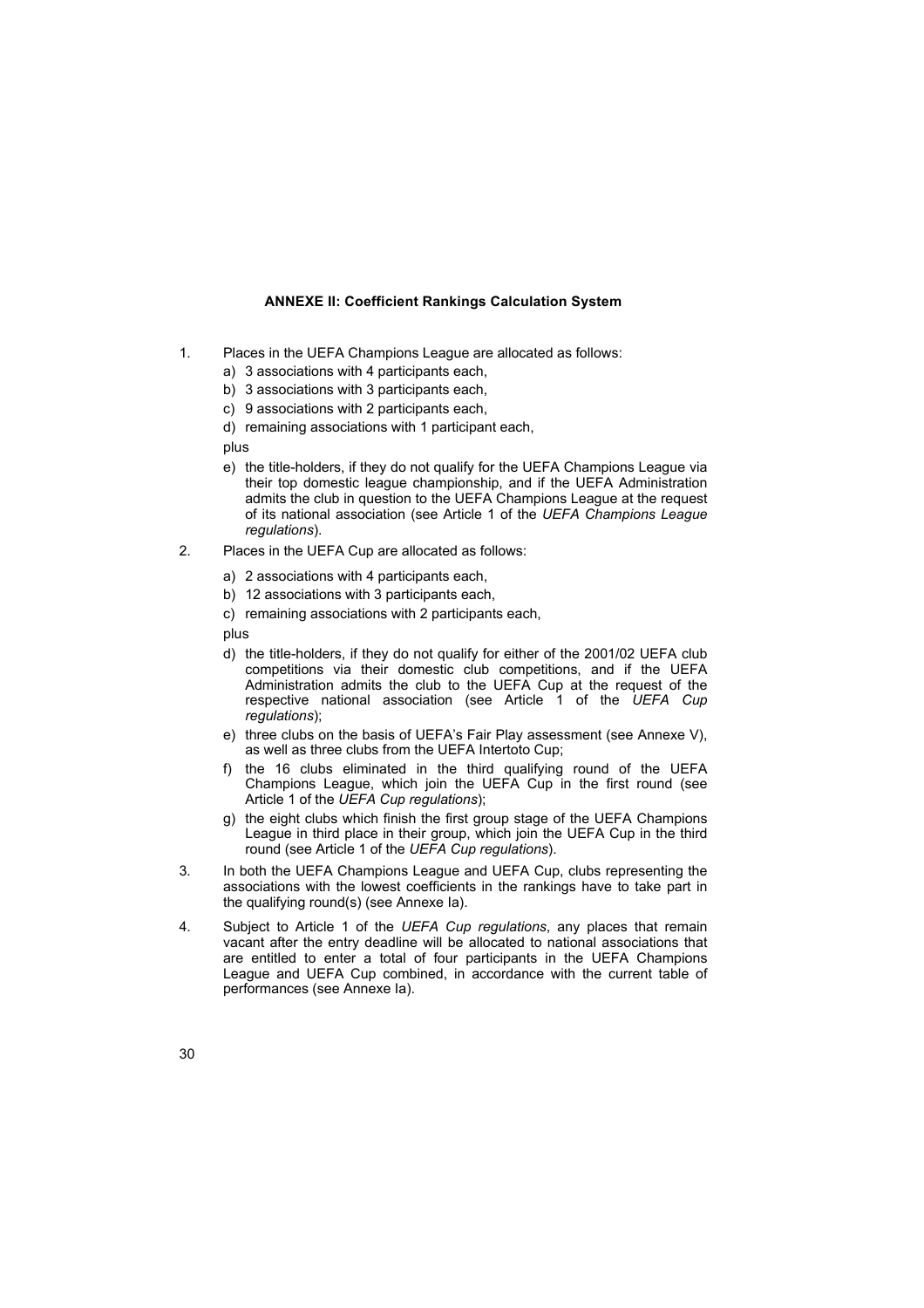- 5. The allocation of places per association for both the UEFA Champions League and UEFA Cup will be made in accordance with a table of performances covering five UEFA club competition seasons (i.e. UEFA Champions League, UEFA Cup Winnersí Cup and UEFA Cup). This table (UEFA association coefficient rankings) is compiled annually, with the oldest season dropped each time for the purpose of the calculation.
- 6. The table is compiled as follows:
	- a win to be worth 2 points (1 point for qualifying-round matches)
		- a draw 1 point  $(\frac{1}{2})$  point for qualifying-round matches)
	- a defeat 0 points

Qualifying-round results are taken into account only for the calculation of the association's coefficient.

Clubs which reach the quarter-finals, semi-finals or final of any of the three UEFA club competitions in question are awarded an extra point for each such round. In addition, one point is awarded for participation in the UEFA Champions League.

Results obtained in the UEFA Intertoto Cup do not count for the coefficient rankings determining the number of places in the UEFA Champions League and UEFA Cup.

- 7. The points obtained each season by the clubs representing a national association are added, then divided by the combined number of clubs from the said association having taken part in the three UEFA club competitions in question, to produce the coefficient value of the national association concerned. Points obtained in the UEFA Intertoto Cup are exempt from this stipulation, in accordance with point 6 above.
- 8. Coefficients are calculated to the thousandth, and not rounded up.
- 9. In the case of equal coefficients, the UEFA Administration will take a final decision, taking into consideration the individual coefficient of the most recent season.
- 10. Points are awarded only for matches which have actually been played, in accordance with the results ratified by UEFA. Kicks from the penalty mark to determine which club qualifies, or the winners, do not affect the result proper of the match.
- 11. Member associations are informed of the general classification after each UEFA club competition season, and this classification determines the number of participants from each association for the following seasonís UEFA Champions League and UEFA Cup.
- 12. The UEFA Administration will take final decisions on any matters not provided for by these provisions.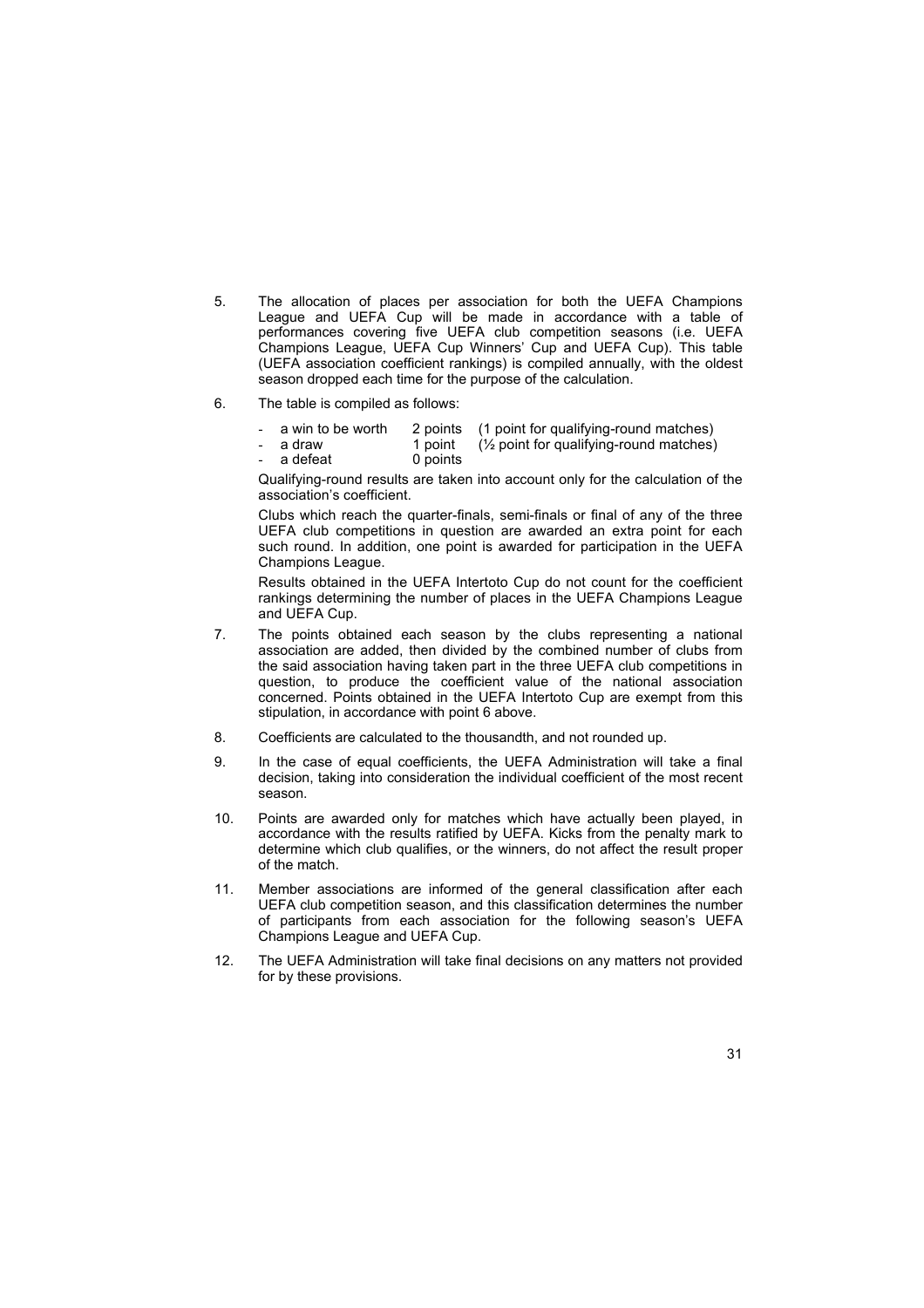# **ANNEXE III: Media Matters**

- 1. UEFA and its member associations hold the exclusive rights to authorise the audio-visual, electronic and sound-broadcasting transmissions or reproductions of events which take place within their respective area of responsibility, as well as any other use and distribution by whatever audiovisual, electronic and sound-broadcasting media, whether the transmission be live or deferred, of full length or in excerpts.
- 2. The above-mentioned principles are implemented by special regulations approved by the Executive Committee which, in particular, govern the rights and obligations concerning the exploitation and international transmission of televised pictures among the holders of the rights and other national associations.
- 3. Each club must appoint a media officer to co-ordinate co-operation between the club and the media in accordance with UEFA's regulations and guidelines. Where possible, the Media Officer will aim to assist UEFA in compiling editorial features in text or electronic format before or during the season to help in promoting the competition.The Media Officer must travel with the team for away fixtures in order to co-ordinate all media arrangements.
- 4. The clubs undertake to provide the rights-holding broadcasters with the necessary technical assistance, i.e. the necessary entry passes for technical personnel, as well as an appropriate number of commentary positions in the centre of the grandstand, and the necessary space for all technical installations, including camera positions and space for at least two television studios (minimum 25m<sup>2</sup> each).
- 5. In principle, the host club is responsible for the production of photographersí bibs, as well as for TV and ENG crew bibs. The host club is responsible for the distribution and collection of the bibs after the match. ENG crews and photographers are not allowed to make interviews on or beside the field of play.
- 6. No media representatives (including TV, radio, ENG crews, photographers or reporters) are allowed to go onto the field of play before, during or after the match, with the exception of the hand-held camera crew covering the team line-ups at the start of the match. The same applies to the tunnel and dressing-room area, with the exception of UEFA-approved "flash" interviews and the pre-match presentation.
- 7. TV support includes the provision of certain space and facilities in the stadium for the host broadcaster and unilateral broadcasters, as well as the observation of certain practices and procedures. In general, broadcaster requirements include, but are not limited to, space for camera positions, commentary positions, stadium studios, interview positions, TV briefing room and space for several television technical vehicles. Clubs may not charge the broadcasters and/or their affiliated radio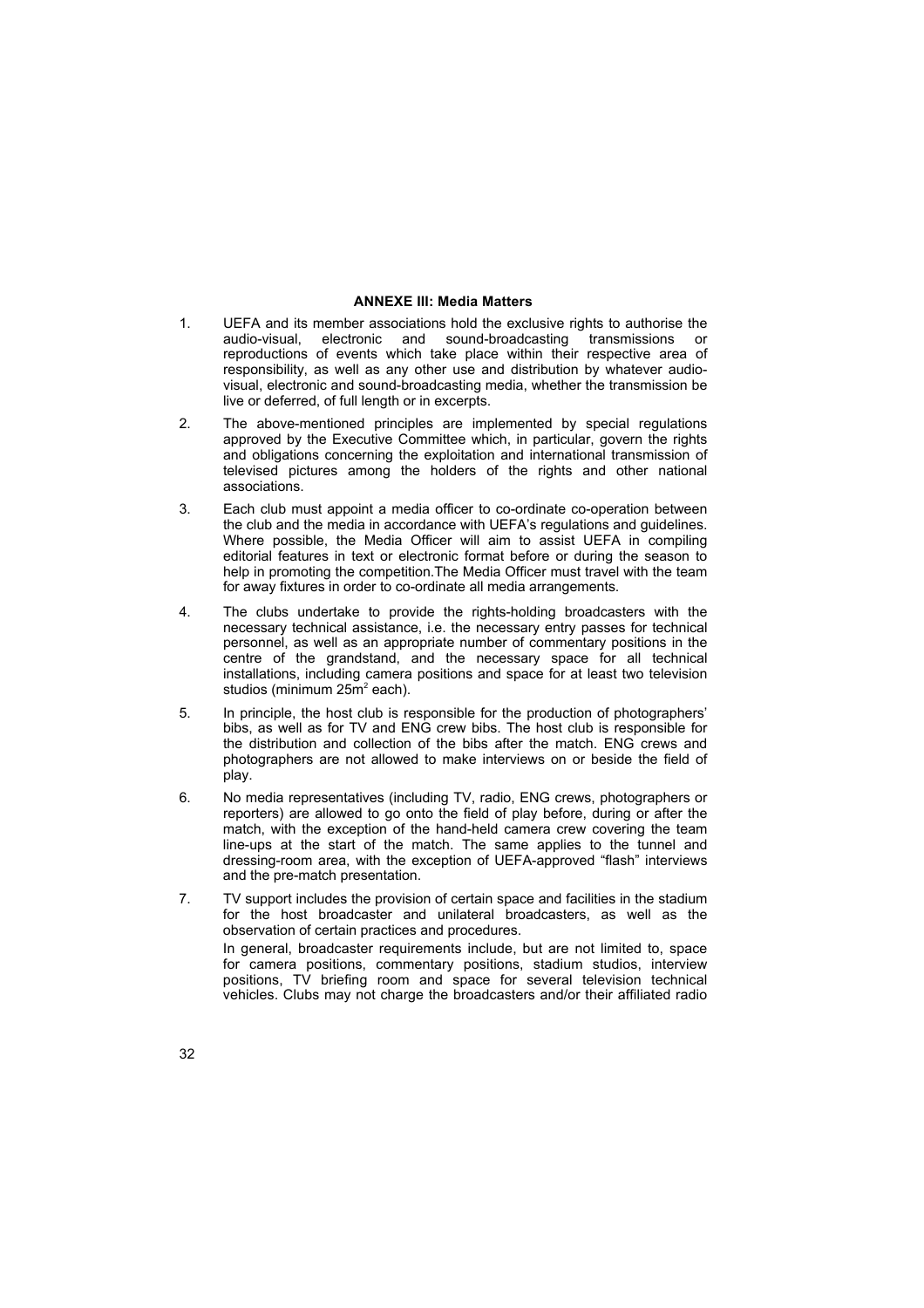commentators for any general installation costs for commentary positions (i.e. space, tables, chairs).

Clubs must provide the necessary space as is reasonably required for the installation of cameras by the host broadcaster and unilateral broadcasters.

All security measures that may be reasonably required to protect the commentary area and camera positions are the responsibility of the club.

# 8. **Principles**

- a) Respect of the field of play: Broadcaster equipment and personnel must be placed in such a way that they do not present any danger for players or officials. Generally, cameras should be four metres from touch-lines, and behind advertising boards on goal-lines. The field of play itself must always be kept free of cameras/personnel.
- b) Respect of officials: Broadcaster equipment and personnel may not obstruct the view or movement of, or cause confusion for referees or players/coaches.
- c) Respect of spectators: Camera equipment and personnel should not obstruct the spectators' view of the field of play. Cameras should not record the crowd in a manner which could cause any dangerous activity.
- d) Respect of players/coaches: Broadcasters must respect the needs of the players and coaches. Interviews may be arranged only outside the Technical Zone, in areas defined and approved by UEFA. Reporters must not approach players or coaches for interviews or comments during play.
- e) Respect of other media: Broadcasters must respect the needs of other media, the written press, radio, and photographers. For example, adequate positions for photographers must be available alongside TV cameras behind the advertising boards, and press working areas must not be disturbed during the match by broadcaster commentators or cameras.

### 9. **Camera Positions: Host Broadcaster Minimum Positions**

In order to guarantee a consistently high standard of TV coverage across all matches, there should be a certain minimum number of camera positions for use by the host broadcaster, plus additional positions available to the host broadcaster and unilateral broadcasters, to supplement their coverage.

All camera positions are subject to the space available. However, clubs should use all means to ensure that the minimum camera positions described below can be accommodated, unless they present any safety or security risks. All cameras must respect the minimum distances from the touch-lines and substitutes' benches as indicated in diagram IVb in this annexe.

1. & 2. Main cameras: In the main stand or the stands situated exactly on the halfway line. These cameras should be facing away from the sun and installed on the same side as the commentary positions. The first camera will be used for wide-angle coverage of the match, and the second for close-ups.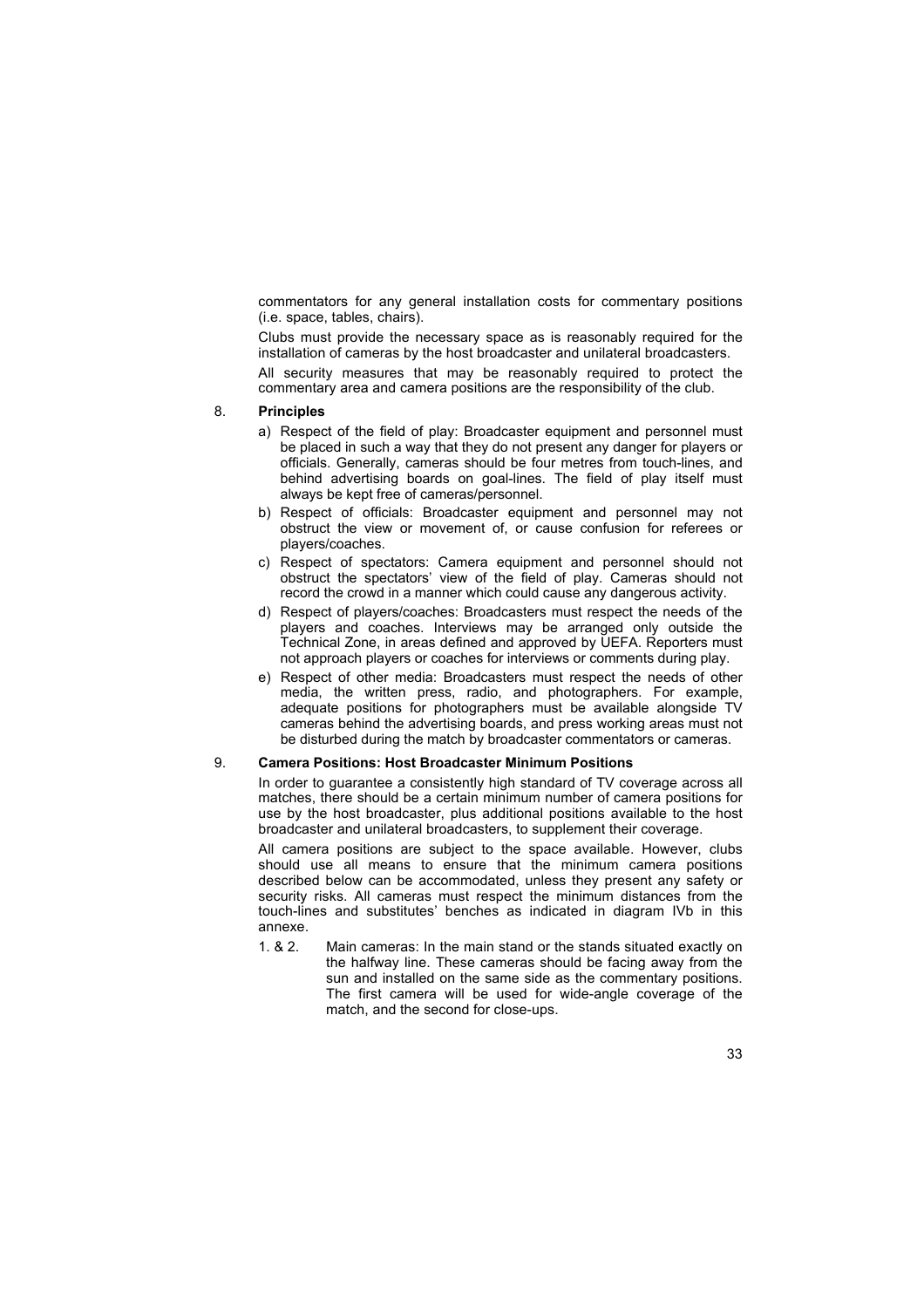- 3. Close-up camera: Fixed camera on the halfway line at pitch level, near the touch-line, for player close-ups. If it is necessary for this camera to be placed between the subsitutes' benches, then a solution must be found to enable an unimpeded view of the field of play and substitutes' benches for the UEFA fourth official, and a clear view of the field of play for the club representatives seated on the substitutes' benches.
- 4. & 5. 16-metre cameras: Two cameras installed in the main stand facing each of the 16-metre lines. These cameras are normally at a lower height in the stands than the main camera platform.
- 6. & 7. Low cameras behind the goal: Two cameras at pitch level in fixed positions behind the goal-line, located in line with the 6-metre line, on the side closest to the main TV camera.
- 8. Bench camera: One portable camera (fixed, unless agreed otherwise) may be positioned to cover the substitutes' benches for close-ups of players. This camera must respect the minimum distance of five metres from the substitutes' benches, and ensure that the players, coaches and officials are not disturbed and have a clear view of all corners of the field of play. Between the substitutes' benches, the camera must therefore remain behind the line of the substitutes' benches and the fourth official's table. Outside the substitutes' benches, the camera must remain behind a line drawn from the substitutesí benches to the corner flags. The field of play must be marked to indicate these zones. Only one portable camera of the host broadcaster may operate between the substitutes' benches. Unilateral cameras may operate only outside the substitutes' benches.
- 9. Beauty-shot camera: Fixed camera mounted high in the stadium to give a panoramic static shot of the stadium.
- 10. Interview camera: Portable or fixed camera in the players' tunnel for the "flash" interviews, at a location to be agreed on during the site visit.
- 11. & 12. High cameras behind goal: One camera installed in the stands behind each goal, at a height which permits the penalty spot to be seen above the goal crossbar.
- 13. Reverse angle camera: One camera located in the stands on the opposite side of the stadium to the main camera, for "reverseangle" coverage. This camera is used particularly for replays when the action is obscured from the normal camera angles.

Clubs are required to provide the facilities to accommodate all of the abovementioned minimum positions, including, where necessary, the removal of seats and the non-sale of tickets, or the construction of camera platforms.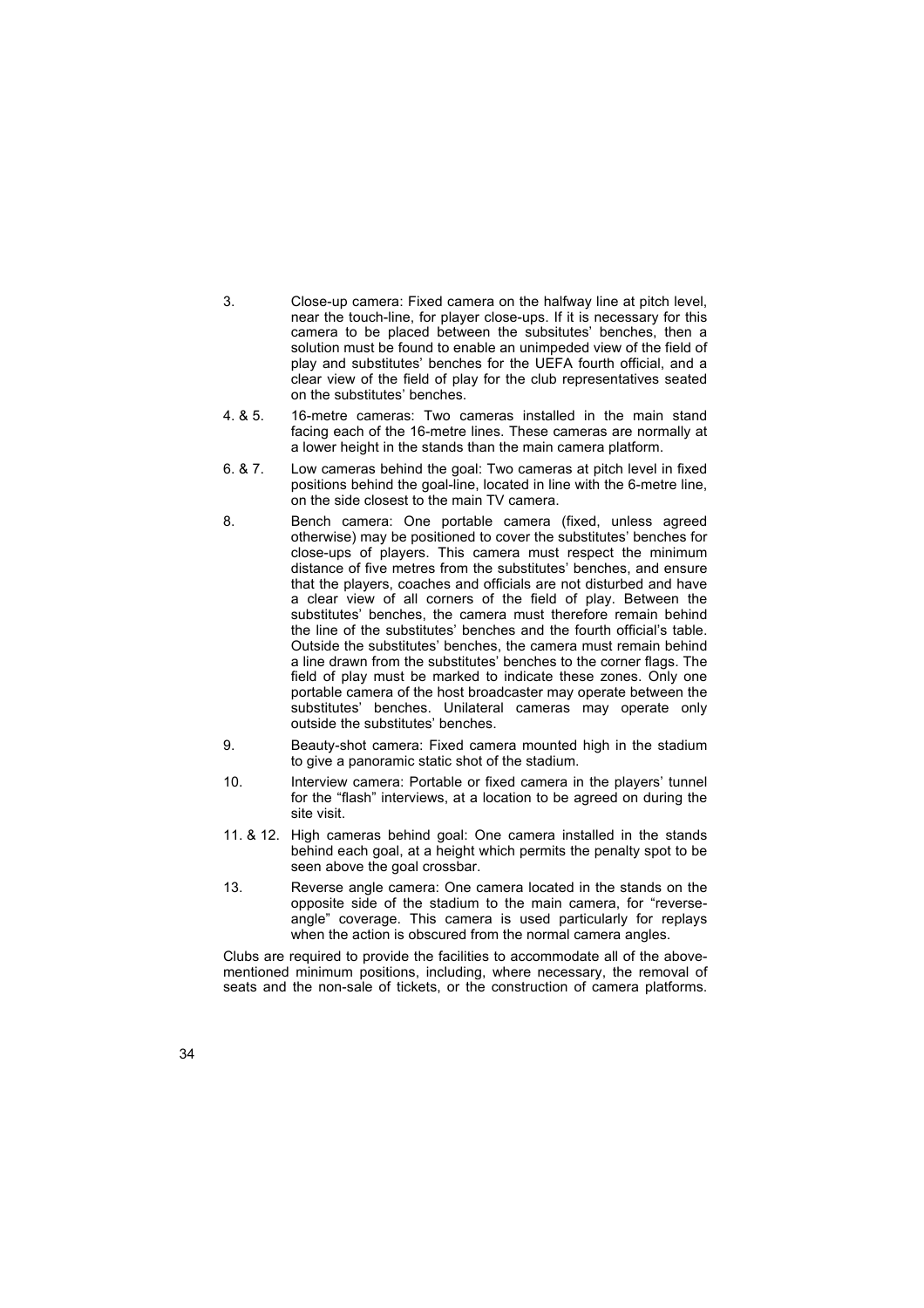Any temporary construction such as scaffolding must be checked and approved by the relevant safety authorities.

35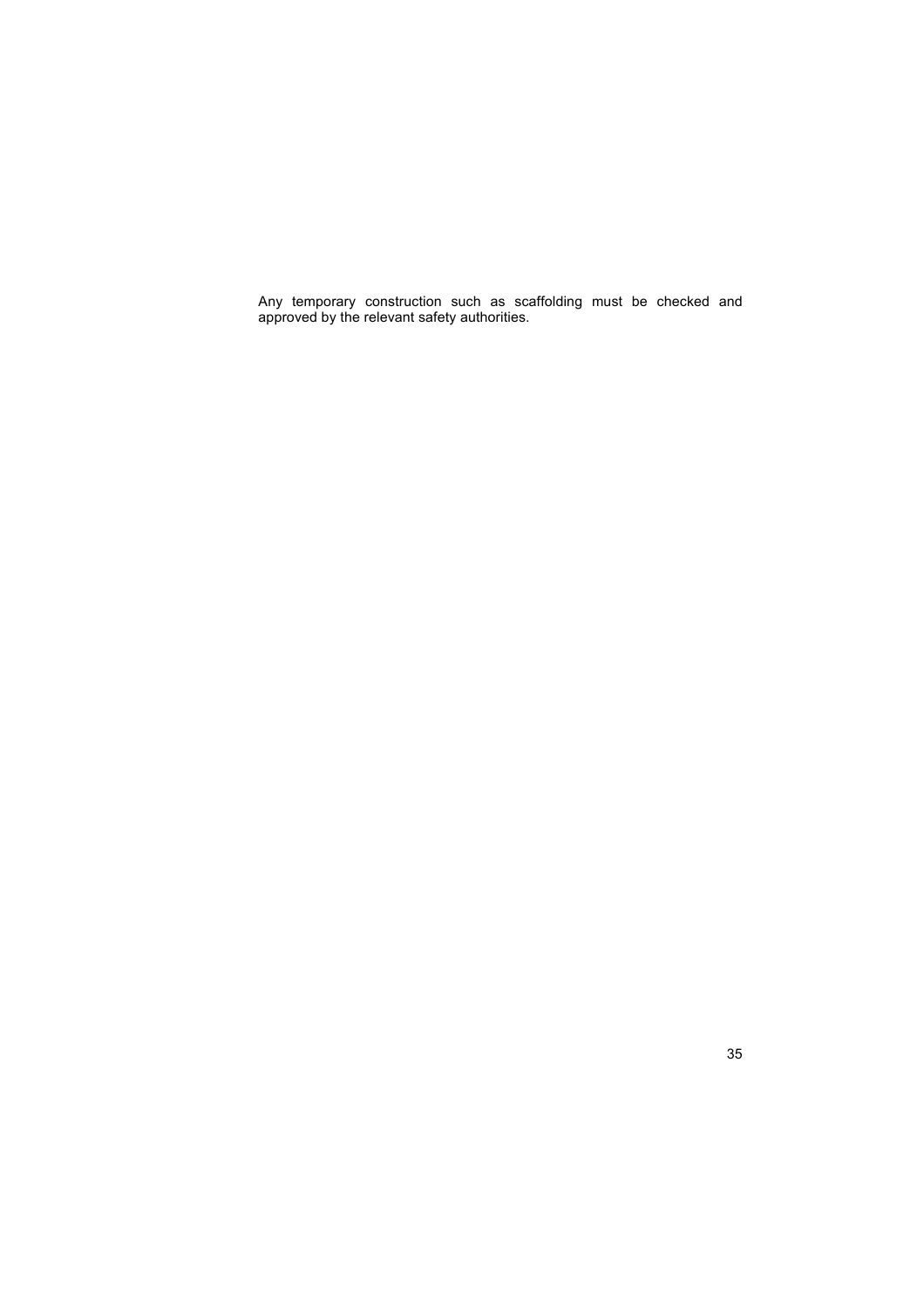

**ANNEXE IVa: Media Positioning at UEFA Matches**

36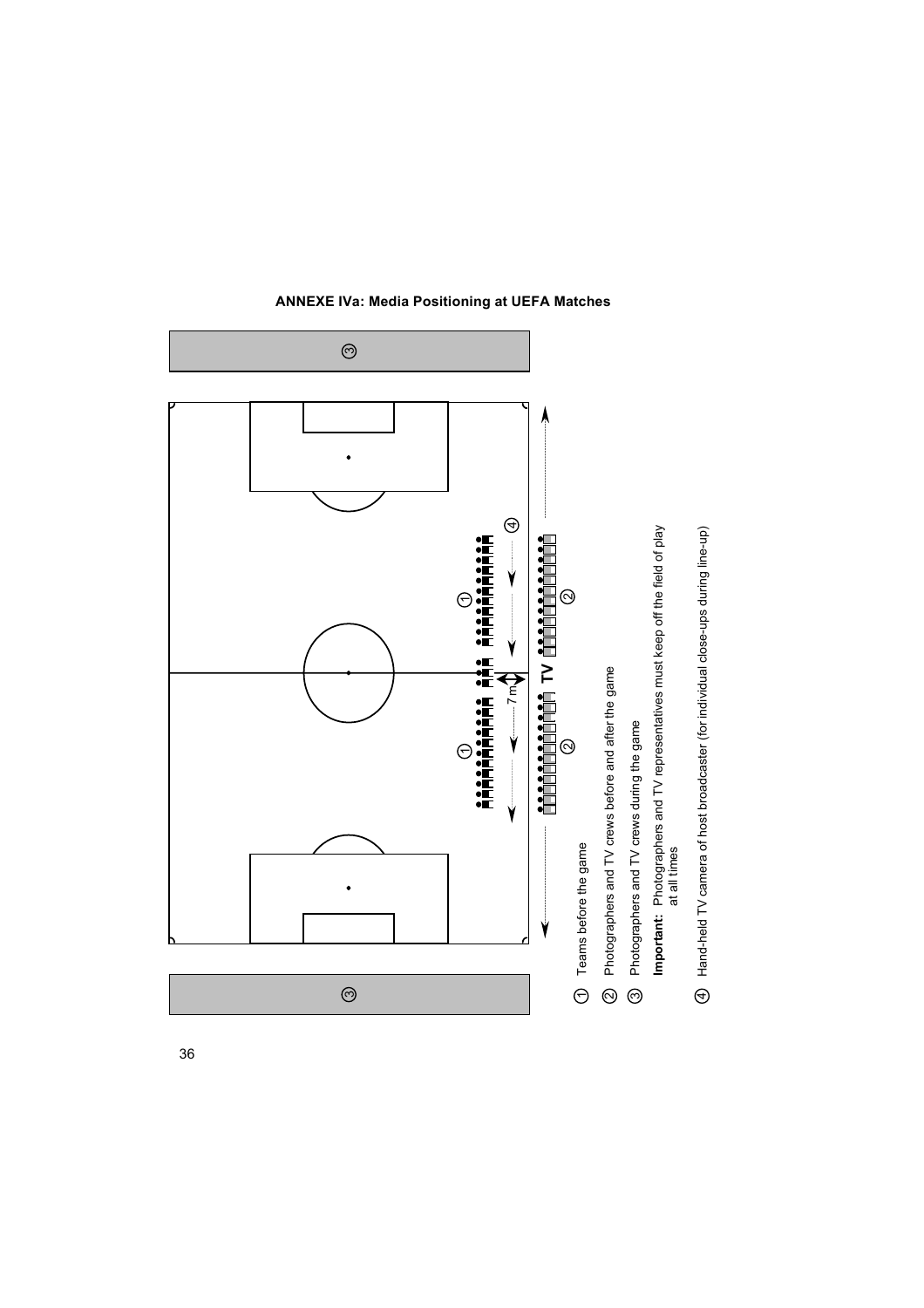

**ANNEXE IVb: TV Camera Positions**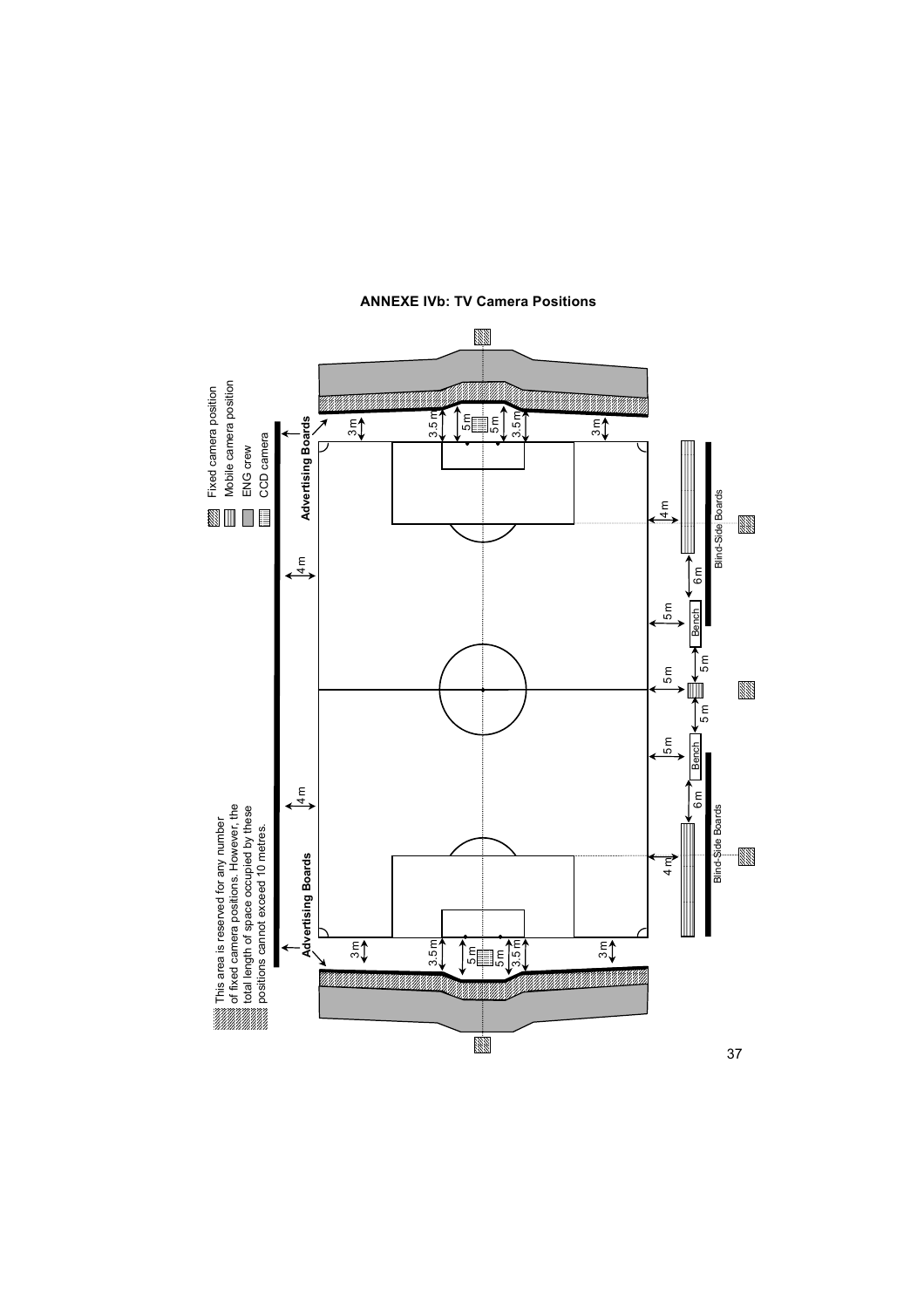# **ANNEXE V: Fair Play**



# **Fair Play Definition**

The idea of playing a game fairly and treating an opponent in a sporting manner is one of the finest elements to be found in any sport. In fact, it was sport that gave birth to the now widely used expression and concept of fair play. It remains as vital an ingredient of our sport today as it ever did, and most spectators would agree that only a fair match can be an entertaining one.

The concept of fair play can be broken down into the following principles, which apply as much to the players as to other individuals connected with the game:

- a) The *Laws of the Game* and the regulations of the various competitions must be respected.
- b) Every effort should be made to behave in a sporting manner towards opponents, referees and any other persons involved in matches, such as spectators, officials of other clubs and associations, and representatives of the media.
- c) Anyone else involved in matches should be encouraged to behave in the manner outlined above before, during and after a match, irrespective of the result of the match and the decisions taken by the match officials.

#### **Fair Play Assessment**

# **Introduction**

1. Conduct according to the spirit of fair play is essential for the successful promotion and development of and involvement in sport. The objective of activities in favour of fair play is to foster a sporting spirit, as well as the sporting behaviour of players, team officials and spectators, thereby increasing the enjoyment of all those involved in the game.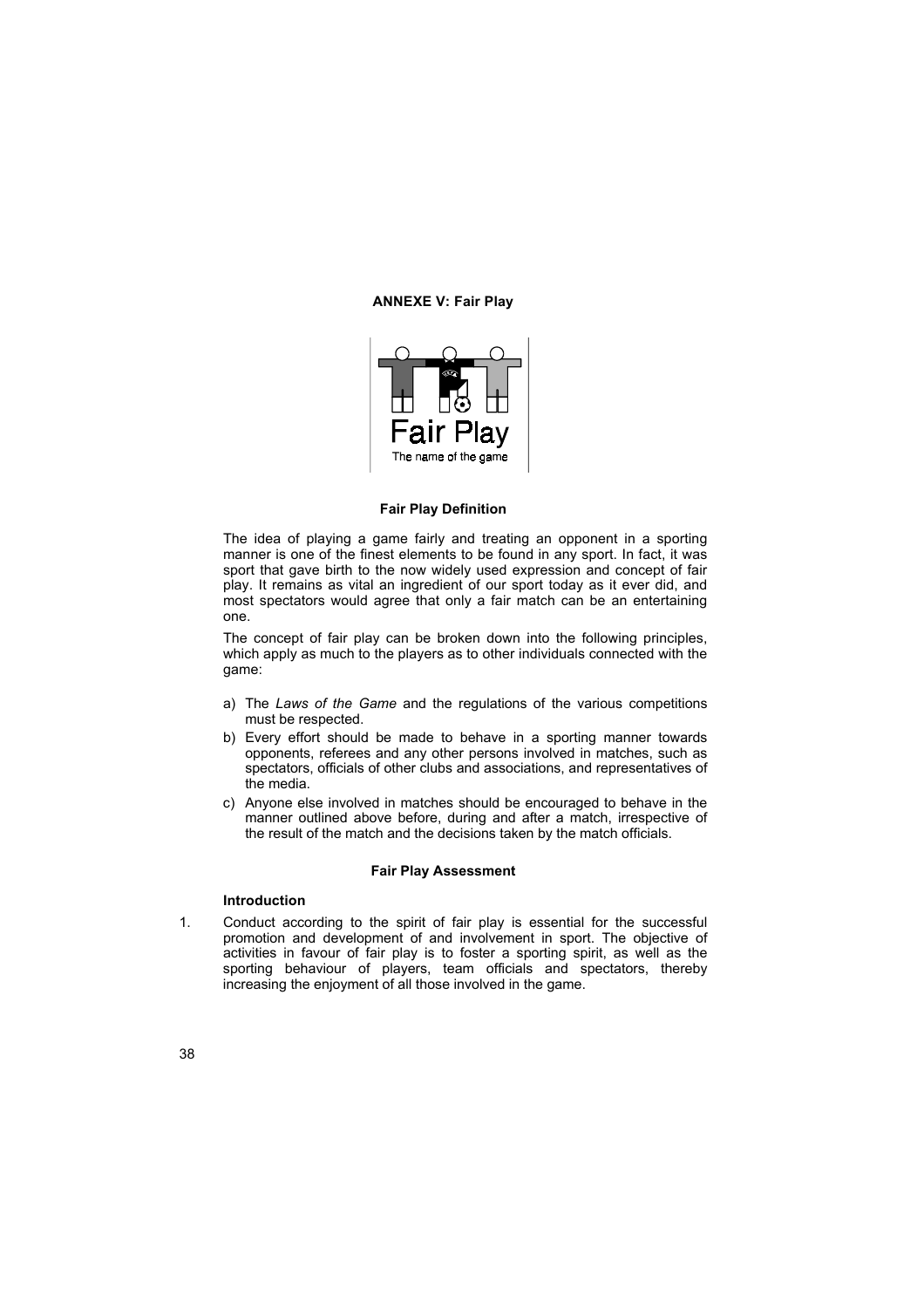- 2. In its efforts to promote fair play, UEFA establishes association fair play rankings for each season, based on all matches played in all UEFA competitions (national representative and club teams) between 1 June and 31 May. In establishing these rankings, only those associations whose teams have played at least the required number of matches (total number of matches assessed divided by the number of associations) are taken into account. For this purpose, fair play conduct is assessed by the appointed UEFA match delegate. In reward for the fair play example they set, a maximum of three associations which attain a previously-defined standard (average of 8.0 points or more in the rankings) each receive one additional place in the UEFA Cup of the next season. These additional places are reserved for the winners of the respective domestic top-division fair play competition. If the winners of the domestic top-division fair play competition in question have already qualified for a UEFA club competition, the UEFA Cup fair play place goes to the highest team in the domestic top-division fair play rankings which has not already qualified for a UEFA competition.
- 3. Following the game which he or she has been appointed to observe, the delegate is expected to complete a Fair Play assessment form, in consultation with the referee and the referee observer (if such a delegate has been appointed for the match in question). The referee confirms with his signature that he has discussed fair play aspects with the delegate.

### **Methods of Assessment**

4. The assessment form identifies six criteria (components) for the evaluation of the fair play performance of the teams. Assessment should be based on positive rather than negative aspects. As a general rule, maximum assessment marks should not be awarded unless the respective teams have displayed positive attitudes.

# **a) The individual items on the assessment form**

- 5. **Red and yellow cards.** Deduction from a maximum of 10 points:
	- yellow card 1 point<br>red card 3 points
	- red card

If a player who has been cautioned with a yellow card commits another offence which would normally be punishable with a yellow card, but who must be sent off for this second offence (combined yellow and red card), only the red card counts, i.e. total of 3 points to be deducted.

If, however, a player who has been cautioned with a yellow card commits another offence for which the punishment is dismissal, a total of 4 points (1+3) must be deducted.

'Red and yellow cards' is the only item which may take a negative value.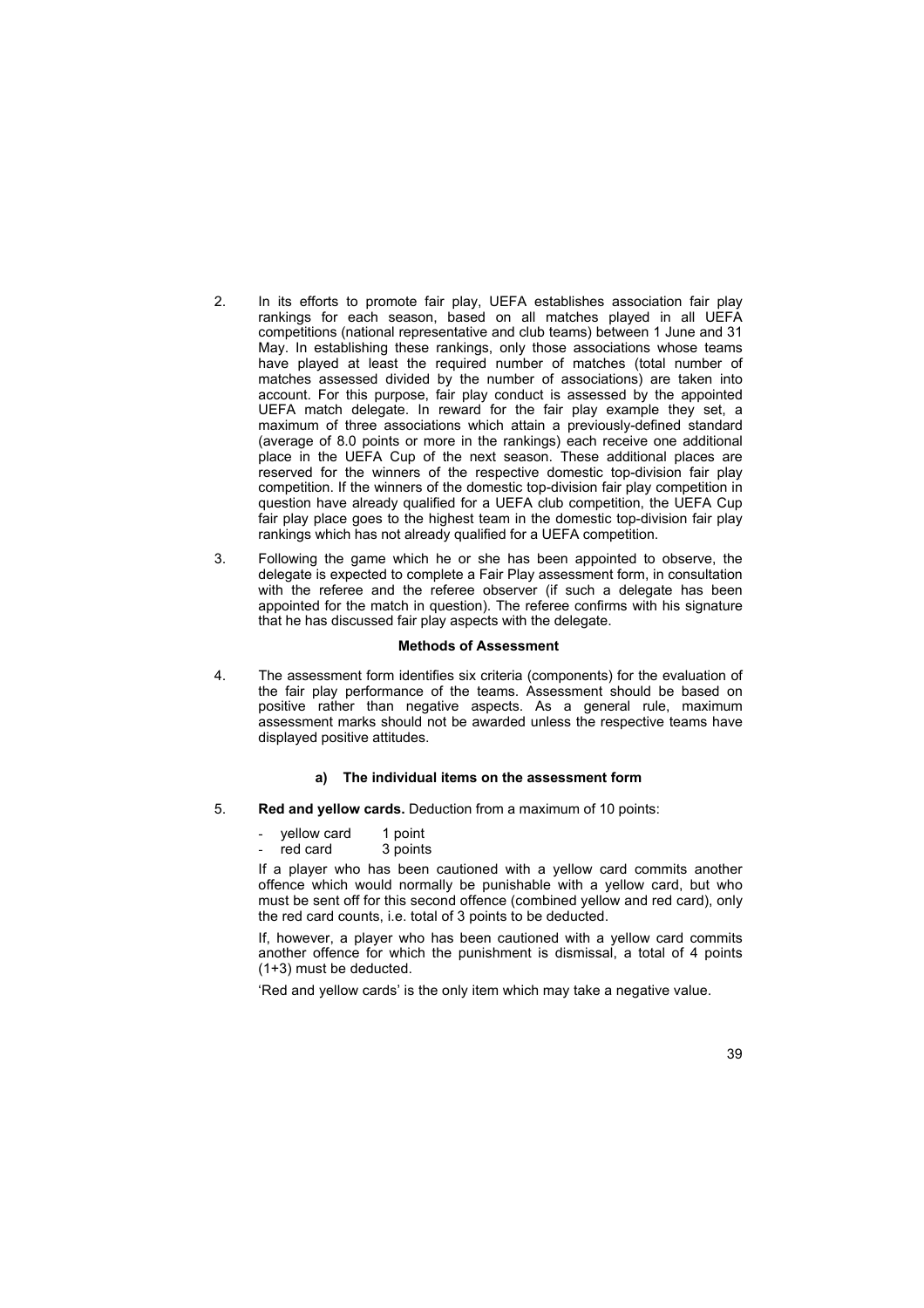# 6. **Positive play**

- maximum 10 points
- minimum 1 point

The aim of this item is to reward positive play which is attractive for the spectators. In assessing positive play, the following aspects should be taken into consideration:

# **Positive aspects:**

- attacking rather then defensive tactics
- acceleration of the game
- efforts to gain time, e.g. bringing the ball quickly back into play, even when in a winning position
- continued pursuit of goals, even if the desired result (e.g. qualification or an away draw) has already been achieved

### **Negative aspects:**

- deceleration of the game
- time-wasting
- tactics based on foul play
- play-acting, etc.

In general terms, positive play correlates with the number of goal-scoring chances created and the number of goals scored.

# 7. **Respect of the opponent**

- maximum 5 points
- minimum 1 point

Players are expected to respect the *Laws of the Game*, the competition raytive are expected to respect the Earth of the Barnett, the components regulations, opponents, etc. They are also expected to ensure that fellow team members and everyone else involved in the team abide by the spirit of fair play as well.

In assessing the players' behaviour vis-à-vis the opposition, double counting against the item 'red and yellow cards' should be avoided. However, the delegate may take into account the seriousness of the offences punished by cards, as well as offences overlooked by the referee.

Assessment should be based on positive attitudes (e.g. helping an injured opponent) rather than infringements. Blameless behaviour, but without any particularly positive attitude or gestures towards opponents, should be assessed with a mark of 4 rather than 5.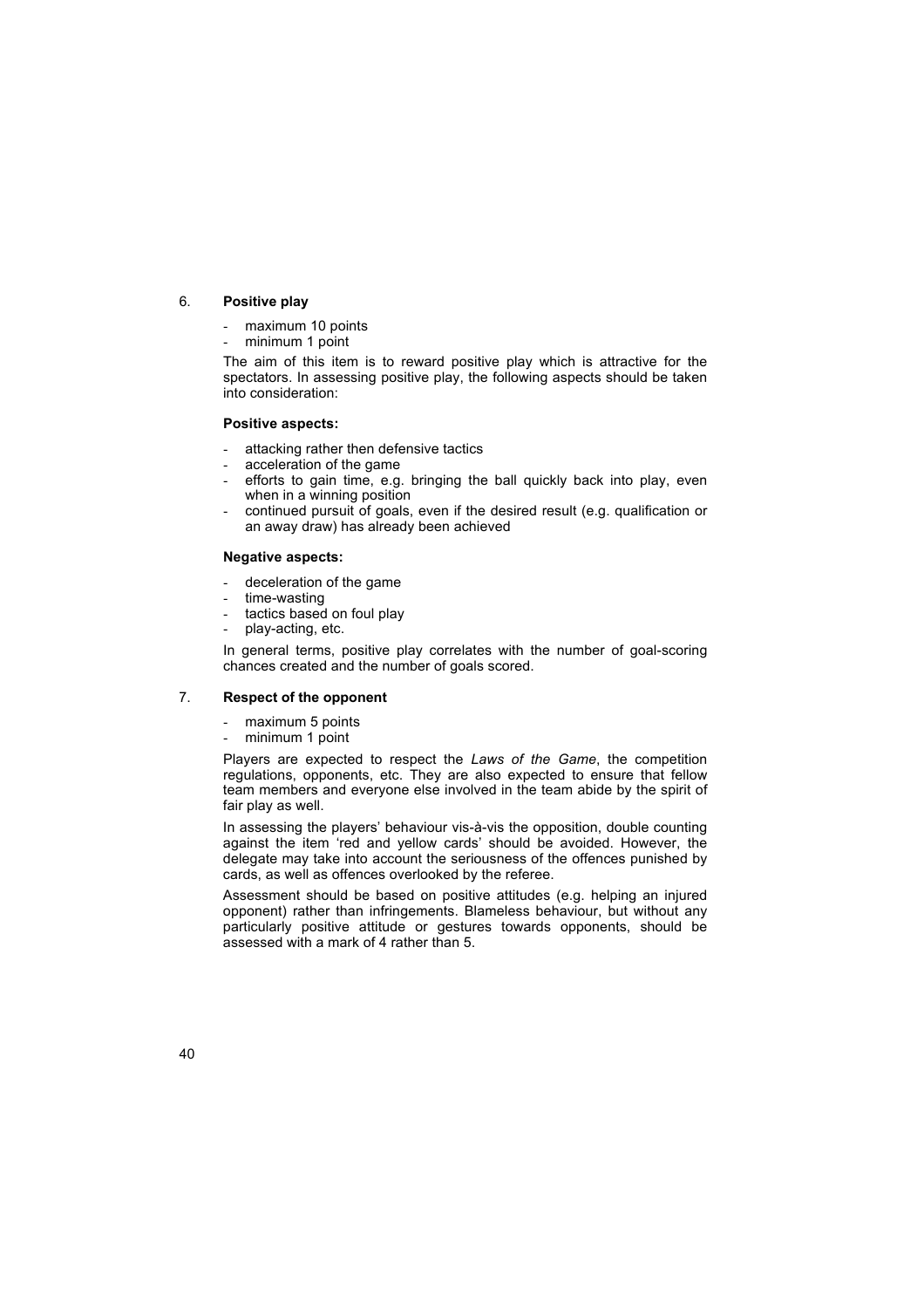# 8. **Respect of the referee**

- maximum 5 points
- minimum 1 point

Players are expected to respect the referees (including assistant referees and fourth officials) as people, as well as for the decisions they take. Double counting against the item 'red and yellow cards' should be avoided. However, the delegate may take into account the seriousness of the offences punished by cards.

A positive attitude towards the referee should be rewarded by high marks, including the acceptance of doubtful decisions without protest. Normal behaviour, but without any particularly positive attitude or gestures with respect to the match officials, should be assessed with a mark of 4 rather than 5.

# 9. **Behaviour of team officials**

- maximum 5 points
- minimum 1 point

Team officials, including coaches, are expected to make every effort to develop the sporting, technical, tactical and moral level of their team through all permitted means. They are also expected to instruct their players to behave in a manner which is in accordance with the fair play principles.

Positive and negative aspects of the behaviour of team officials should be assessed; e.g. whether they calm or provoke angry players or fans, how they accept the referee's decisions, etc. Co-operation with the media should also be considered as a factor in the assessment. Blameless behaviour, but without any particularly positive attitude or gestures, should be assessed with a mark of 4 rather than 5.

# 10. **Behaviour of the crowd**

- maximum 5 points
- minimum 1 point

The crowd is considered to be a natural component of a football game. The support of the fans may contribute to the success of their team. The crowd is not expected to watch the game in silence. Encouragement of teams by shouting, singing, etc. may have a positive influence on the atmosphere, in accordance with the spirit of fair play.

The spectators are, however, expected to respect the opposing team and the referee. They should appreciate the performance of the opposition, even if they emerge as the winners. They must in no way intimidate or frighten the opposing team, the referee or opposing supporters.

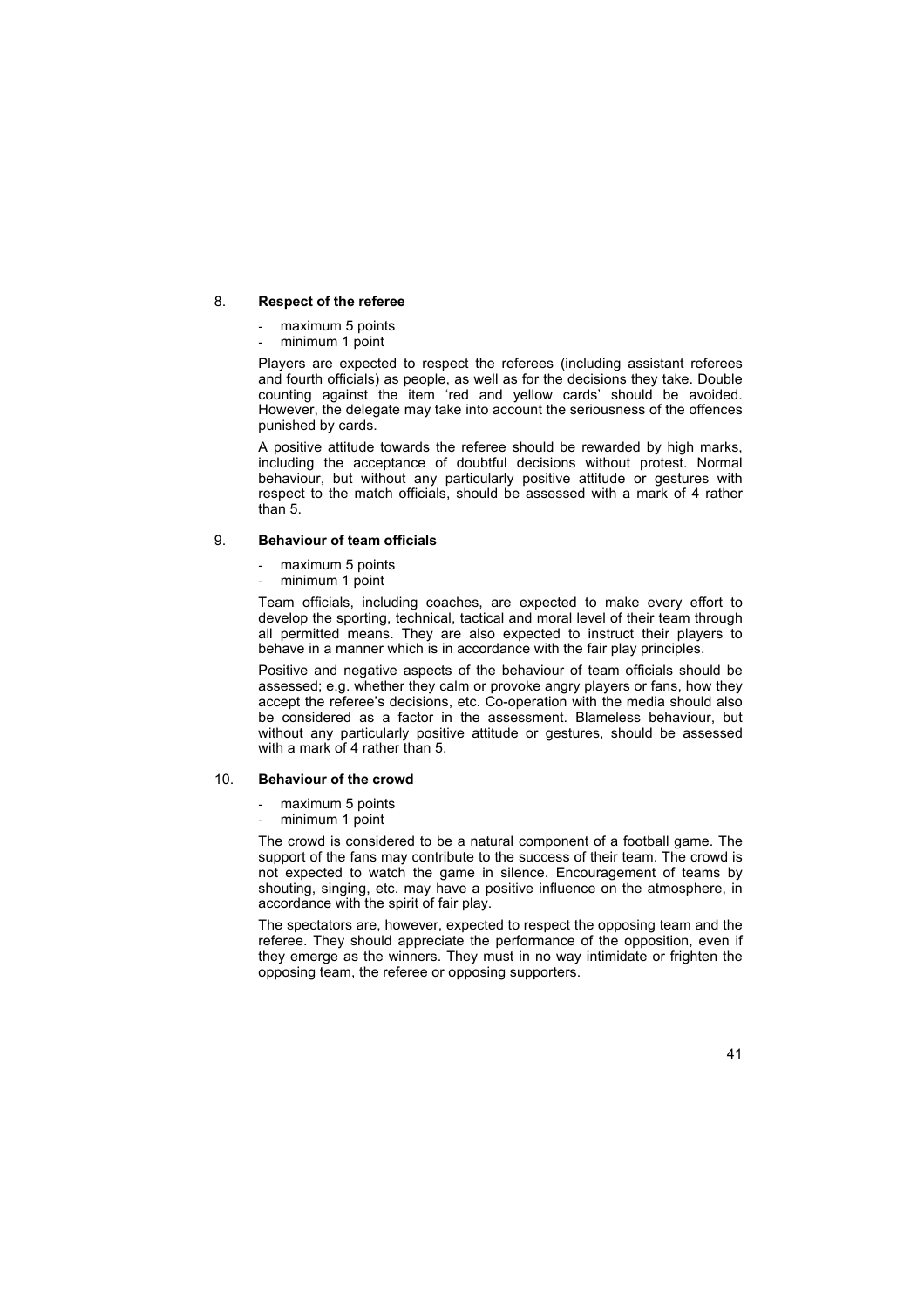A maximum number of points (5) should not be awarded unless all these requirements are satisfied, especially with respect to the creation of a positive atmosphere.

This item is applicable only if a substantial number of fans of the team concerned are present. If the number of fans is negligible, 'N/A' (not applicable) should be recorded under this entry.

# **b) Overall assessment**

- 11. The overall assessment of a team is obtained by adding up the points given for the individual components, dividing this total by the maximum number of points and multiplying the result by 10.
- 12. The maximum number of points per game generally equals 40. If, however, a given team is being supported by a negligible amount of fans, and the item "Behaviour of the crowd" is not being assessed as a result ('N/A'  $-$  see paragraph 10 above), the maximum number of points obtainable will be 35.

#### *Example:*

The various items for team 1 are assessed as 8+7+3+4+5+4, giving a total of 31. The general assessment will therefore be:

$$
(31/40) \times 10 = 7.75
$$

If team 2 had only a small number of fans, and the assessment for the other items was  $7+8+2+5+2$ , with 24 as the total, the general assessment would be:

### (24/35) x 10 = **6.857**

The general assessment should be calculated to three decimal points and not rounded up.

13. In addition to this assessment, the delegate should also give brief written comments on the fair play performance of the teams, to explain the positive and negative aspects which formed the basis for his assessment. This written explanation may also include outstanding individual gestures of fair play by players, officials, referees or any other persons.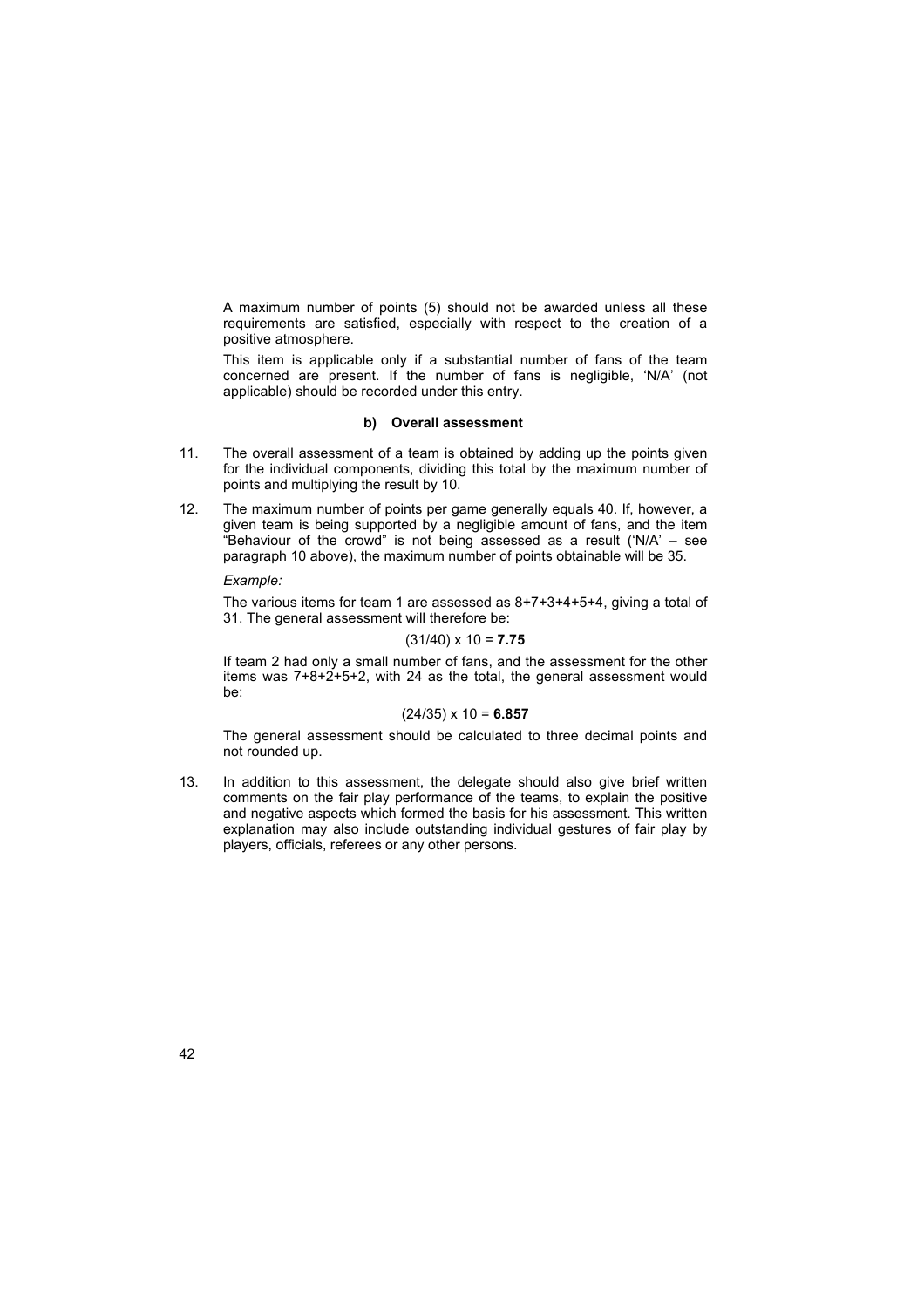### **ANNEXE VI: Regulations concerning the integrity** of the UEFA club competitions -**Independence of clubs**

# **A. General principle**

It is of fundamental importance that the sporting integrity of the UEFA club competitions be protected. To that end, UEFA reserves the right to intervene and to take appropriate action in any situation in which it transpires that the same individual or legal entity is in a position to influence the management, administration and/or sporting performance of more than one club participating in the same UEFA club competition. Admission criteria are set by the UEFA Administration and are issued with the entry form.

# **B. Independence of clubs**

Regarding admission to the UEFA Cup (including the qualifying round), the following criteria apply:

- 1. No club participating in a UEFA club competition may, either directly or indirectly:
	- a) hold or deal in the securities or shares of any other club, or
	- b) be a member of any other club, or
	- c) be involved in any capacity whatsoever in the management, administration and/or sporting performance of any other club, or
	- d) have any power whatsoever in the management, administration and/or sporting performance of any other club

participating in the same UEFA club competition.

- 2. No person may simultaneously be involved, either directly or indirectly, in any capacity whatsoever in the management, administration and/or sporting performance of more than one club participating in the same UEFA club competition.
- 3. In the case of two or more clubs under common control, only one may participate in the same UEFA club competition. In this connection, an individual or legal entity has control of a club where he/she/it:
	- a) holds a majority of the shareholders' voting rights, or
	- b) has the right to appoint or remove a majority of the members of the administrative, management or supervisory body, or
	- c) is a shareholder and alone controls a majority of the shareholders' voting rights pursuant to an agreement entered into with other shareholders of the club in question.

43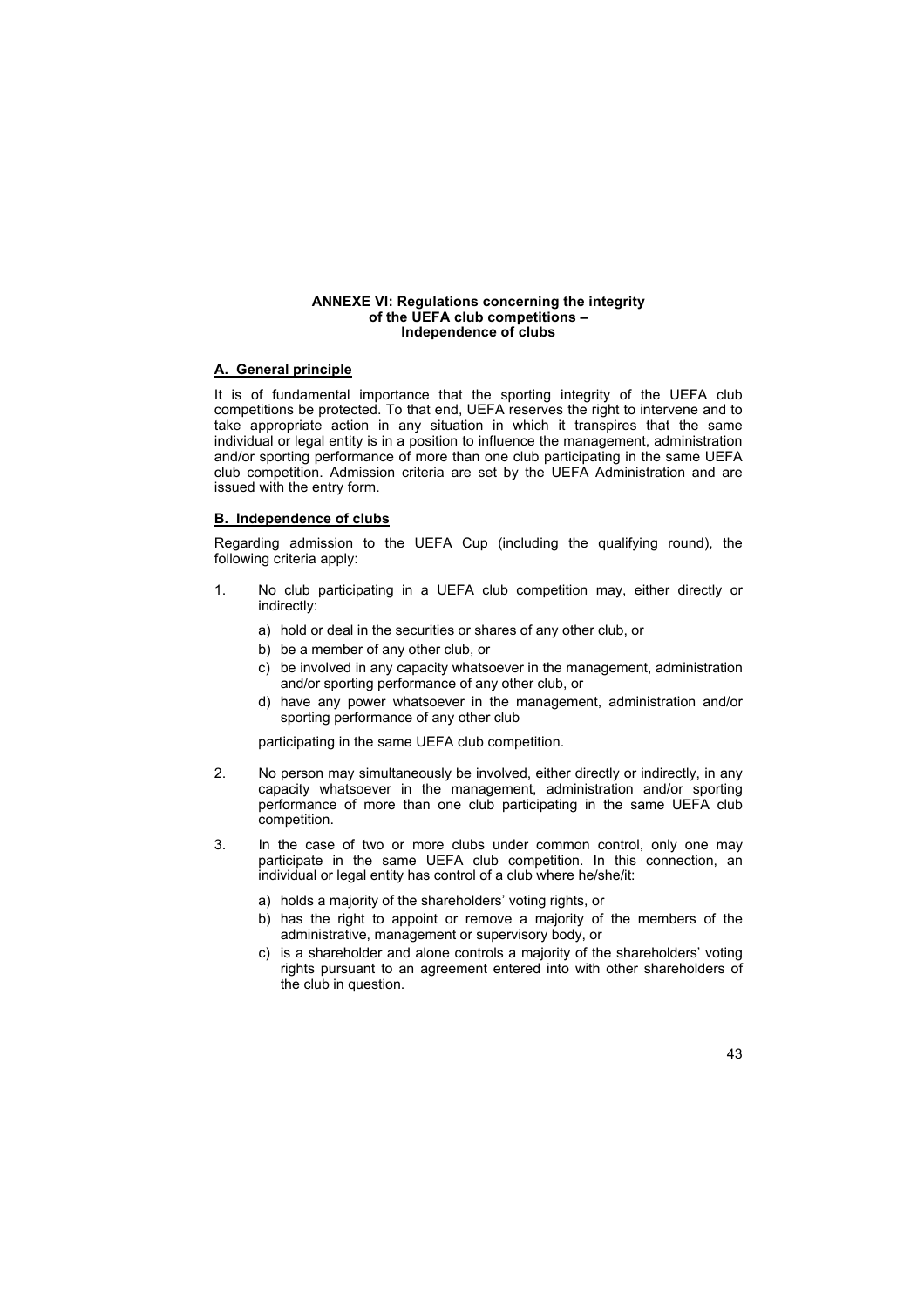- 4. The UEFA Administration takes a final decision regarding the admission of clubs to this competition. It also reserves the right to take action against any clubs which cease to meet the above criteria in the course of an ongoing competition.
- 5. Especially in the case of paragraph 1.06 of the *UEFA Cup regulations*, when a club qualifies for the UEFA Cup competition of the same season via the UEFA Fair Play Assessment or UEFA Intertoto Cup, or following elimination from the UEFA Champions League, the UEFA Administration reserves the right to deny such a club admission to the UEFA Cup on the basis of the aforementioned provisions.

# **C. Admission criteria**

If two or more clubs are affected by the regulations to safeguard the integrity of the UEFA club competitions, the UEFA administration will apply the following criteria in sequence, to determine which club is admitted to the competition in question:

# **For the start of the UEFA Cup (qualifying round and competition proper)**

### **Determining which club will participate**

- 1. The club with the highest UEFA club coefficient (cumulative coefficient of the last five seasons) is admitted.
- 2. If two or more clubs have the same club coefficient, the current UEFA coefficient (cumulative coefficient of the last five seasons) of the respective national associations will be taken into consideration. The club whose association has the highest coefficient will be admitted.
- 3. If two or more clubs have the same club and national association coefficient, the club with the highest previous season's (annual) coefficient will be admitted. If this procedure still does not produce a result, the clubs' coefficients for the last season but one will count, and so on.

# **Determining the replacement club**

- 4. The national association of a club which is not admitted to the UEFA Cup (qualifying round or competition proper) under the above criteria may fill the place thereby rendered vacant with another of its clubs. As a rule, this vacant place should go to the club which finished the domestic championship immediately below the club that is not admitted, provided the club fulfils the aforementioned regulations of integrity.
- 5. If not, the vacant place may go to the next club in the final domestic championship rankings, provided such a club fulfils all admission criteria, including the aforementioned conditions of integrity, failing which the next club in the domestic championship rankings may be considered, and so on. No comparison of coefficients will be made.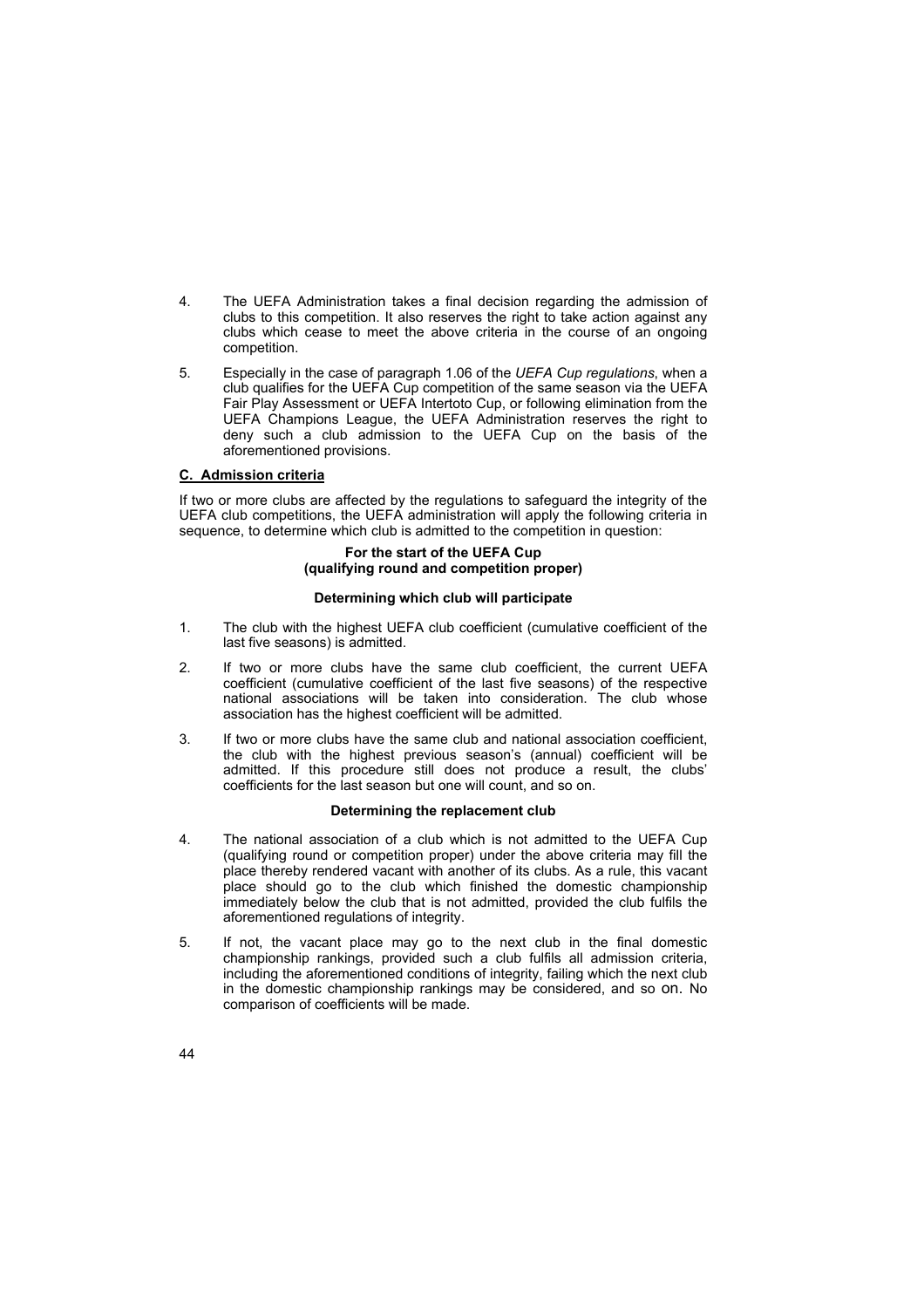# **Further provisions**

- 6. A club which is not admitted to the UEFA Cup (qualifying round or competition proper) under the above criteria or to the UEFA Champions League as a replacement club from the same national association under the corresponding admission criteria will not be admitted to any UEFA club competition in the season in question.
- 7. The UEFA Administration confirms the admission of the replacement club.

# **Joining the UEFA Cup from the UEFA Champions League**

- 8. Clubs which join the UEFA Cup from the UEFA Champions League after the third qualifying round or after the first group stage of the UEFA Champions League must fulfil all the admission criteria, including the *Regulations concerning the integrity of the UEFA club competitions* (see Annexe VI of the *UEFA Cup Regulations*).
- 9. A club eliminated after the third qualifying round of the UEFA Champions League will not be admitted to the UEFA Cup if it is in breach of the *Regulations concerning the integrity of the UEFA club competitions*.
- 10. Such a club will be replaced by a club from among those eliminated in the second qualifying round of the current UEFA Champions League, provided it fulfils all the admission criteria, including the *Regulations concerning the integrity of the UEFA club competitions*. The following criteria will be applied to determine the replacement club:
	- a) Higher number of points obtained in the second qualifying round.
	- b) Superior goal difference from the matches in the second qualifying round.
	- c) Higher number of goals scored away from home in the second qualifying round.
	- d) Higher number of goals scored in the second qualifying round.
	- e) Coefficient points accumulated by the club's association over the previous five seasons.
	- f) Coefficient points accumulated by the club over the previous five seasons.
- 11. A club eliminated after the first group stage of the UEFA Champions League (third place) will not be admitted to the UEFA Cup if it is in breach of the *Regulations concerning the integrity of the UEFA club competitions*.
- 12. Such a club will be replaced by a club from among those eliminated in the first group stage of the current UEFA Champions League, provided it fulfils all the admission criteria, including the regulations concerning the integrity of the UEFA club competitions. The following criteria will be applied to determine the replacement club:
	- a) Higher number of points obtained in the first group stage.
	- b) Superior goal difference from the matches in the first group stage.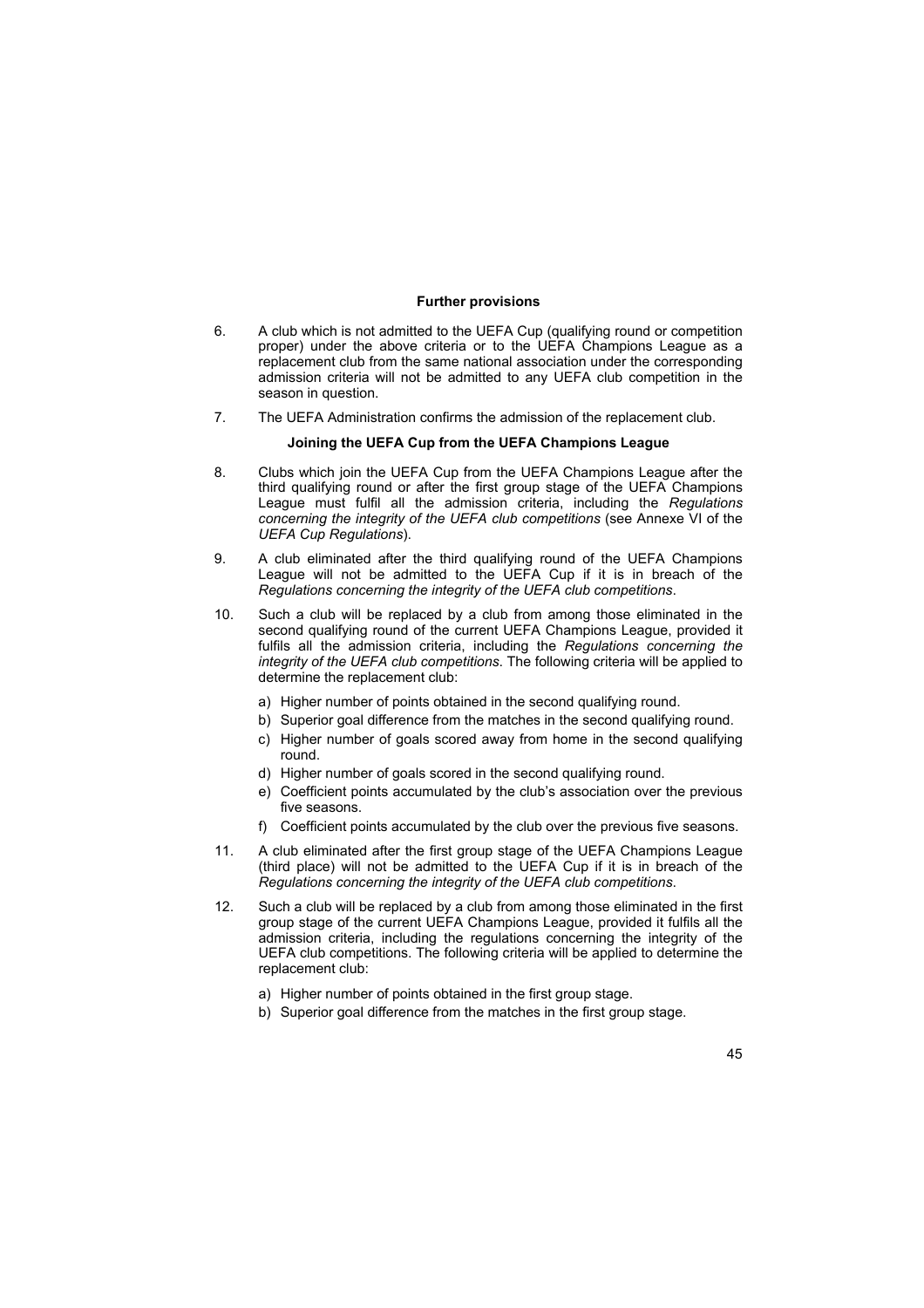- c) Higher number of goals scored away from home in the matches in the first group stage.
- d) Higher number of goals scored in the first group stage.
- e) Coefficient points accumulated by the club's association over the previous five seasons.
- f) Coefficient points accumulated by the club over the previous five seasons.

# **Joining the UEFA Cup from the UEFA Intertoto Cup**

- 13. A club qualified from the UEFA Intertoto Cup will not be admitted to the UEFA Cup if it does not fulfil the *UEFA Cup regulations*, including the *Regulations concerning the integrity of the UEFA club competitions*.
- 14. Such a club will be replaced by a club from among those eliminated in the final matches of the current UEFA Intertoto Cup, provided it fulfils all the admission criteria, including the regulations concerning the integrity of the UEFA club competitions. The following criteria will be applied to determine the replacement club:
	- a) Higher number of points obtained in the final matches.
	- b) Superior goal difference from the final matches.
	- c) Higher number of goals scored away from home in the final matches.
	- d) Higher number of goals scored in the final matches.
	- e) Coefficient points accumulated by the club's association over the previous five seasons.
	- f) Coefficient points accumulated by the club over the previous five seasons.

# **Any other cases**

15. The CEO is responsible for resolving any other issues relating to the admission of clubs in accordance with the principles of sporting fairness. Any decision by the CEO is final.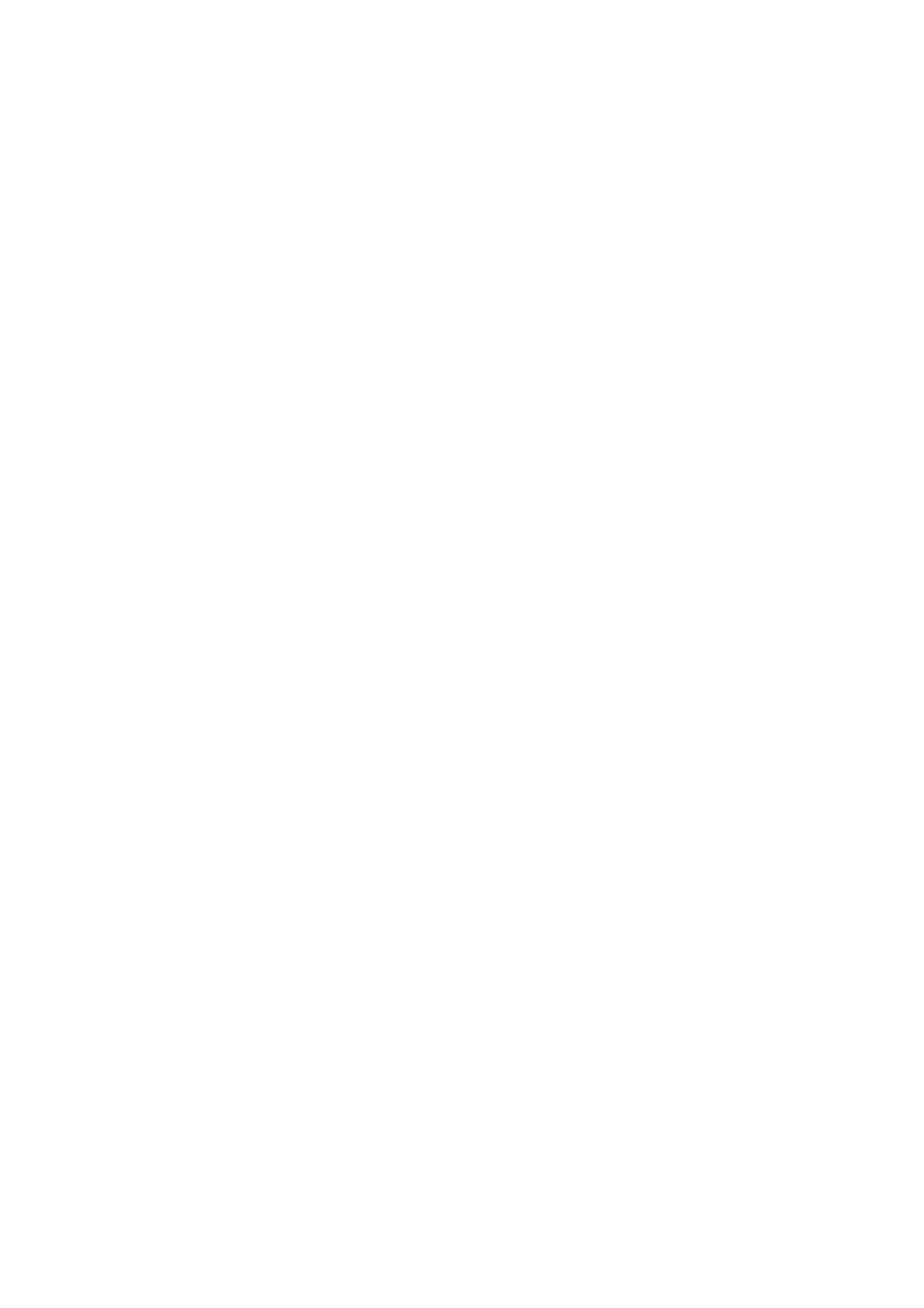# **INDEX**

| Access List for the 2001/02           |  |
|---------------------------------------|--|
| UEFA Club Competitions 27             |  |
| Advertising on other kit items19      |  |
| Alternative venues 8                  |  |
|                                       |  |
| Appointment of referees20             |  |
| Arrival of referees 21                |  |
|                                       |  |
| Bad weather, reasons beyond           |  |
| control, match abandoned10            |  |
| Choice of sponsor18                   |  |
| Clash of shirt sponsor 19             |  |
| Closing Provisions 26                 |  |
| Coefficient Rankings Calculation      |  |
|                                       |  |
| Competition System5                   |  |
| Confirmation of venues, dates         |  |
| and kick-off times 7                  |  |
|                                       |  |
| Disciplinary Law and Procedures21     |  |
|                                       |  |
| Duties and obligations2               |  |
| Entries and entry fees2               |  |
| <b>Exploitation of the Commercial</b> |  |
|                                       |  |
| Exploitation of the Commercial        |  |
| Rights - final tie25                  |  |
|                                       |  |
| Field of play dimensions 9            |  |
| Fields of Play and Stadiums 8         |  |
|                                       |  |
|                                       |  |
| Final tie, neutral venue 10           |  |
| Financial provisions 23               |  |
| Financial provisions - final tie 24   |  |
| Financial provisions - matches        |  |
| up to and including the semi-         |  |
|                                       |  |
|                                       |  |
|                                       |  |
|                                       |  |
|                                       |  |
| Half-time interval, break before      |  |
| extra time 14                         |  |
| Independence of clubs43               |  |
|                                       |  |

| Match dates and fixture reversals  7<br>Matches up to the semi-finals  5<br>Media arrangements  11 |
|----------------------------------------------------------------------------------------------------|
| Media Matters  32<br>Media Positioning at UEFA                                                     |
|                                                                                                    |
| New player registration  17                                                                        |
| Number of rounds  5                                                                                |
|                                                                                                    |
| Player eligibility  16<br>Player eligibility - deadlines 16                                        |
| Player eligibility - list A  16                                                                    |
|                                                                                                    |
| Player eligibility – list B  16<br>Player eligibility – responsibility  18                         |
| Player names<br>18                                                                                 |
| Player numbers<br>17                                                                               |
| Player registration procedure<br>17                                                                |
| Player transferred in the course                                                                   |
|                                                                                                    |
| Principles of protocol and                                                                         |
| organisation 10                                                                                    |
|                                                                                                    |
| Referee liaison officer  21                                                                        |
|                                                                                                    |
|                                                                                                    |
|                                                                                                    |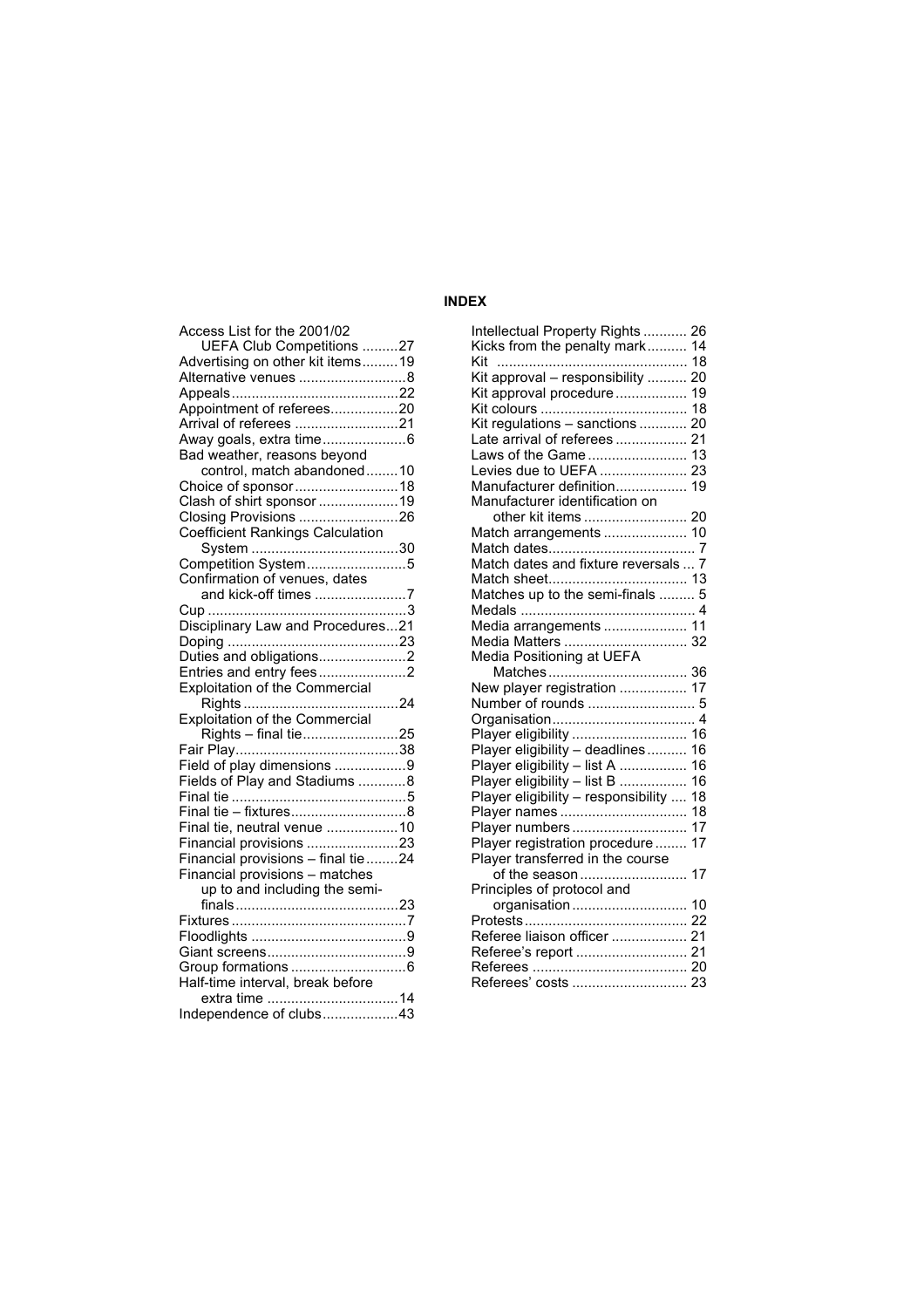| Refusal to play, matches        |  |
|---------------------------------|--|
| abandoned or not played         |  |
| through the fault of a club6    |  |
| Regulations concerning the      |  |
| integrity of the UEFA club      |  |
| competitions 43                 |  |
| Replacement of players on the   |  |
| match sheet13                   |  |
|                                 |  |
| Responsibilities4               |  |
|                                 |  |
| Safety in the stadium 9         |  |
|                                 |  |
|                                 |  |
| Sponsor advertising contract 19 |  |

Sponsor advertising on other kit items........................................ 19 Stadium clocks................................ 9 Stadium conditions.......................... 8 Substitution of players................... 13 Ties ................................................. 6 TV Camera Positions .................... 37 UEFA Cup Competition System.... 28 UEFA Disciplinary Regulations ..... 21 UEFA Kit Regulations ................... 18 UEFA Match Calendar .................. 29 Unfit fields of play.......................... 10 Unfit referee .................................. 21 Unforeseen Circumstances........... 26 Yellow and red cards..................... 22